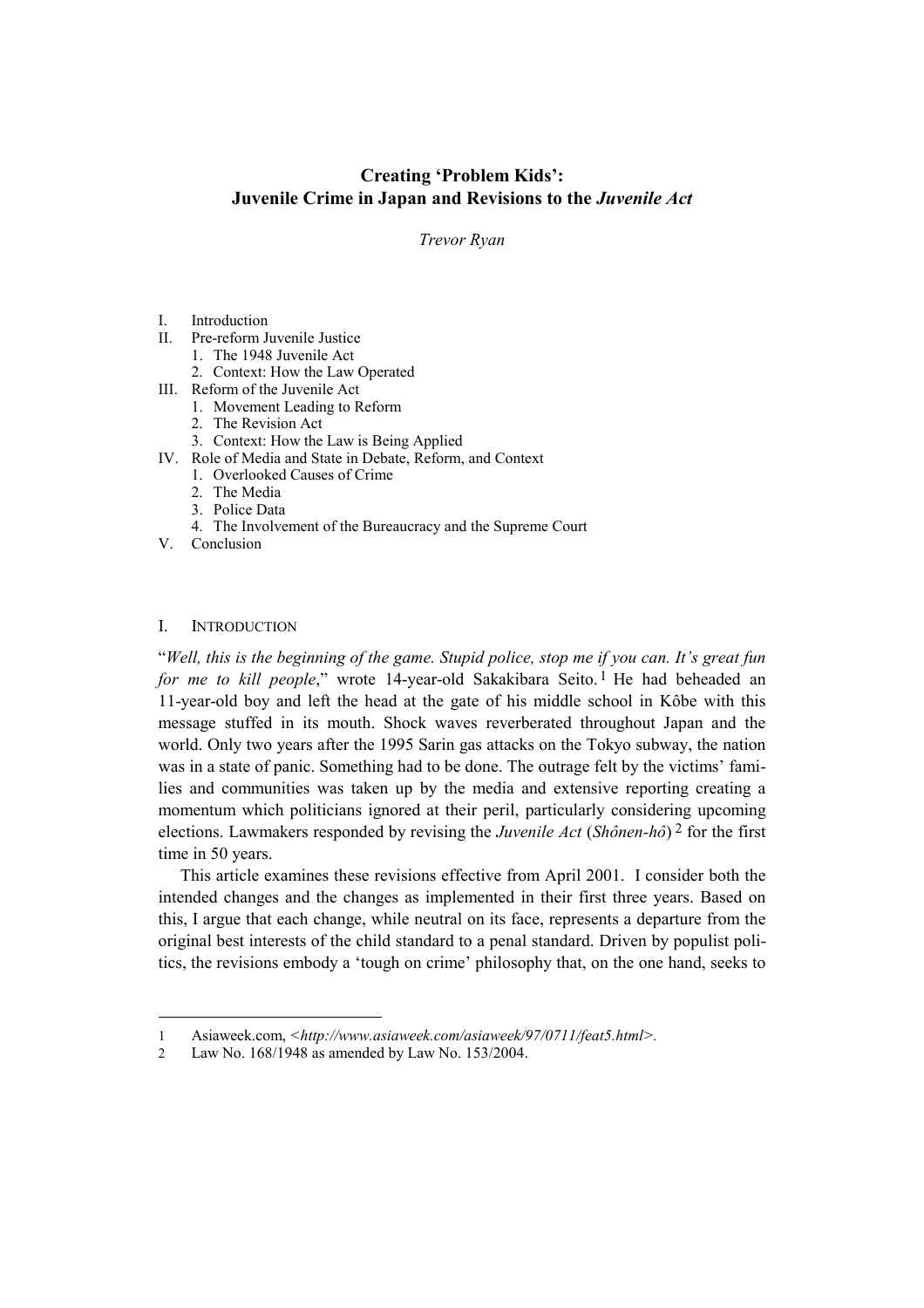standardise treatment of offenders, but on the other, shifts the focus away from the juvenile and his or her environment to the specific incident itself. Among other aspects of the revisions that indicate the encroachment of criminal procedure into juvenile justice, victims have been configured in an adversarial manner vis-a-vis the juvenile, reflecting lawmakers' desire to placate the long neglected victims of crime in general. The political urgency of the revisions ensured a lack of substantial discussion and planning which has engendered a pervasive ambivalence within the juvenile justice system. While the benevolent paternalism of the Family Court has been significantly eroded, it has not been replaced with adequate procedural fairness requirements to protect the rights of the juvenile. An intrusive, uncritical, and irresponsible press has not only provided a pretext for the state to increase its control over juveniles, but also to regulate more tightly the behaviour of the press itself. It is disturbing that both the bureaucracy and the Supreme Court have played complementary roles in these incursions. Most importantly, the punitive trend embodied in the revisions may be counter-productive in an era in which rapid social change has made well-considered, community-based reintegration-oriented solutions more crucial than ever. Nevertheless, consistent with what some see as a gradual strengthening of civil society in Japan intimately connected with recent law reform,<sup>[3](#page-1-0)</sup> there have been some initiatives on an informal level towards such solutions.

This article proceeds as follows. Part II examines the history, philosophy, and implementation of the original *Juvenile Act*. Part III examines the movement leading to reform, the new provisions in detail, and how those provisions have been applied from 2001 to 2004. Part IV examines some overlooked causes of crime in Japan, such as economic factors and abuse. Then it considers the media's role in creating perceptions of crime. These perceptions are then linked to police data. Next, I examine the Supreme Court's involvement in the creation of misconceptions and in the diffusion of the penal standard. Part VI concludes by re-emphasising the various problems with the revisions and the process that led to them.

 $\overline{a}$ 

<span id="page-1-0"></span><sup>3</sup> While the broader justice system reform movement (*shihô seido kaikaku*), directed towards increasing the rule of law and accountability and away from discretion particularly in the judicial system, may be very relevant to the reforms in juvenile justice, a full exploration of that relationship is unfortunately beyond the scope of this paper. See further, J. KINGSTON, Japan's Quiet Transformation: Social Change and Civil Society in the 21st Century (New York, 2004) 85-94.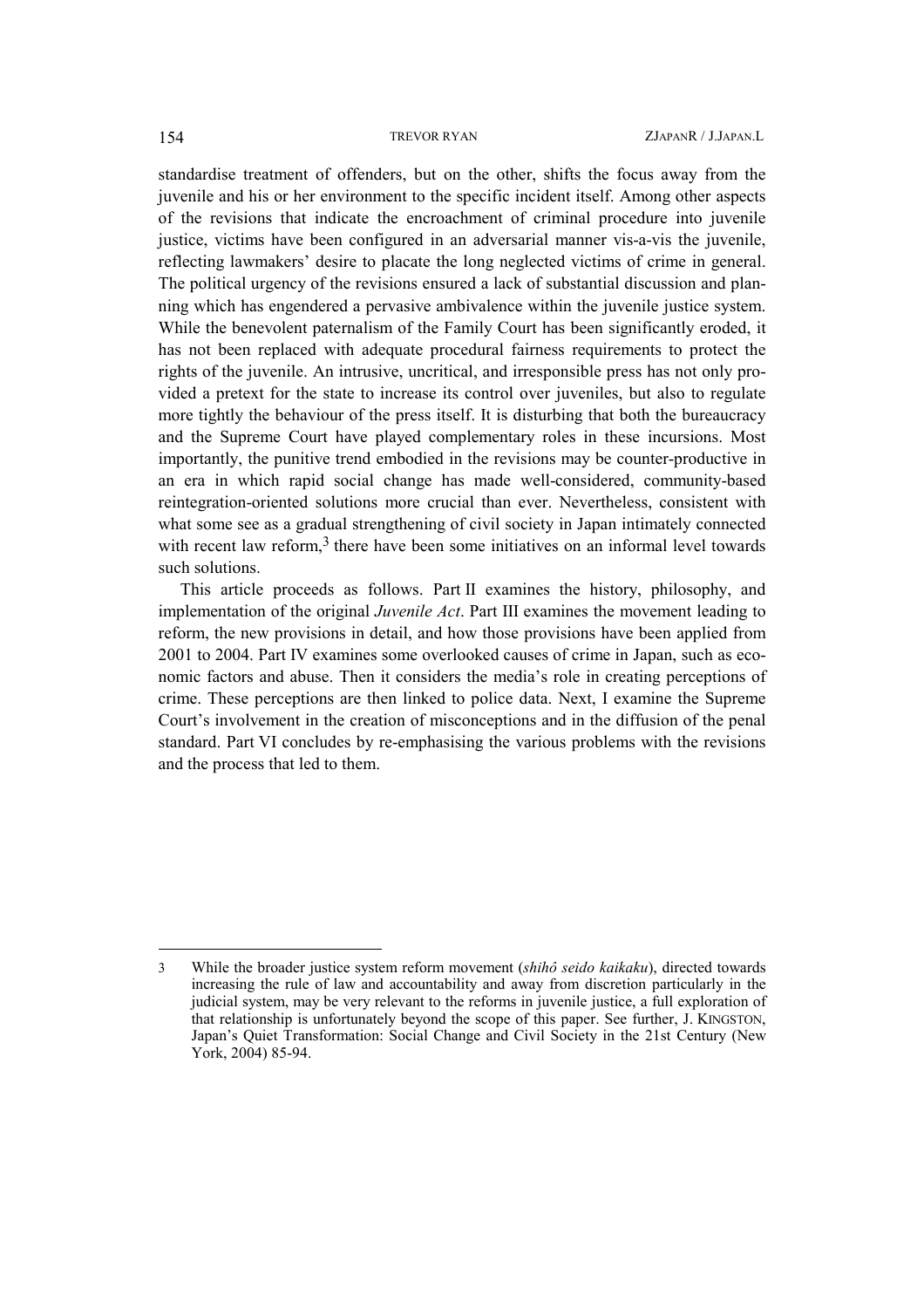### II. PRE-REFORM JUVENILE JUSTICE

## *1. The 1948 Juvenile Act*

The *Juvenile Act* was passed in 1948 to bring the juvenile justice system into line with the post-war democratic constitution.[4](#page-2-0) Juvenile justice systems had already been in place in the United States for half a century, [5](#page-2-1) and the Family Court and juvenile justice system of Japan were American initiatives during the occupation.<sup>[6](#page-2-2)</sup> The US system was focused on what was best for the juvenile (and thus society) in the long-term.<sup>7</sup> Hence, Article 1 of Japan's *Juvenile Act* states:

This law has as its purpose, both the carrying out of protective measures relating to the correction of the character and environmental adjustment of juvenile delinquents and the taking of special measures with regard to criminal trials of adults who have harmed juveniles, or the well-being thereof, in full anticipation of the *sound upbringing of the juvenile*.

According to Takeuchi, there were three elements to the original understanding of this purpose. Firstly, it was considered a modern democratic departure from the pre-war criminal system. [8](#page-2-4) Thus, it emphasised respect for the dignity of the individual juvenile, enshrined in Article 13 of the Constitution.<sup>[9](#page-2-5)</sup> This entailed providing assistance to the individual juvenile to allow for self-development[.10](#page-2-6) Secondly, welfare *and* justice aims were integrated in the Family Court.<sup>[11](#page-2-7)</sup> Thirdly, it was forward-looking in that it sought to prevent future delinguency rather than attribute responsibility for past misdeeds.<sup>[12](#page-2-8)</sup>

Like the *Convention on the Rights of the Child*, to which Japan is a ratified member,[13](#page-2-9) the difference between 'juvenile justice' and that of the criminal justice system generally is one of emphasis. That is, juvenile justice prioritises reintegration over punishment[.14](#page-2-10) This is due to the juvenile's early stage of development and, thus, greater

<span id="page-2-0"></span><sup>4</sup> H. ÔDA, Japanese Law (2nd ed., New York 1999) 70.

<span id="page-2-1"></span><sup>5</sup> UNICEF, Innocenti Digest 'Juvenile Justice', January 1998, *<[http://www.unicef-icdc.org/](http://www.unicef-icdc.org/ publications/pdf/digest3e.pdf) [publications/pdf/digest3e.pdf>](http://www.unicef-icdc.org/ publications/pdf/digest3e.pdf)*, 10.

<span id="page-2-2"></span><sup>6</sup> ÔDA, *supra* note 4, 70.

<span id="page-2-3"></span><sup>7</sup> UNICEF, *supra* note 5, 10.

<span id="page-2-4"></span><sup>8</sup> K. TAKEUCHI, *Shônen shihô no genjô to kadai, "kaisei" Shônen-hô ni kansuru rironteki kentô* [The present situation and problems of the juvenile justice system: a theoretical consideration of the revised *Juvenile Act*], in: Keihô Zasshi 43 (2003) 2.1.

<span id="page-2-5"></span><sup>9</sup> Article 13 states: "All of the people shall be respected as individuals. Their right to life, liberty and the pursuit of happiness shall, to the extent that it does not interfere with the public welfare, be the supreme consideration in legislation and in other governmental affairs." *Constitution of Japan*, 1946.

<span id="page-2-6"></span><sup>10</sup> TAKEUCHI*supra* note 8, 2.1.

<span id="page-2-7"></span><sup>11</sup> *Ibid*.

<span id="page-2-8"></span><sup>12</sup> *Ibid.*

<span id="page-2-9"></span><sup>13</sup> *United Nations Convention on the Rights of the Child* (20/11/1989), ratified 22/4/1994.

<span id="page-2-10"></span><sup>14</sup> UNICEF, *supra* note 5, 4.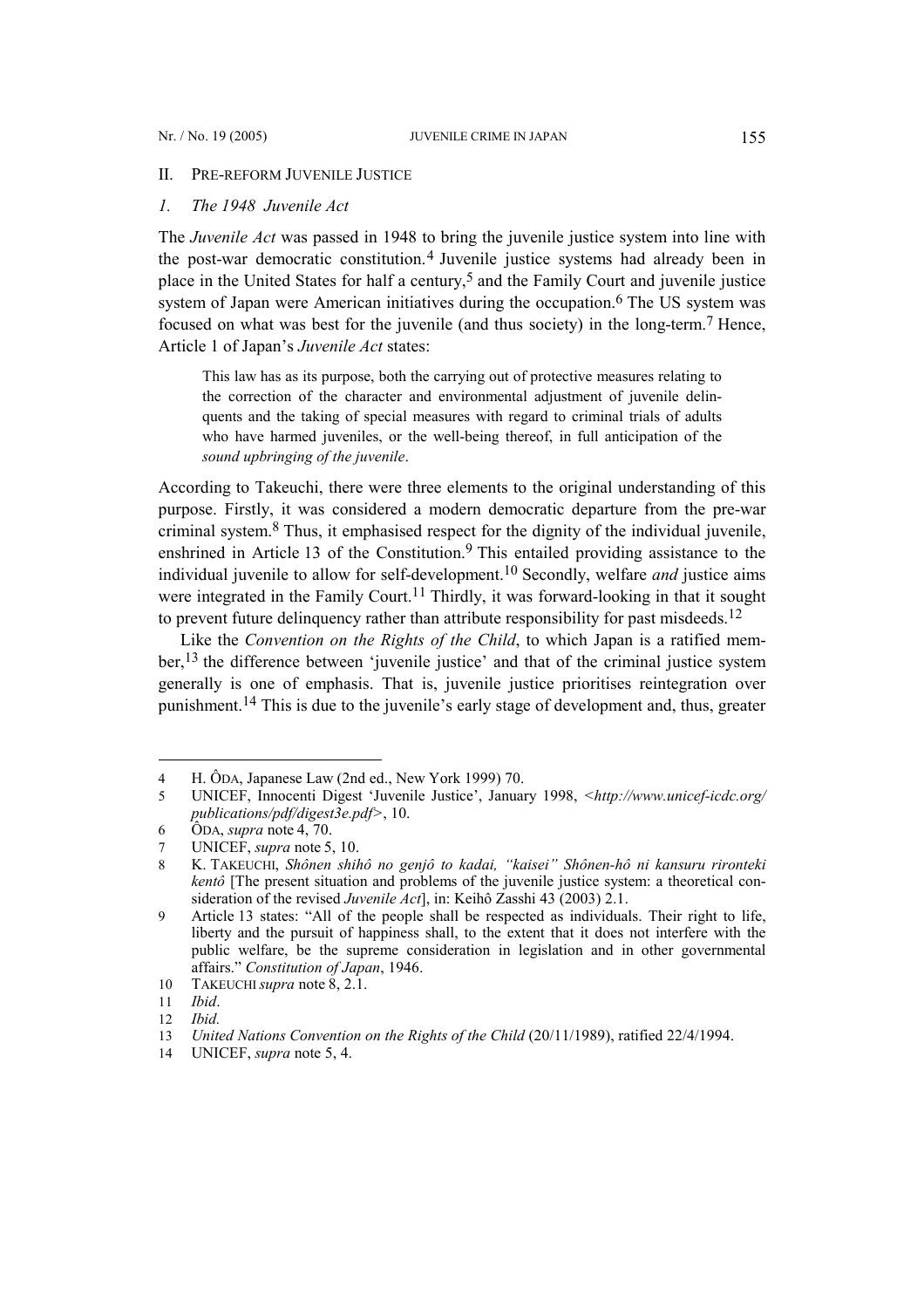potential for re-education and rehabilitation.[15](#page-3-0) Its guiding principle is not 'leniency'. Rather, rehabilitation and reintegration are seen as the most effective means of achieving behavioural change by engendering a sense of empathy and accountability in the mind of the juvenile.<sup>[16](#page-3-1)</sup> Furthermore, juvenile justice systems have different procedures to those of criminal justice, reflecting their different goals[.17](#page-3-2) For example, the juvenile is spared the rigours of a long and detailed criminal trial. Instead, the hearing is informal, to enhance the participation of the juvenile, and thus the educative benefits.<sup>18</sup> It is also speedy, to reduce the negative impact on the juvenile's development and integrated rehabilitation.[19](#page-3-4)

## *2. Context: How the Law Operated*

The *Juvenile Act* gave jurisdiction to the Family Court over all offences committed by juveniles, that is, those between the ages of 14 and 20 (the age of majority in Japan).[20](#page-3-5) Children under 14 years of age are sent to Child Guidance Centres (*jidô sôdansho*), administered under the *Jidô fukushi-hô* (Child Welfare Act).[21](#page-3-6) The most common route to the Family Court is through referral by police officers after investigation.[22](#page-3-7) Serious offences, however, are referred through the public prosecutor, whose broad powers and special role in prosecuting crime are characteristic of Japan's criminal justice system.<sup>[23](#page-3-8)</sup>

Under the pre-reform Act, the Family Court judge assigned a Family Court Investigation Officer to the case. This officer conducted an investigation into the personality, personal history, family background, and environment of the juvenile[.24](#page-3-9) Then he or she compiled a report containing recommendations regarding the juvenile's protective needs (*yôhogosei*). During this period, it was possible to detain the juvenile for two weeks, with a possible two-week extension.[25](#page-3-10) In principle, this took place in a Juvenile Detention and Classification Home (*shônen kanbetsusho*).[26](#page-3-11) The hearing was closed and informal 27

 $\overline{a}$ 

<span id="page-3-0"></span><sup>15</sup> *Ibid*.

<span id="page-3-1"></span><sup>16</sup> *Ibid*, 2.

<span id="page-3-2"></span><sup>17</sup> *Ibid*, 10.

<span id="page-3-3"></span><sup>18</sup> *Ibid*.

<span id="page-3-4"></span><sup>19</sup> *Ibid*.

<span id="page-3-5"></span><sup>20</sup> Art. 3 *Juvenile Act*.

<span id="page-3-6"></span><sup>21</sup> Art. 15 *Jidô fukushi-hô*, Law No. 164/1947 as amended by Law No. 153/2004.

<span id="page-3-7"></span><sup>22</sup> Supreme Court of Japan homepage: *[<http://www.courts.go.jp/english/procedure/](http://www.courts.go.jp/english/procedure/juve1_e.html) [juve1\\_e.html>](http://www.courts.go.jp/english/procedure/juve1_e.html)*.

<span id="page-3-8"></span><sup>23</sup> See D.T. JOHNSON, The Japanese Way of Justice: Prosecuting Crime in Japan (New York 2002).

<span id="page-3-9"></span><sup>24</sup> Supreme Court of Japan homepage, *supra* note 22.

<span id="page-3-10"></span><sup>25</sup> *Ibid*.

<span id="page-3-11"></span><sup>26</sup> *Ibid*.

<span id="page-3-12"></span><sup>27</sup> *Ibid*.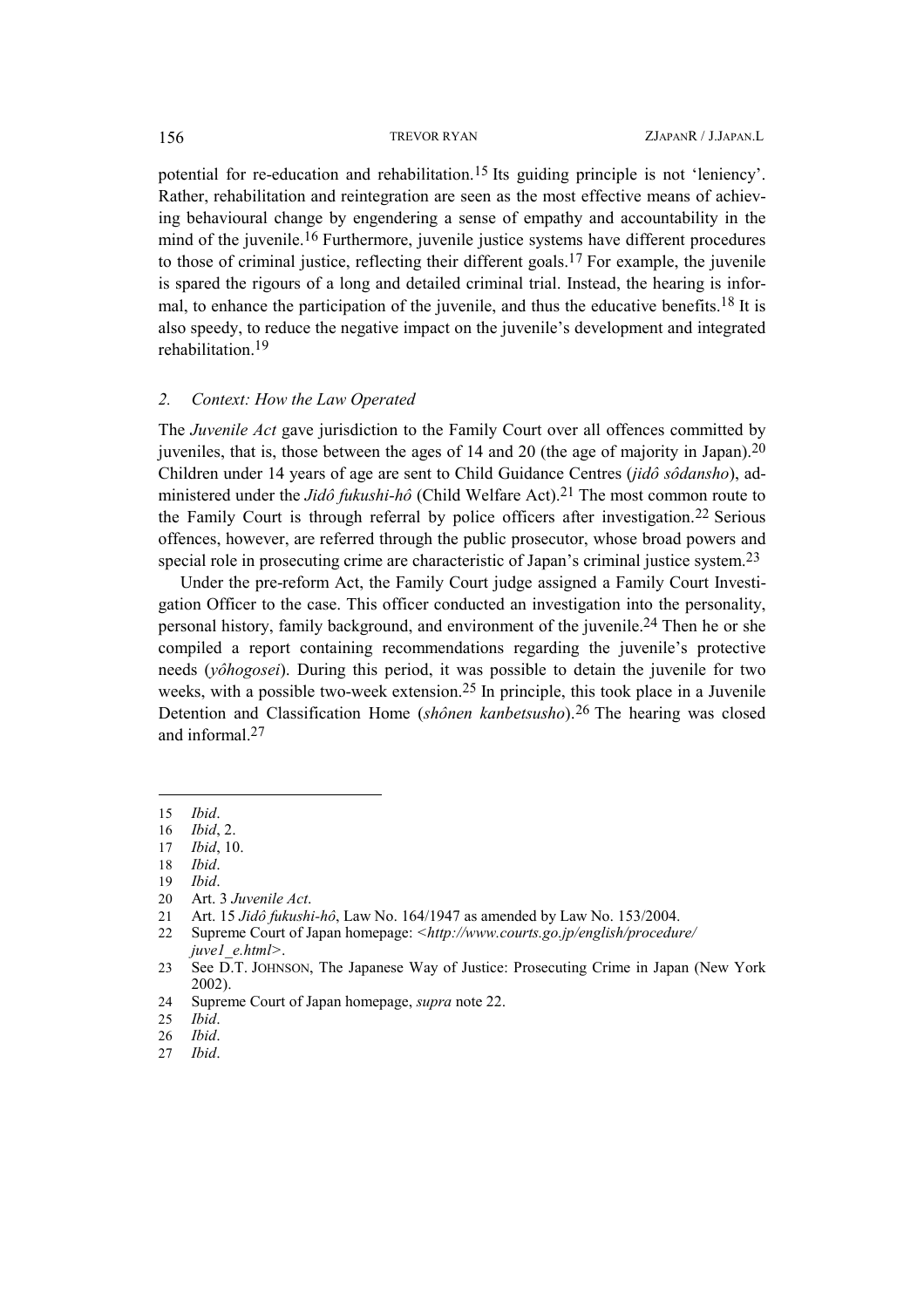The judge had four options for disposition.[28](#page-4-0) Firstly, the case could be dismissed.

Secondly, the juvenile could be sent to a Child Guidance Centre and dealt with under the *Child Welfare Law*. Thirdly, the judge could place the juvenile under protective control (educative measures), such as probation,[29](#page-4-1) placement in a Child Education and Training Home (*jidô jiritsu shien shisetsu*) or Home for Dependent Children (*jidô yôgo shisetsu*), [30](#page-4-2) both administered under the *Child Welfare Act,* [31](#page-4-3) or a reform school (*shônen-in*).[32](#page-4-4) Fourthly, the Court had the option of referring the juvenile back to the public prosecutor (thus into the criminal justice system) when the juvenile was 16 years or older, but only as an exception.[33](#page-4-5)

Thus, the philosophy and implementation of the original *Juvenile Act* were characterised by an emphasis on rehabilitation and directing juveniles away from the criminal justice system.

### III. REFORM OF THE *JUVENILE ACT*

*1. Movement Leading to Reform* 

In November 2000, the Japanese Diet passed the *Act Revising Part of the Juvenile Act and Other Laws* (*"Revision Act"*), effective from 1 April 2001.[34](#page-4-6) According to the Ministry of Justice's commentary on the *Revision Act*, the revisions were a direct result of the lack of public confidence in the juvenile justice system. [35](#page-4-7) This was said to be due to both a succession of brutal crimes committed by juveniles (for example, the Kôbe killing of May 1997), and a series of juvenile cases in which problems of fact-finding arose in the Family Court.[36](#page-4-8)

Much of the stimulus for reform of the *Juvenile Act* came from such dissatisfaction with the system's procedural failures.<sup>[37](#page-4-9)</sup> In the mid 1990s the Japan Federation of Bar

<span id="page-4-0"></span><sup>28</sup> *Ibid*.

<span id="page-4-1"></span><sup>29</sup> Art. 31(1) *Juvenile Act*.

<span id="page-4-2"></span><sup>30</sup> Art. 31(2) *Juvenile Act*.

<span id="page-4-3"></span><sup>31</sup> Art. 45 Child Welfare Law.

<span id="page-4-4"></span><sup>32</sup> Art. 31(3) *Juvenile Act*.

<span id="page-4-5"></span><sup>33</sup> Supreme Court of Japan homepage: *[<http://www.courts.go.jp/english/procedure/juve6\\_e.](http://www.courts.go.jp/english/procedure/juve6_e. html) [html](http://www.courts.go.jp/english/procedure/juve6_e. html)>* (accessed 1/9/2004, before updated to revised Juvenile Act).

<span id="page-4-6"></span><sup>34</sup> Y. IIJIMA, *Shônenhô-tô no ichibu wo kaisei suru hôritsu no gaiyô-tô* [Outline of the law to partially revise the *Juvenile Act* and other laws], in: Jurisuto 1195 (2001) 2.

<span id="page-4-7"></span><sup>35</sup> *Ibid*.

<span id="page-4-8"></span><sup>36</sup> *Ibid*.

<span id="page-4-9"></span><sup>37</sup> K. TAKEUCHI, *Yamagata matto jiken, shônen jiken no jijitsu nintei to sôsa, Shônen-hô "kaisei"* [The Yamagata Mat incident, fact-finding and investigations in juvenile cases, the "revision" of the *Juvenile Act*]*,* in: Hôgaku Seminâ 582 (2003) 31.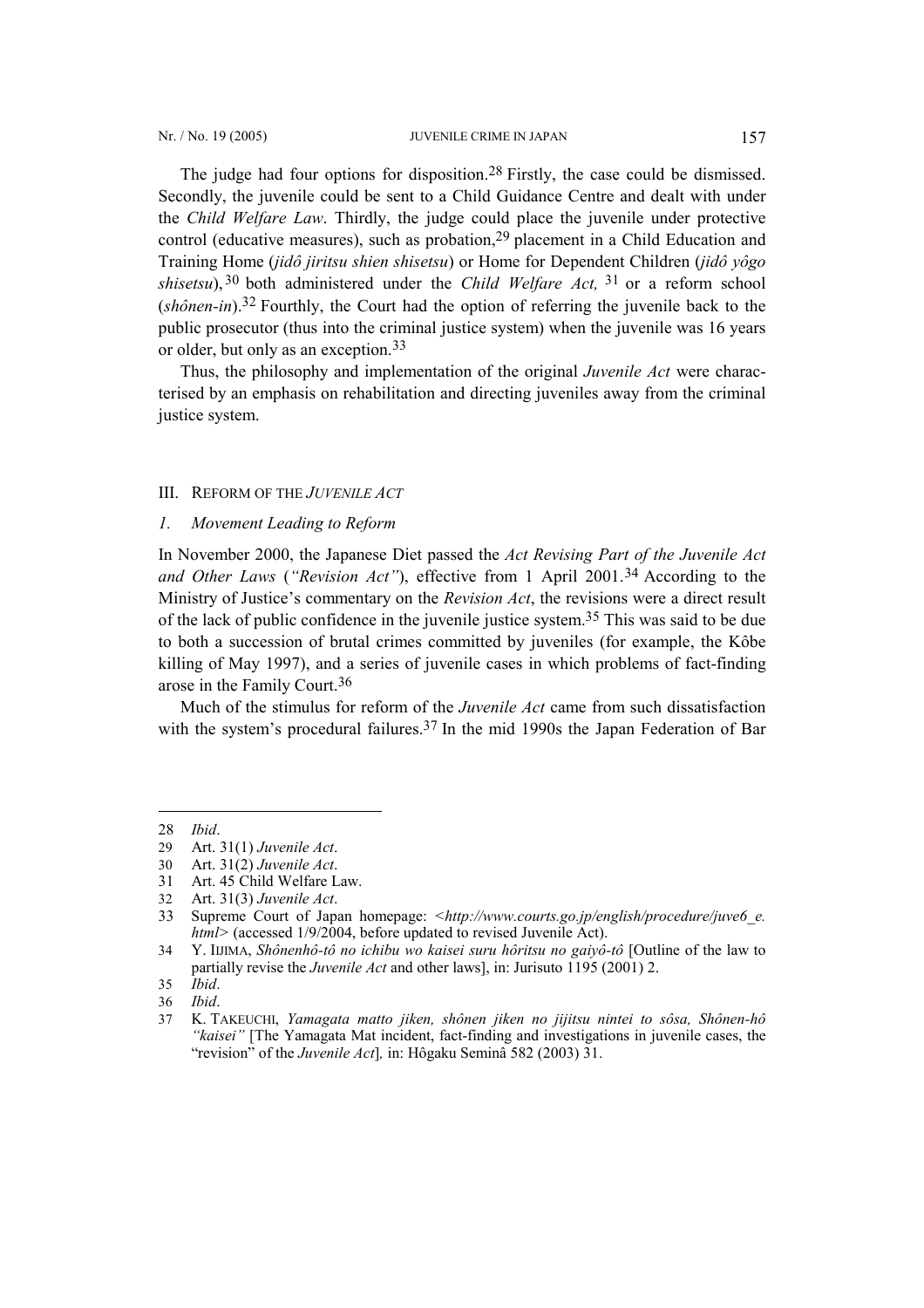Associations, the Ministry of Justice,  $38$  and the Supreme Court<sup>[39](#page-5-1)</sup> all called for procedural reforms. This was largely in response to several controversial cases such as the 1993 'Yamagata Mat Incident', so-called because the victim was found dead rolled up in a gym mat in a middle school.[40](#page-5-2)

In the Yamagata Mat case, of seven suspects, only three had reached the age of criminal responsibility (14 years old) and were arrested.<sup>[41](#page-5-3)</sup> The younger four were taken into protective custody. Although each suspect had confessed involvement in the killing at the investigation stage, they produced alibis after the case had been sent to the Yamagata Family Court. As a result, a decision of 'no disposition' was made for all except three of the younger suspects, who were sent to reform school.<sup>[42](#page-5-4)</sup> These three lost on appeal to the Sendai High Court.<sup>43</sup> In its opinion, the Court observed incidentally that the three older children might also have been involved in the killing.<sup>[44](#page-5-6)</sup>

Meanwhile, the victim's family had initiated civil proceedings for damages. However, the Yamagata District Court rejected the claim, holding that objective evidence did not support the confessions. It was thus held that the confessions had no credibility. The Court criticised the investigation of the incident, noting the harsh and drawn out treatment of the defendants and their isolation from their parents during this period. The discrepancy between the District Court and the Family Court's rulings drew attention to the problems of fact-finding both in the Family Court and at the police investigation stage.[45](#page-5-7) 

The latter half of the 1990s saw a number of events, such as the Kôbe killing, that hastened the movement towards reform. The Ministry of Justice introduced legislation to the Diet in March 1999 based on the recommendations of the Legislative Advisory Committee (*hôsei shingikai*) made in January. [46](#page-5-8) The bill failed with the dissolution of the lower house in June. The next year saw further serious crimes being committed by juveniles. In May 2000, the legislative committee of the lower house passed a resolution calling for measures to deal with juvenile delinquency. Following this, the ruling coalition (the Liberal Democratic Party, *Kômeitô,* and the Conservative Party) assembled a 'project team' to tackle the 'juvenile problem'.[47](#page-5-9) This team made certain additions to the previous bill based on the results of its own deliberations. A new bill tabled

<span id="page-5-0"></span><sup>38</sup> Childhood Deprived in Japan, The 2<sup>nd</sup> Uniform Report to the United Nations Convention on the Rights of the Child from Japanese NGOs and Citizens: (*[<http://www.crin.org/docs/](http://www.crin.org/docs/ resources/treaties/crc.35/01.main.pdf)  [resources/treaties/crc.35/01.main.pdf>](http://www.crin.org/docs/ resources/treaties/crc.35/01.main.pdf)*) 548.

<span id="page-5-1"></span><sup>39</sup> T. ÔTAKE, 'Proposals for juvenile law reform adopted', Japan Times, 21/12/1998.

<span id="page-5-2"></span><sup>40</sup> TAKEUCHI*, supra* note 37, 31.

<span id="page-5-3"></span><sup>41</sup> *Ibid*.

<span id="page-5-4"></span><sup>42</sup> *Ibid*.

<span id="page-5-5"></span><sup>43</sup> *Ibid*.

<span id="page-5-6"></span><sup>44</sup> *Ibid*.

<span id="page-5-7"></span><sup>45</sup> *Ibid*, 32.

<span id="page-5-8"></span><sup>46</sup> IIJIMA, *supra* note 34, 2.

<span id="page-5-9"></span><sup>47</sup> *Ibid*.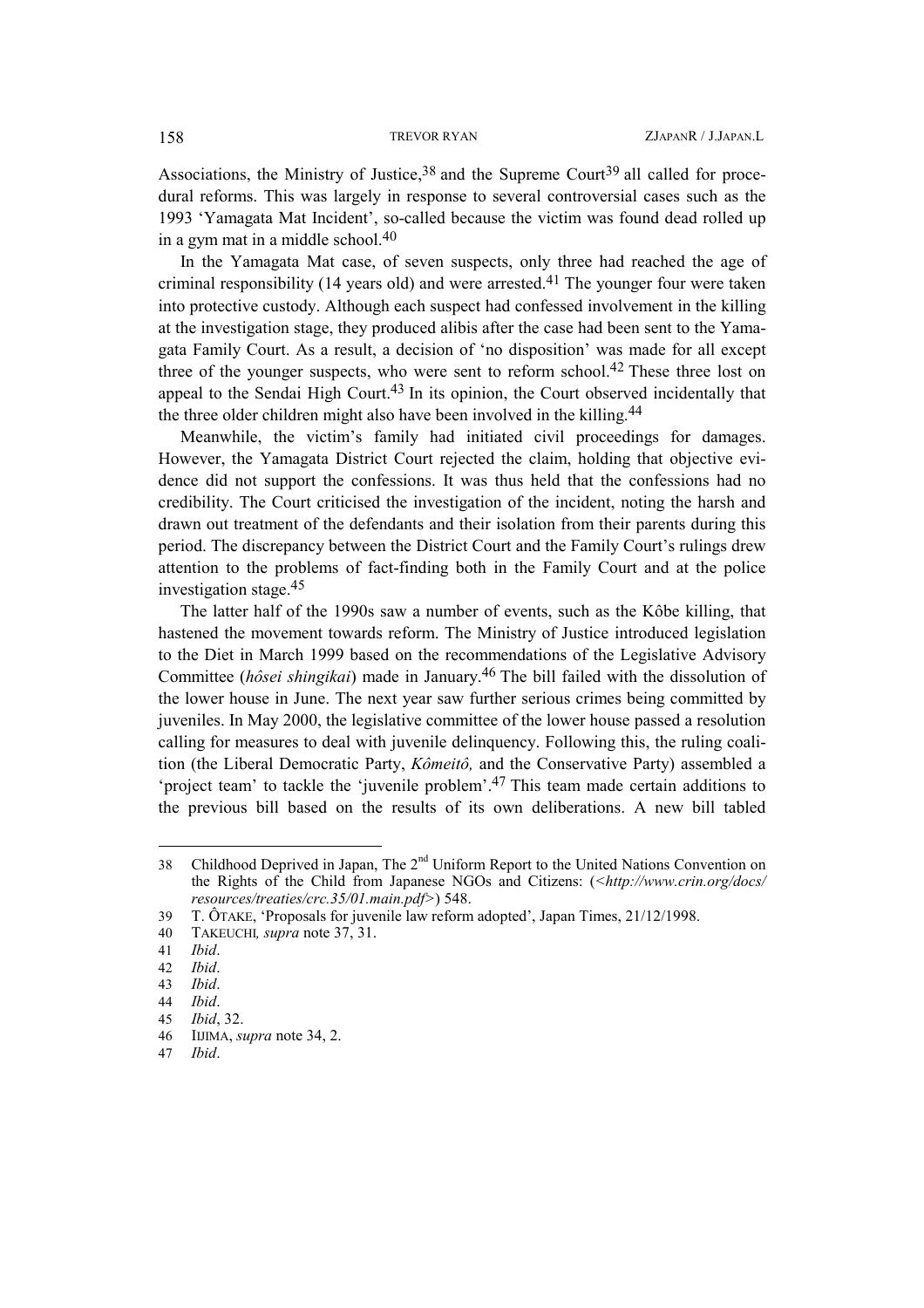29 September 2000, was approved by the lower house legislative committee, and passed through the lower house on 31 October. It passed through the House of Councillors on 27 November after certain revisions. The bill returned to the lower house and became law the next day, [48](#page-6-0) marking the first significant change to the *Juvenile Act* in 50 years. [49](#page-6-1) Article 3 of the scheduled annexed to the *Revision Act* stipulates that further consideration of the *Juvenile Act* will be undertaken five years from coming into force, namely, April 2006.

It should be noted that member's bills have traditionally been uncommon in Japan, and the insertion of new material makes the bill even more exceptional.<sup>50</sup> This was made possible by overwhelming public support (91% according to an Asahi Newspaper poll).[51](#page-6-3) The major opposition party hence dropped its resistance to the bill, fearful of jeopardising its position in the upcoming House of Councillors election[.52](#page-6-4) The brevity of the deliberation period is also notable. Due to lack of participation, particularly by opposition members in the legislative committee, some regard the process as having been a mere formality. [53](#page-6-5) Kawasaki criticises the lack of a proper investigation and the failure to collect adequate statistics.<sup>[54](#page-6-6)</sup>

Gotô suggests that the law may be seen as democratic, as it represents the failure of 'experts' to defend the juvenile justice system against a dissatisfied public[.55](#page-6-7) However, Kobayashi stresses both the dangers of mob politics and disapproves of the shift in focus from the issues at hand to a desire to please voters in the short term. [56](#page-6-8) Thus, it is clear that although the reform process began with legitimate concerns about procedure, there was a distinct shift mid-way. The end product was coloured by political motives and a character easily understandable by voters, namely, tougher disposition. It is inter-

<span id="page-6-0"></span><sup>48</sup> *Shônenhô-to no ichibu wo kaisei suru hôritsu* [Law to Partially Revise the *Juvenile Act* and Other Laws], Law No. 142/2000, effective 1/4/2001.

<span id="page-6-1"></span><sup>49</sup> ÔTAKE, *supra* note 39.

<span id="page-6-2"></span><sup>50</sup> H. GOTÔ, *Keiji shobun no han'i no kodai to sono kadai* [The extension of the scope of criminal disposition and its problems], in: Jurisuto 1195 (2001) 11.

<span id="page-6-3"></span><sup>51</sup> Asahi Newspaper, 4/8/2001, morning edition.

<span id="page-6-4"></span><sup>52</sup> M. KOBAYASHI, *Kyôaku na shônen hanzai ga fuete iru yô desu. Shônen-hô ga kaisei sareta koto de, jôkyô wa yoku naru deshô?* [It seems that serious juvenile crime is increasing. Will the situation improve now that the *Juvenile Act* has been revised?], in: Sekai 687 (2001) 209.

<span id="page-6-5"></span><sup>53</sup> ZENSHIHÔ RÔDÔ KUMIAI [All Administration of Justice Workers' Union (hereinafter "Justice Workers' Union")], *Kokuren kodomo no kenri jôyaku "dai 2 kai nihon seifu hôkokusho" ni tai suru orutânatibu repôto "kiso hôkokusho" teishutsu ni atatte'*  [Submission for the alternative report ('basic report') to the 2nd report of the Japanese government to the UN Convention on the Rights of the Child] 2002/11/11, *[<http://www.](http://www. zenshiho.net/syonen-file273-01.html) [zenshiho.net/syonen-file273-01.html>](http://www. zenshiho.net/syonen-file273-01.html)*, 1.3.

<span id="page-6-6"></span><sup>54</sup> H. KAWASAKI, Zur Reform des Strafverfahrens- und Jugendverfahrensrechts in Japan [The reform of criminal procedure and juvenile procedural law in Japan], in: ZJapanR / J.Japan.L. 17 (2004) 92.

<span id="page-6-7"></span><sup>55</sup> GOTÔ, *supra* note 50, 11.

<span id="page-6-8"></span><sup>56</sup> KOBAYASHI, *supra* note 52, 210.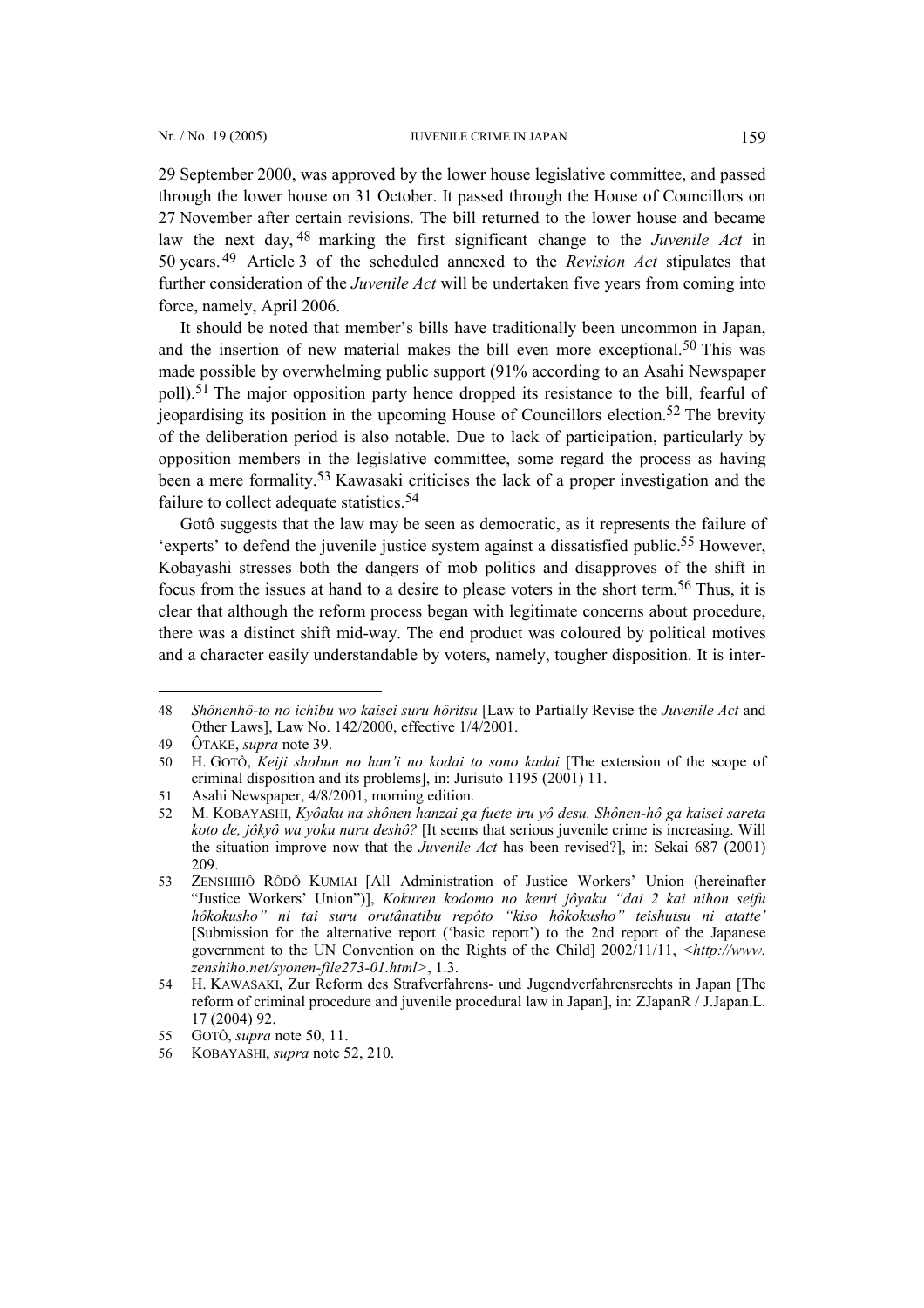esting to note that this appears to be an international trend amongst many industrialised countries,[57](#page-7-0) and importantly, Japan is not the only country in which there has been a significant gap between the data (or lack thereof) used to introduce tougher legislation and the data available for consideration[.58](#page-7-1)

## *2. The* Revision Act

The amendments may be grouped into three categories: "rethinking the way cases are disposed," "making fact-finding more just," and "substantiating consideration towards victims<sup>["59](#page-7-2)</sup>

## *a) Changes in Disposition*

Due to the proviso to Article 20 of the original law, a juvenile could not be sent to the public prosecutor (*i.e.* the criminal justice system) until the age of 16:

In cases where the offence is punishable by death or imprisonment with or without labour, the Family Court must remit the case to a public prosecutor of the public prosecutors office who operates within the jurisdiction of a district court when it is accepted that criminal disposition would be proper considering the results of a Family Court investigation and the quality and nature of the offence. *However, when the juvenile is below the age of 16 a decision to remit to a public prosecutor cannot be made.*[60](#page-7-3)

Because the *Revision Act* has now deleted the section in italics, 14 and 15 year old juveniles may now enter the criminal justice system and face imprisonment with or without hard labour<sup>[61](#page-7-4)</sup> as a child may be held criminally responsible at the age of  $14.62$  $14.62$ However, until such juveniles turn 16, they may be remanded in a reform school if this

<span id="page-7-0"></span><sup>57</sup> See for example, R.G. GREEN / K.F. HEALY, Tough on Kids: rethinking approaches to youth justice (Saskatoon, 2003); C. BALL, Youth justice? Half a century of responses to youth offending, in: Criminal Law Review (UK) 3 (2004) 167-180; E.K. KLEIN, Dennis the Menace or Billy the Kid: An Analysis of the Role of Transfer to Criminal Court in Juvenile Justice, in: American Criminal Law Review 371 (1998) 401-409; S. MUKHERJEE, 'Juvenile crime: overview of changing patterns', Australian Institute of Criminology Conference paper presented at 'Juvenile Crime and Juvenile Justice: Towards 2000 and Beyond', Adelaide 6/1997, *<<http://www.aic.gov.au/conferences/juvenile/mukherjee.pdf>>*.

<span id="page-7-1"></span><sup>58</sup> UNICEF, *supra* note 5, 7; MUKHERJEE, *supra* note 57, 8.

<span id="page-7-2"></span><sup>59</sup> IIJIMA, *supra* note 34, 2.

<span id="page-7-3"></span><sup>60</sup> Art. 20 *Juvenile Act*, before 2000 revision (italics added).

<span id="page-7-4"></span><sup>61</sup> Imprisonment for life or up to 12 years with hard labour (*chôeki*), and without labour for life or up to 20 years (*kinko*) are defined in Articles 12 and 13 of the *Criminal Code* respectively (*Keihô*, Law No. 45/1907, as amended by Law No. 156/2004). Hard labour is compulsory under a sentence of *chôeki*, and is thus regarded twice as severe as *kinko* by courts (K. MIKI / H. TOYODA, *Roppô* (Tokyo 2003)). Article 51 of the *Juvenile Law* renders those under 18 years old immune from the death penalty.

<span id="page-7-5"></span><sup>62</sup> Art. 40 *Criminal Code*.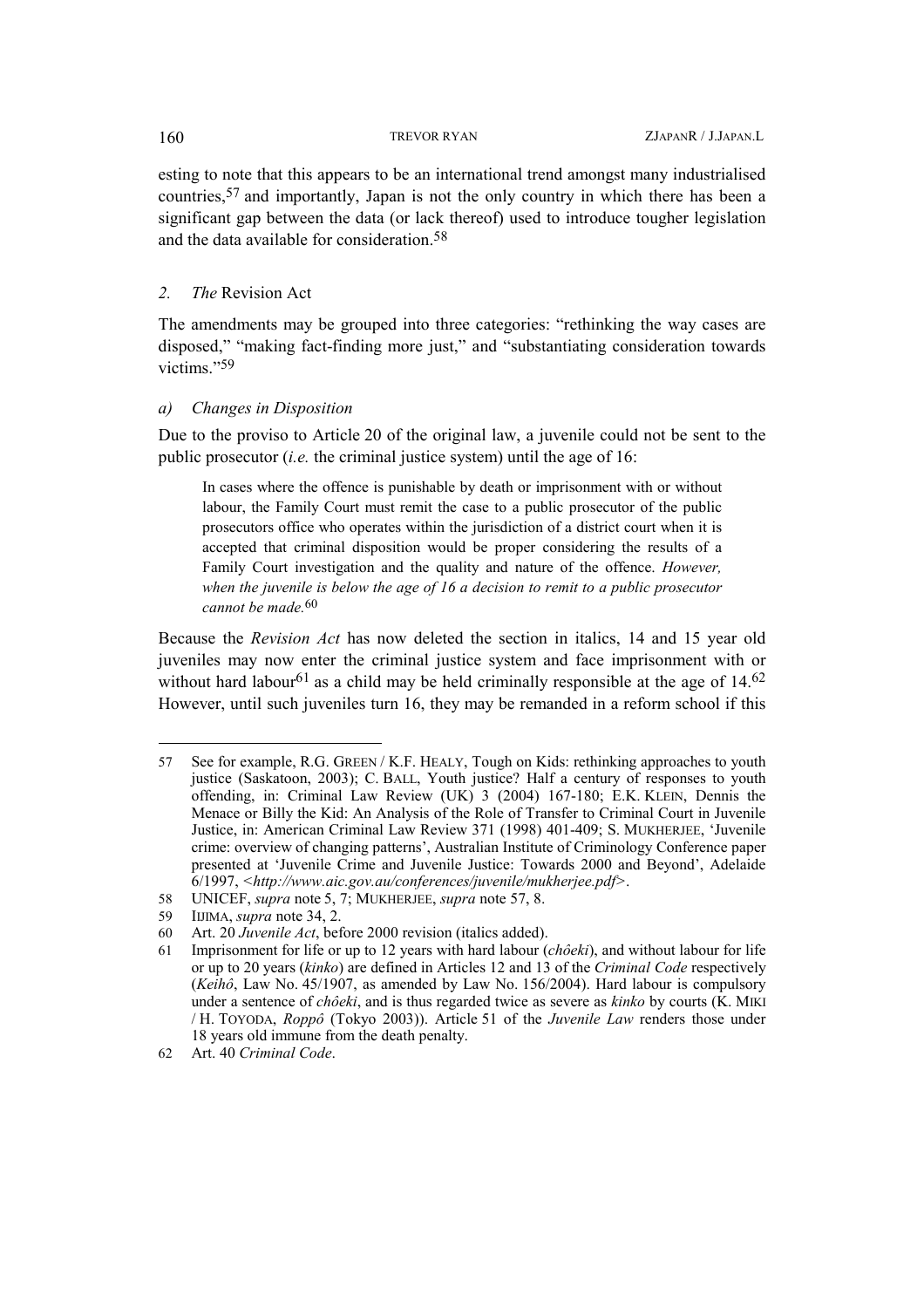is seen as "necessary for a sound upbringing," (Article 56 (3)). This change in disposition is a result of the perceived leniency of the juvenile justice system towards middle school student offenders involved in recent serious crimes, such as the Kôbe incident.<sup>[63](#page-8-0)</sup> Although it seems that this is sometimes considered the representative feature of the *Revision Act*, [64](#page-8-1) it is not well understood. It is often mistaken to be a lowering of the age of criminal responsibility, which was 14 years of age even before the revisions.[65](#page-8-2) Such confusion reflects the way in which "one age may hide another"<sup>66</sup> in juvenile justice. There are many variables in both process and disposition that can make concepts such as 'criminal responsibility' mean little.[67](#page-8-4) It also makes international comparisons of 'severity' difficult.[68](#page-8-5) Nevertheless, the change in age represents a shift towards more severe disposition of younger juveniles relative to the old law.

The second significant aspect of this revision is the standardisation of remittance to the public prosecutor of juveniles 16 years or older accused of premeditated crimes resulting in death (Article 20(2)). The law states that this is to "foster an awareness of social norms and promote the sound upbringing of the juvenile, by clearly indicating the principle that even juveniles will be the object of criminal proceedings."[69](#page-8-6) Such remittance was possible before the amendments, but the general rule and the exception have now been reversed:

Regardless of the above provision, the Family Court *must* make the decision to remit contained in that provision when the juvenile involved is 16 or older, and it is a case in which a premeditated offence has led to the death of the victim. However, the family Court is not limited to making a decision to remit to a public prosecutor if it is accepted that measures other than criminal disposition would be proper considering the results of a Family Court investigation, the motive and circumstances of the offence, the situation subsequent to the offence, the juvenile's character, age, behaviour, and environment, and other matters.<sup>[70](#page-8-7)</sup>

Although it appears that the Family Court may consider a broad range of factors, the judge's discretion is limited in practice, as discussed below.

Finally, special consideration for juveniles when considering parole periods have also been removed in cases where the death penalty or life imprisonment has been downgraded (Articles 58(2), 51(2)). These three changes in disposition mark a considerable shift towards severer treatment of juveniles.

<span id="page-8-0"></span><sup>63</sup> IIJIMA, *supra* note 34, 2.

<span id="page-8-1"></span><sup>64</sup> See for example, 'Revised juvenile law clears the lower house: age of criminal liability lowered to 14', Japan Times 1/11/2000.

<span id="page-8-2"></span><sup>65</sup> See for example, 'Kôbe killer set free', Japan Times 11/3/2004.

<span id="page-8-3"></span><sup>66</sup> UNICEF, *supra* note 5, 4.

<span id="page-8-4"></span><sup>67</sup> *Ibid*.

<span id="page-8-5"></span><sup>68</sup> *Ibid*.

<span id="page-8-6"></span><sup>69</sup> IIJIMA, *supra* note 34, 3.

<span id="page-8-7"></span><sup>70</sup> Art. 20(2) *Juvenile Act*, (italics added).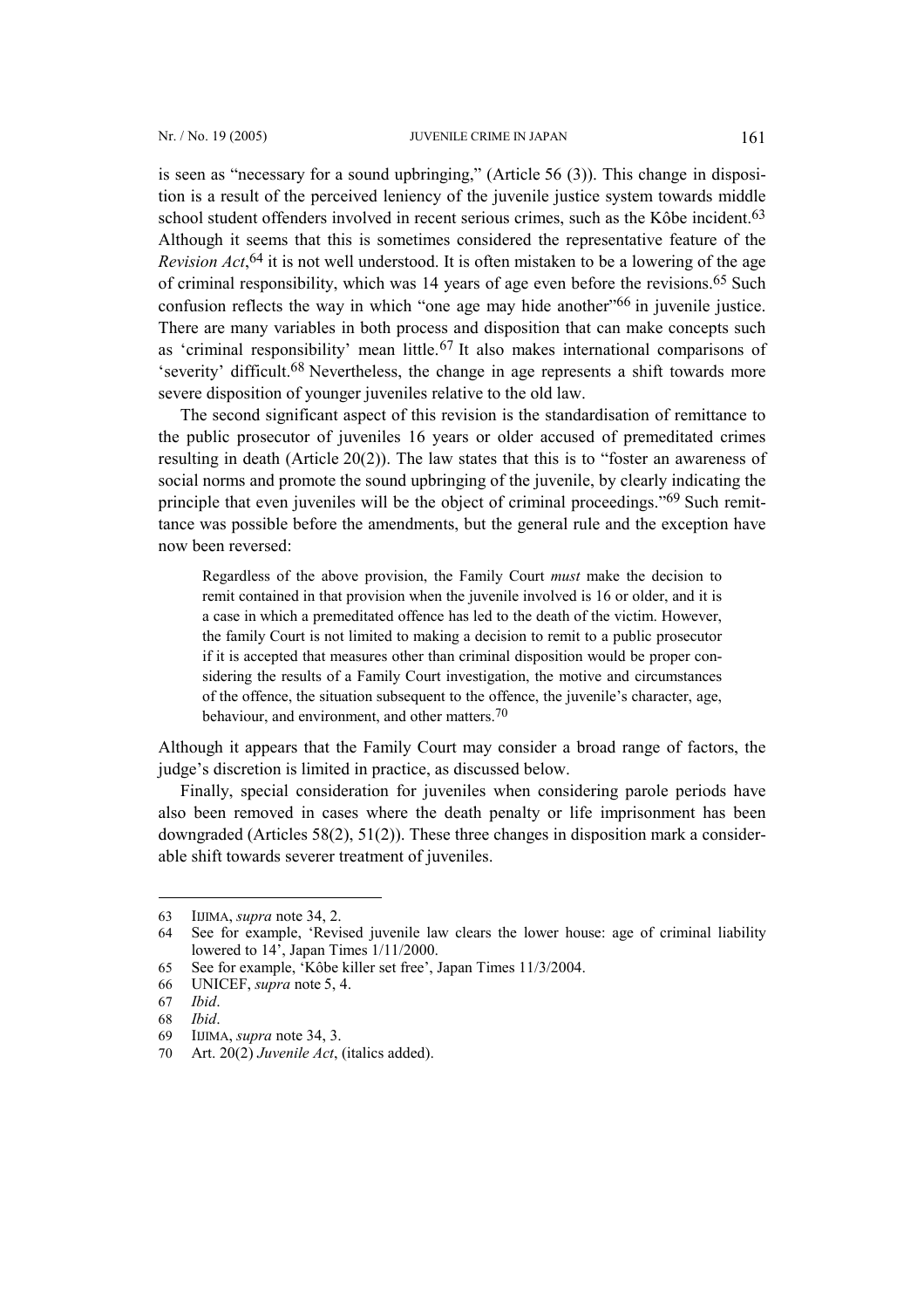## *b) Making Fact-finding More Just*

The first of the reforms ostensibly designed to introduce more accountability and accuracy to the Court's fact-finding role is the option of assembling a court of threejudges for juvenile hearings (Article 31-2). According to the Family Bureau of the Supreme Court Secretariat, there is no specific limit on when this measure can be taken, but it is to be used, for example, when there is debate over the facts of the case and more than one perspective is required.<sup>[71](#page-9-0)</sup> The Family Bureau also expects that a threejudge court will be used in particularly serious cases, taking into account the public's concern and the complexity of the surrounding circumstances.[72](#page-9-1)

Secondly, the possibility of involving prosecutors and defence lawyers (and other 'attendants') in Family Court hearings has been introduced by Article 22-2. The role of the prosecutor in such cases is not to 'prosecute' as such, but "to collect evidence, to ensure a plurality of viewpoints, to assist in the prevention of confrontation between judge and juvenile, and to enhance the faith of victims and the general public in the factfinding process."[73](#page-9-2) On the other hand, this is a fine distinction and may also be seen as introducing a basic element of the criminal justice system into juvenile justice. Kawa-saki also criticises the ambiguous nature of the prosecutor's new role.<sup>[74](#page-9-3)</sup> The model is, for example, an adversarial one: the court must also appoint a legal representative for the juvenile when the decision to involve a prosecutor has been taken (Article 23-3).

Thirdly, the permitted period of protective custody before trial, required for the Investigation Officer to compile his or her report, was limited to four weeks under the old law. The revisions extend this to eight weeks (Article 17(3)). This, the article states, is to "facilitate investigation and prevent the juvenile from escaping, hiding evidence, or committing suicide."[75](#page-9-4) The period remains two weeks in principle and can be extended to four if necessary, and eight if:

The offence, if committed by an adult, is punishable by death or life imprisonment; it has been decided to conduct questioning of witnesses, a hearing, or examination of evidence; and there are sufficient grounds to consider that if the juvenile is not incarcerated there may exist a significant obstacle to the hearing. [76](#page-9-5) 

Fourthly, it is now possible for a High Court to grant a public prosecutor who has been allowed to participate in a juvenile hearing leave to make an interlocutory appeal with

<span id="page-9-0"></span><sup>71</sup> SUPREME COURT SECRETARIAT FAMILY BUREAU, *Kaisei Shônen-hô no unyô no gaikyô* [The implementation and general state of the revised *Juvenile Act*] (1/4/2001-21/3/2004), *<[http://courtdomino2.courts.go.jp/tokei\\_misc.nsf/e2cf159e9940cdf249256b7400152dd9/cf6](http://courtdomino2.courts.go.jp/tokei_misc.nsf/e2cf159e9940cdf249256b7400152dd9/cf6b263f795367d949256eb30016ee25?OpenDocument) [b263f795367d949256eb30016ee25?OpenDocument](http://courtdomino2.courts.go.jp/tokei_misc.nsf/e2cf159e9940cdf249256b7400152dd9/cf6b263f795367d949256eb30016ee25?OpenDocument)>*, 2.1.

<span id="page-9-1"></span><sup>72</sup> *Ibid*.

<span id="page-9-2"></span><sup>73</sup> Art. 22-2 *Juvenile Act.*

<span id="page-9-3"></span><sup>74</sup> KAWASAKI, *supra* note 54, 93.

<span id="page-9-4"></span><sup>75</sup> Art*.* 17 *Juvenile Act*.

<span id="page-9-5"></span><sup>76</sup> *Ibid*.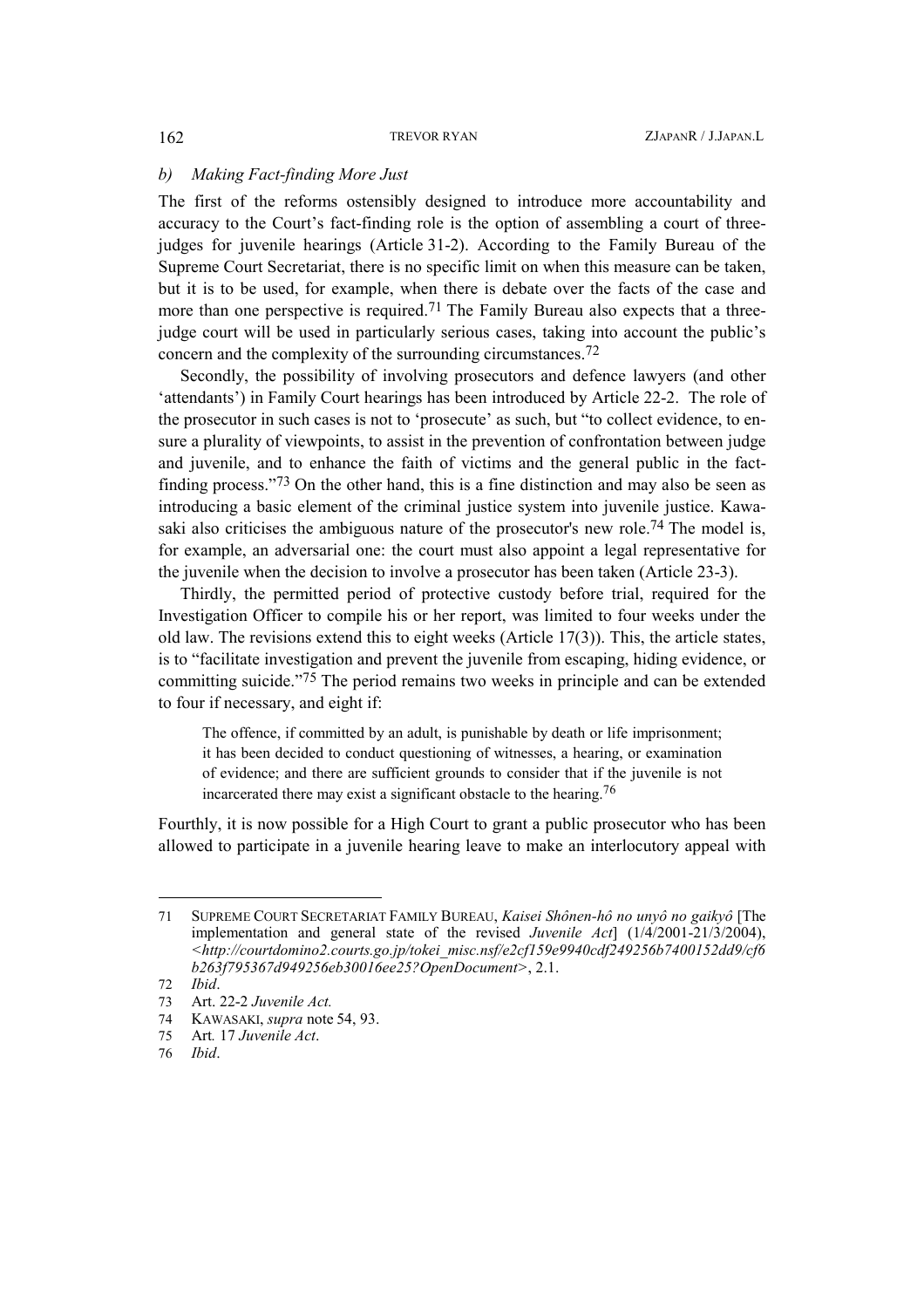respect to disposition decisions of the Family Court (Article 32-4).[77](#page-10-0) Thus, the finality (and resulting stability for the juvenile) of juvenile hearings has been compromised by the prosecutor's involvement.

As discussed below, the motive and effects of these new procedural measures are not readily discernible from the letter of the law. In practice they seem to operate as penalties upon juvenile offenders and thus complement the tougher disposition measures above.

## *c) "Substantiating Consideration Towards Victims"*

With the aim of "encouraging a deeper level of reflection by the juvenile of his or her actions to assist rehabilitation,"[78](#page-10-1) victims are now permitted, under Article 9-2, to have their opinions considered in juvenile hearings. They are also permitted to apply for permission to view and copy records (Article 5-2). Importantly, this allows victims and their bereaved to access material necessary for success in a civil action for damages.[79](#page-10-2)

Secondly, victims and other relevant persons may apply for information to be conveyed directly to them by the court, such as the name and address of the juvenile, and the date of and reasons for judgement (Article 31-2). However, as discussed below, these provisions seem less concerned with considering victims, than with configuring victims in opposition to offenders in a way that also complements harsher disposition.

## *3. Context: How the Law is Being Applied*

The revisions did not explicitly alter the purpose of the original Act (the sound upbringing of the juvenile). Therefore, the revised Act remains bound by this. $80$  Nor was it considered necessary to discuss the theoretical basis of the *Juvenile Act* during the deliberations[.81](#page-10-4) Furthermore, the government continues to emphasise this purpose in its reports to the UN Committee of the *Convention on the Rights of the Child*. [82](#page-10-5)

However, there are a number of factors within the *Revision Act*, and in its implementation, that suggest a fundamental shift has taken place in the understanding of this principle. Before the age of 20, juveniles are generally treated as 'children' by the law.

<span id="page-10-0"></span><sup>77</sup> Art*.* 32-4 *Juvenile Act*. Note that under Art. 352 of the *Keiji soshô-hô* (Criminal Procedure Act) Law No*.* 131/1948 as amended by Law No. 156/2004, a public prosecutor may appeal decisions of criminal courts. The introduction of this measure further indicates the encroachment of criminal procedure into the juvenile justice system.

<span id="page-10-1"></span><sup>78</sup> Art*.* 9-2 *Juvenile Act*.

<span id="page-10-2"></span><sup>79</sup> IIJIMA, *supra* note 34, 8.

<span id="page-10-3"></span><sup>80</sup> TAKEUCHI*, supra* note 8, 1.1.

<span id="page-10-4"></span><sup>81</sup> GOTÔ, *supra* note 50, 10.

<span id="page-10-5"></span><sup>82</sup> The government of Japan's second report to the Committee of the Convention for the Rights of the Child, *<<http://www.mofa.go.jp/policy/human/child/report2/protection.html>>*, 295(ii).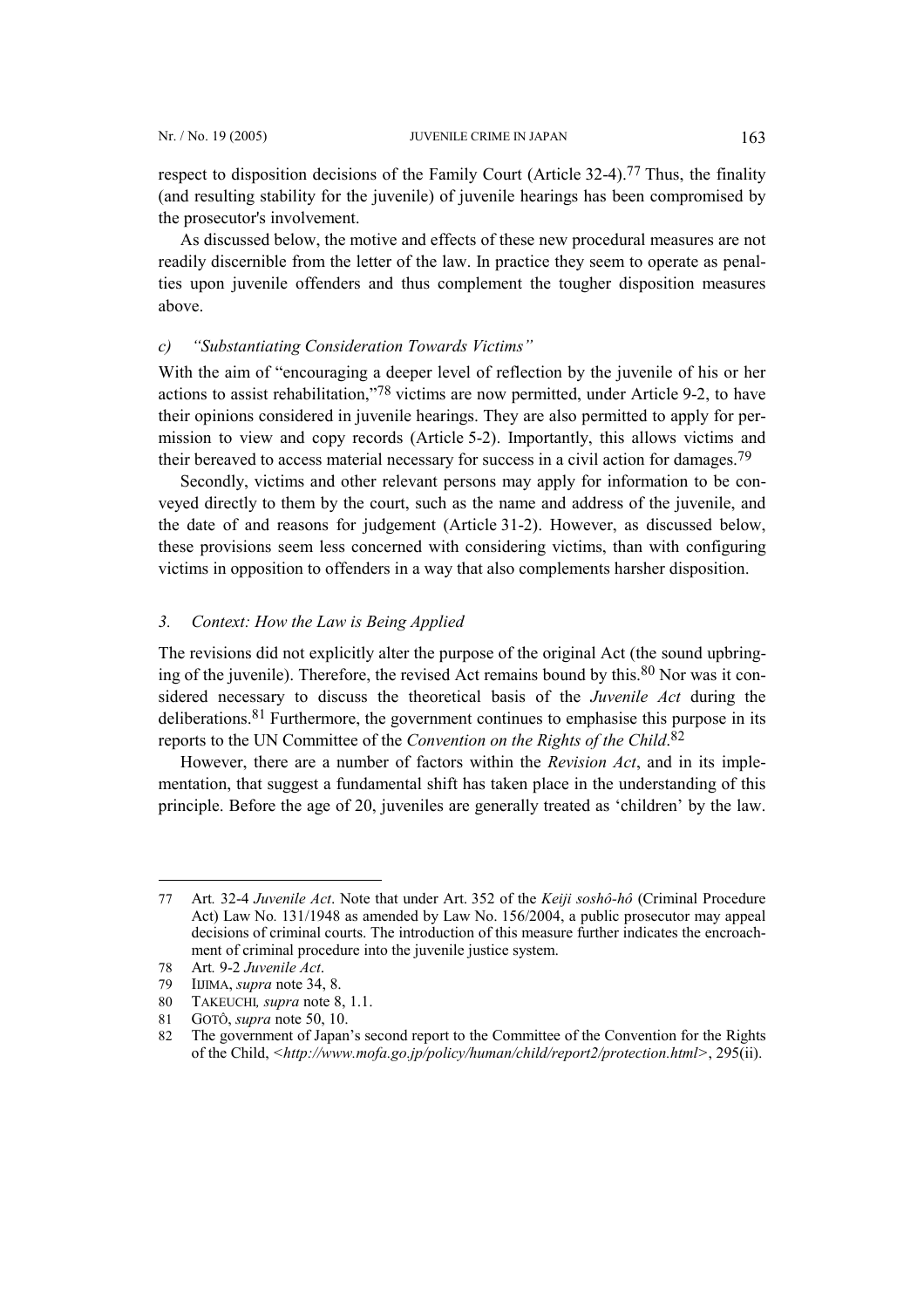They are unable to vote, for example.<sup>83</sup> However, Gotô notes that criminal justice has become the exception to this rule.<sup>[84](#page-11-1)</sup> This is despite claims by some commentators that children are becoming *less* mature as urbanisation and a decreasing birth-rate have created a poor environment for children to interact with others and learn the necessary social skills for adulthood.<sup>[85](#page-11-2)</sup>

Perhaps one reason why the fundamental principles of the *Juvenile Act* were not discussed is that proponents of the 'tough-on-crime' approach do not see this as inconsistent with the sound upbringing of the juvenile. Hence, the *Revision Act* justifies a number of the tougher measures on the basis of "fostering an awareness of norms and promoting the sound upbringing of the juvenile."[86](#page-11-3) This understanding is a departure from the original understanding of 'sound upbringing', in that it tends to emphasise the gravity of, and responsibility for, the conduct, rather than the environmental factors that may contribute to the child's behaviour. It is difficult, however, to regard the primary goal of this model as the sound upbringing of the juvenile. Rather, crime-control is its main aim. Hence, determining the culprit becomes the key issue, and the facts of the event a primary concern for deliberation.<sup>[87](#page-11-4)</sup> The same is true of the 'due process' model.[88](#page-11-5) To protect the individual against abuse of state power, however, the due process model emphasises reliability over speed of disposal.[89](#page-11-6) Its absence is a conspicuous element of juvenile justice systems for this very reason[.90](#page-11-7) That is, a long trial was considered detrimental to the juvenile's development, thus determining what 'really happened' was a concern secondary to reform.<sup>[91](#page-11-8)</sup>

A shift in emphasis towards a crime control model in the juvenile justice system is all the more significant, therefore, for the absence of due process to prevent abuses of state power. This was a central issue of debate in the United States' gradual abandonment of its juvenile justice systems.<sup>92</sup> The revisions with respect to disposition and factfinding display both a shift to a crime control model, and an absence of due process to compensate for this.

<span id="page-11-0"></span><sup>83</sup> Art. 9 *Kôshoku senkyo-hô* (Public Offices Election Act), Law No 100/1950 as amended by Law No. 150/2004.

<span id="page-11-1"></span><sup>84</sup> GOTÔ, *supra* note 50, 14.

<span id="page-11-2"></span><sup>85</sup> KOBAYASHI, *supra* note 52, 211.

<span id="page-11-3"></span><sup>86</sup> Art*.* 20(2) *Juvenile Act*.

<span id="page-11-4"></span><sup>87</sup> D.H. FOOTE, The Benevolent Paternalism of Japanese Criminal Justice, in: California Law Review 80 (1992) 317, 323.

<span id="page-11-5"></span><sup>88</sup> *Ibid*, 319.

<span id="page-11-6"></span><sup>89</sup> *Ibid*.

<span id="page-11-7"></span><sup>90</sup> UNICEF, *supra* note 5, 10.

<span id="page-11-8"></span><sup>91</sup> *Ibid*.

<span id="page-11-9"></span><sup>92</sup> *Ibid*.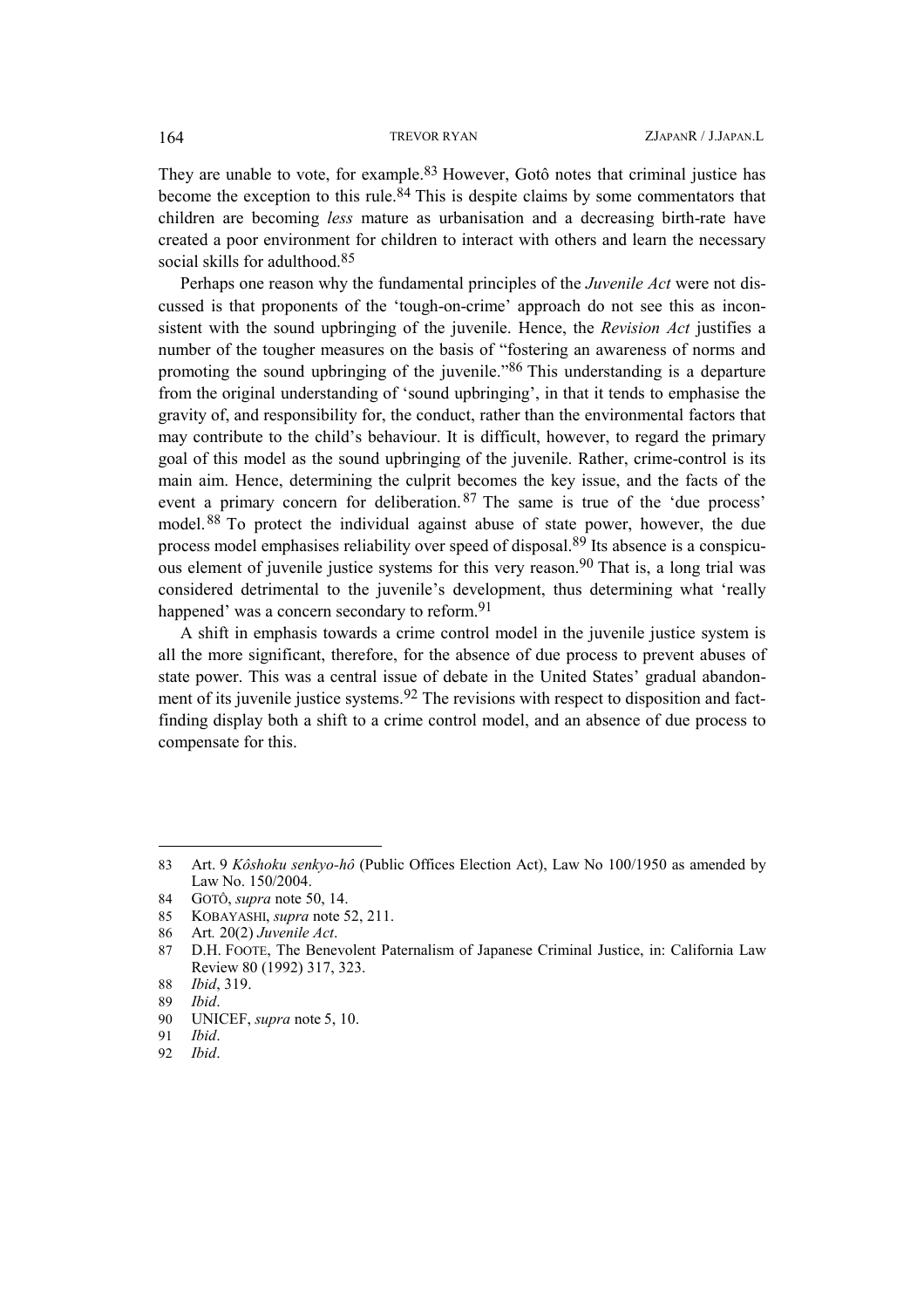### *a) Disposition*

## (1) Standardised Remittance

As described above, the purpose of the *Juvenile Act* was originally taken to emphasise the development of the specific juvenile through so-called 'casework', tailored to that individual's needs. The standardisation of the decision to remit to the prosecutor in Article 20(2) is a departure from this understanding. This is all the more so as the criteria for this is based on the severity of the consequences of the offence, rather than the juvenile's particular circumstances.[93](#page-12-0)

It may be argued that scope remains for considering these circumstances in the proviso to Article 20(2) permitting decisions not to remit. However, the shift in emphasis is revealing. Before the revisions, judges gave their reasons for not remitting to the prosecutor in their decisions only when the prosecutor specifically recommended such a course of action.[94](#page-12-1) Now, judges must justify taking protective measures (*i.e.* not criminal) as the *exception*. [95](#page-12-2) This is given added importance now that victims may be given access to the contents of such decisions.<sup>[96](#page-12-3)</sup> Furthermore, in the view of the Family Bureau of the Supreme Court, the Family Court Investigation Officer (*katei saibansho chôsakan*) in their recommendations to the Family Court must specify not only why protective measures are appropriate, but also why criminal measures are *not*. [97](#page-12-4)

It is worth considering Investigation Officers and the role they play. The investigations they hold are crucial to upholding the guiding principle of the *Juvenile Act* (the sound upbringing of the juvenile) and the rehabilitative role of the Family Court.<sup>[98](#page-12-5)</sup> Although they are court officials, they are employed as "professionals in the various sciences of human relations<sup>"99</sup> and are expected to balance the justice and welfare functions of the Family Court[.100](#page-12-7) The revisions do not seem to interfere with this basic role. However, other factors affect the performance of their role.

As can be seen above from the Supreme Court's directives above, <sup>[101](#page-12-8)</sup> there is a rigid hierarchy in the administration of courts presided over by the General Secretariat of the

<span id="page-12-0"></span><sup>93</sup> TAKEUCHI*, supra* note 8, 1.4.

<span id="page-12-1"></span><sup>94</sup> GOTÔ, *supra* note 50, 11.

<span id="page-12-2"></span><sup>95</sup> *Ibid*.

<span id="page-12-3"></span><sup>96</sup> *Ibid*.

<span id="page-12-4"></span><sup>97</sup> JAPAN FEDERATION OF BAR ASSOCIATIONS, Alternative Report on the Convention on the Rights of the Child, May 2003, *<[http://www.crin.org/docs/resources/treaties/crc.35/](http://www.crin.org/docs/resources/treaties/crc.35/ JFBA_Report_on_CRC_2003.pdf) [JFBA\\_Report\\_on\\_CRC\\_2003.pdf](http://www.crin.org/docs/resources/treaties/crc.35/ JFBA_Report_on_CRC_2003.pdf)>*, 184.

<span id="page-12-5"></span><sup>98</sup> GOTÔ, *supra* note 50, 14.

<span id="page-12-6"></span><sup>99</sup> Supreme Court of Japan homepage, *[<http://courtdomino2.courts.go.jp/shônen.nsf/0/](http://courtdomino2.courts.go.jp/sh�nen.nsf/0/ cbd9e955c8d6423549256469004e95b8?OpenDocument) [cbd9e955c8d6423549256469004e95b8?OpenDocument](http://courtdomino2.courts.go.jp/sh�nen.nsf/0/ cbd9e955c8d6423549256469004e95b8?OpenDocument)>*.

<span id="page-12-7"></span><sup>100</sup> Justice Workers' Union *supra* note 54, 6.2.

<span id="page-12-8"></span><sup>101</sup> See note 96.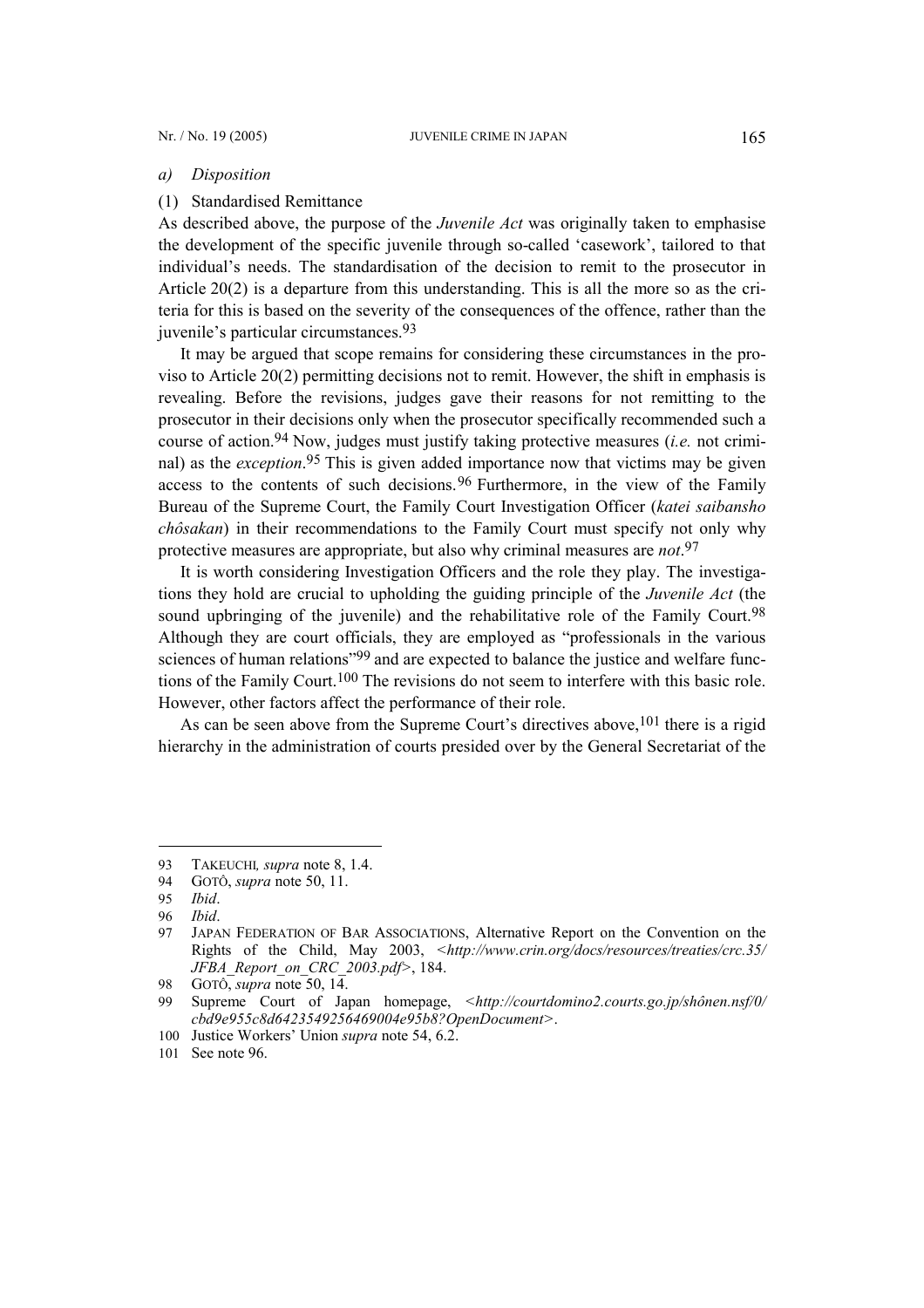Supreme Court. [102](#page-13-0) This significantly compromises the autonomy of Investigation Officers. According to the union to which Investigation Officers belong, the Justice Workers' Union, they are often forced to make decisions with which they do not agree.[103](#page-13-1) This autonomy has been further eroded since April 2004, when the Investigation Officers Training Institute was merged with that of the secretarial staff of the Family Court[.104](#page-13-2) The Court Workers Union argues that this reinforces their image as employees of the Court, and will further compromise their independence.<sup>105</sup> Institutional incapacity in the criminal justice system, such as a lack of prosecutors, has been seen by some as a key component of keeping offenders out of the system, and back into the community, which has reduced recidivism. [106](#page-13-4) In this case, however, it appears as though 'resource starvation' is being used more selectively to achieve the opposite result in regard to juvenile offenders. That is, although on the face of it the revisions do not alter the role of Investigation Officers, they are increasingly faced with structural barriers external to the law; namely, reductions in personnel and the quality of training. These factors impede their capacity to conduct thorough investigations of juveniles. Furthermore, awareness within the legal community with respect to juvenile law issues is generally low. [107](#page-13-5) Usually only two hours is devoted to the topic at the Legal Institute of Research and Training, and even Investigation Officers are not well informed of Japan's obligations under the *Convention on the Rights of the Child*. [108](#page-13-6) This is despite their unique role in ensuring that these rights be realised.[109](#page-13-7)

The Court hierarchy, and lack of resources, personnel, and training, arguably contribute to the active manner in which Investigation Officers have been implementing Article 20(2), the standardised remittance clause. Following the revisions, there was a significant rise in remittances to the prosecutor of juveniles 16 years old and over.<sup>110</sup> However, the average dropped from around 70% to 50% of eligible cases over the period April 2001 to April 2004. This pattern is heralded by some as a result of the increased vigilance on behalf of Investigation Officers in their investigations, yet decried

 $\overline{a}$ 

<span id="page-13-0"></span><sup>102</sup> See for example, S. MIYAZAWA, Administrative Control of Japanese Judges, in: Milhaupt / Ramseyer / Young (eds.) Japanese Law in Context, Readings in Society, the Economy, and Politics (London et al. 2001) 79.

<span id="page-13-1"></span><sup>103</sup> JUSTICE WORKERS' UNION, *supra* note 53, 6.2.

<span id="page-13-2"></span><sup>104</sup> Supreme Court of Japan homepage, *[<http://courtdomino2.courts.go.jp/home.nsf?](http://courtdomino2.courts.go.jp/home.nsf? OpenDatabase) [OpenDatabase](http://courtdomino2.courts.go.jp/home.nsf? OpenDatabase)>*.

<span id="page-13-3"></span><sup>105</sup> JUSTICE WORKERS' UNION, *supra* note 53, 6.2.

<span id="page-13-4"></span><sup>106</sup> See for example, J.O. Haley, Authority Without Power: Law and the Japanese Paradox (Oxford 1991). See also J.M. RAMSEYER / M. NAKAZATO, Japanese Law: an Economic Approach (Chicago et al. 1999) 182, which seeks to explain Japan's high conviction rate as a result of resource shortage among prosecutors.

<span id="page-13-5"></span><sup>107</sup> JUSTICE WORKERS' UNION, *supra* note 53, 6.1.

<span id="page-13-6"></span><sup>108</sup> *Ibid*.

<span id="page-13-7"></span><sup>109</sup> *Ibid*.

<span id="page-13-8"></span><sup>110</sup> SUPREME COURT SECRETARIAT FAMILY BUREAU, *supra* note 71, 1.2.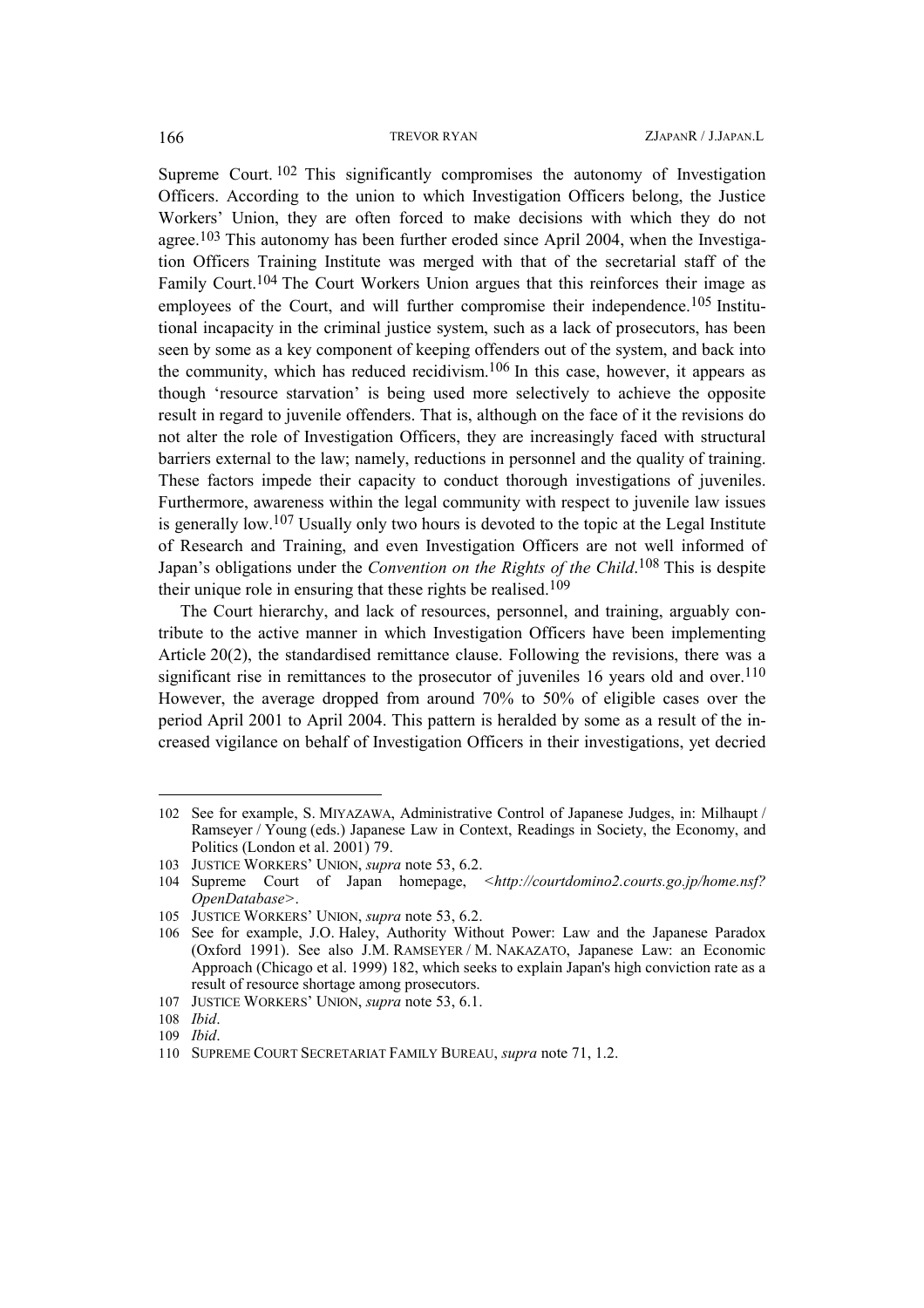by others as bias towards juveniles.[111](#page-14-0) However, the Justice Workers' Union sees further reasons for the decrease. For example, changing interpretations by the courts with regard to the laws of aiding and abetting, and accessory, have provided a larger pool of candidates for Article 20(2), but also more exceptions due to the physical and 'mental' [112](#page-14-1) distance from the crime itself. [113](#page-14-2) The Union agrees that Investigation Officers are scrutinising certain cases more carefully. This tends to unearth extra matters such as the victim's desire that the juvenile not be prosecuted when a family member. However, the continued high percentages of remittance for murder and injury causing death reflect an emphasis on the *results* of the offence rather than the circumstances of the individual juvenile. This explains the Investigation Officers' closer scrutiny.<sup>[114](#page-14-3)</sup>

There seems to be a clear shift in Article 20(2) and the other changes to disposition away from the purpose of the law as specific prevention – that is, rehabilitating the individual juvenile – to general deterrent – that is, reducing tolerance as a message to other potential offenders.<sup>[115](#page-14-4)</sup> Recall the purpose of the new measure: "clearly indicating the principle that even juveniles will be the object of criminal proceedings." [116](#page-14-5) Takeuchi argues that this 'retribution as rehabilitation' view is flawed in that as a specific deterrent it lacks an understanding of the rapid and vital nature of juvenile development.[117](#page-14-6) Moreover, he argues, as a general deterrent, it has no supporting evi-dence in studies on juvenile crime.<sup>[118](#page-14-7)</sup> Kobayashi also denies that serious crimes by juveniles are the result of a rational appraisal of the consequences, emphasising the extreme immaturity of young offenders. <sup>[119](#page-14-8)</sup> He further notes that exposure to the criminal justice system and harsher penalties often *increase* recidivism and are thus inimical to a sound upbringing. [120](#page-14-9)

From the above it can be seen that there has been a shift away from considering the juvenile as an individual with individual needs. The offence itself has become the criteria for disposition. Furthermore, the resourcing and structure of the Family Court enhance the tough new measures.

<span id="page-14-0"></span><sup>111</sup> SANKEI NEWSPAPER CORP., *Dare ka boku wo tomete kudasai: shônen hanzai no byori*, [Somebody please stop me: the causes of juvenile crime] (Tokyo 2002), 216.

<span id="page-14-1"></span><sup>112</sup> Such as 'blindly following' another's lead.

<span id="page-14-2"></span><sup>113</sup> JUSTICE WORKERS' UNION, *Dai 5 kai "kaisei" Shônen-hô unyô jôkyô chôsa kekka matomaru*' (Results summary of the survey of the implementation and situation of the revised *Juvenile Act,* No. 5), *[<http://www.zenshiho.net/syotai20030926.html](http://www.zenshiho.net/syotai20030926.html)>.*

<span id="page-14-3"></span><sup>114</sup> JUSTICE WORKERS' UNION, Results summary of the survey of the implementation and situation of the revised *Juvenile Act,* No. 6, <*[http://www.zenshiho.net/syotai/040622.html>](http://www.zenshiho.net/syotai/040622.html)*.

<span id="page-14-4"></span><sup>115</sup> GOTÔ, *supra* note 50, 10.

<span id="page-14-5"></span><sup>116</sup> IIJIMA, *supra* note 34, 3.

<span id="page-14-6"></span><sup>117</sup> TAKEUCHI*, supra* note 10, 2.2.

<span id="page-14-7"></span><sup>118</sup> *Ibid*, 1.3.

<span id="page-14-8"></span><sup>119</sup> KOBAYASHI, *supra* note 53, 210.

<span id="page-14-9"></span><sup>120</sup> *Ibid*.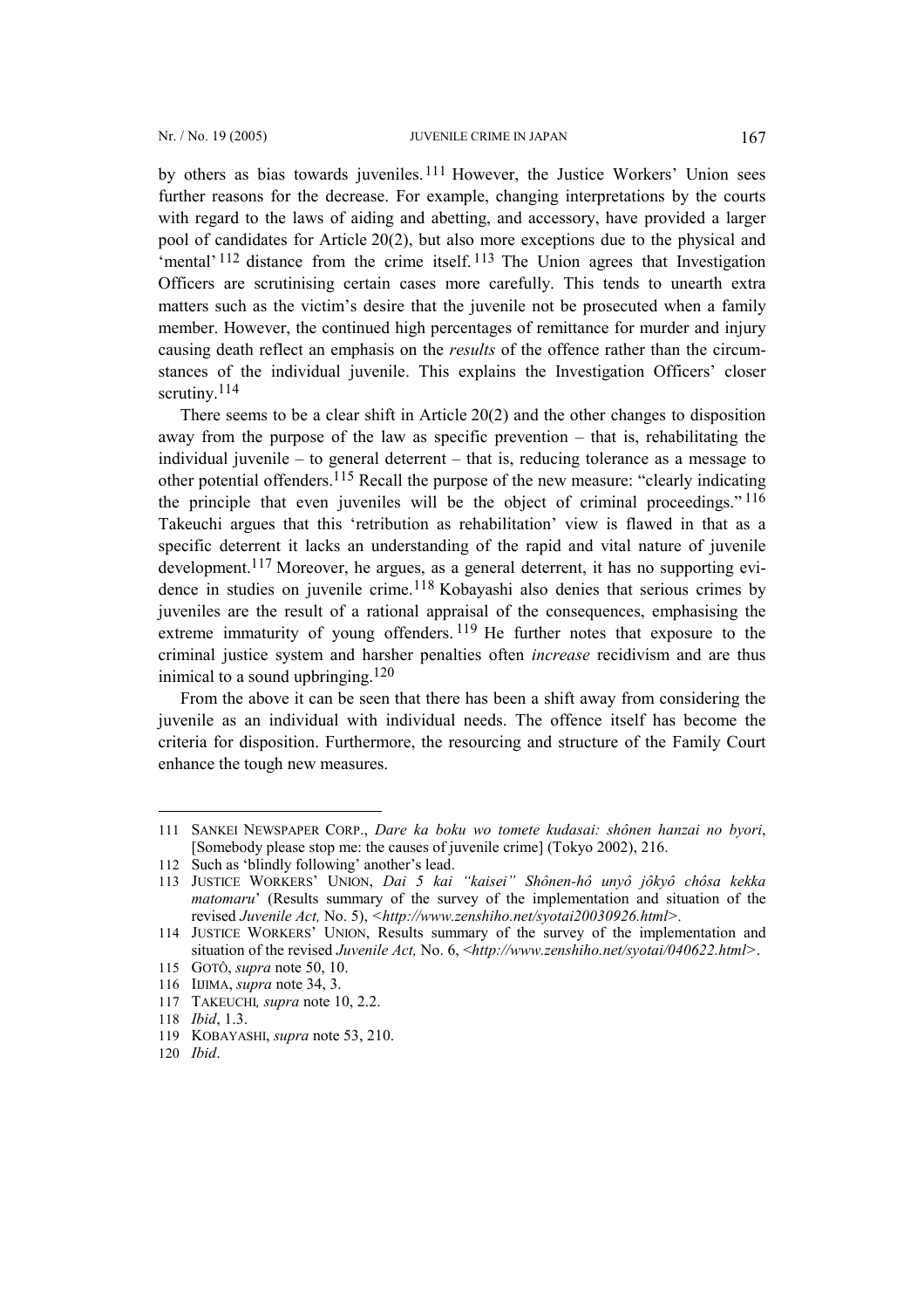## (2) Reduction of the Age of Criminal Liability

The revised law permits 14 and 15-year-olds to be remitted to the prosecutor and, thus, into the criminal justice system. Some argue that imprisoning children deprives them of the right to education, guaranteed by Article 26 of the Constitution.[121](#page-15-0) Perhaps this underlines the new Article 56(3), allowing for provisional incarceration in a reform school (with educational facilities) until the age of 16, when this is deemed suitable. This is not a general protection of the right to education, however, and Takeuchi argues that the confusion caused by different treatment within the same institution will be counterproductive.[122](#page-15-1) Moreover, it acknowledges, by implication, that criminal sanc-tions are not appropriate for children in the first place.<sup>[123](#page-15-2)</sup>

There had been only three juveniles under 16 sent to the prosecutor until March 2004.[124](#page-15-3) According to the Justice Workers' Union, this demonstrates the low incidence of serious crimes committed by this age group, rather than reluctance to remit[.125](#page-15-4) One case was remitted despite not having met even the criteria for standardised remittance of elder juveniles in Article 20(2). The Union points to excessive media coverage in contributing to this[.126](#page-15-5) Indeed, a series of highly publicised killings by young offenders has strengthened calls to lower the age limit for criminal prosecution lower still when the *Juvenile Act* is reviewed in 2006. The Ministry of Justice is also seeking to have the lower age limit for admission to reform schools (14 years old) abolished.<sup>127</sup>

(3) Summary

Combined with new stricter parole measures, it can be seen that the revisions with regard to disposition, namely standardisation of remittance for 16 years and older juveniles, and the abolition of the immunity of 14 and 15-year-olds from criminal prosecution, focus on increased punishment. Furthermore, disposition is increasingly determined by the facts and consequences of the event, rather the individual juvenile's circumstances. Furthermore, the influence of the *Revision Act* upon disposition extends beyond its specific provisions. The attitudes of judges appear to have changed, for example. Hence, according to a Justice Workers' Union survey, the decision to remit to the prosecutor is being made more readily, even in cases that do not fit the criteria of Article 20(2), the 'standard remittance' clause.<sup>[128](#page-15-7)</sup> Indeed, this change was apparent

<span id="page-15-0"></span><sup>121</sup> Article 26 Japanese Constitution states: "All people shall have the right to receive an equal education correspondent to their ability, as provided by law. All people shall be obligated to have all boys and girls under their protection receive ordinary education as provided for by law. Such compulsory education shall be free."

<span id="page-15-1"></span><sup>122</sup> TAKEUCHI, *supra* note 8, 3.3.

<span id="page-15-2"></span><sup>123</sup> *Ibid.*

<span id="page-15-3"></span><sup>124</sup> SUPREME COURT SECRETARIAT FAMILY BUREAU, *supra* note 71, 1.1.

<span id="page-15-4"></span><sup>125</sup> JUSTICE WORKERS' UNION, *supra* note 53, 2.2.

<span id="page-15-5"></span><sup>126</sup> JUSTICE WORKERS' UNION, *supra* note 114.

<span id="page-15-6"></span><sup>127</sup> Juvenile crime wave prompts Justice Ministry crackdown, Japan Times 25/8/2004.

<span id="page-15-7"></span><sup>128</sup> JUSTICE WORKERS' UNION, *supra* note 53, 2.4.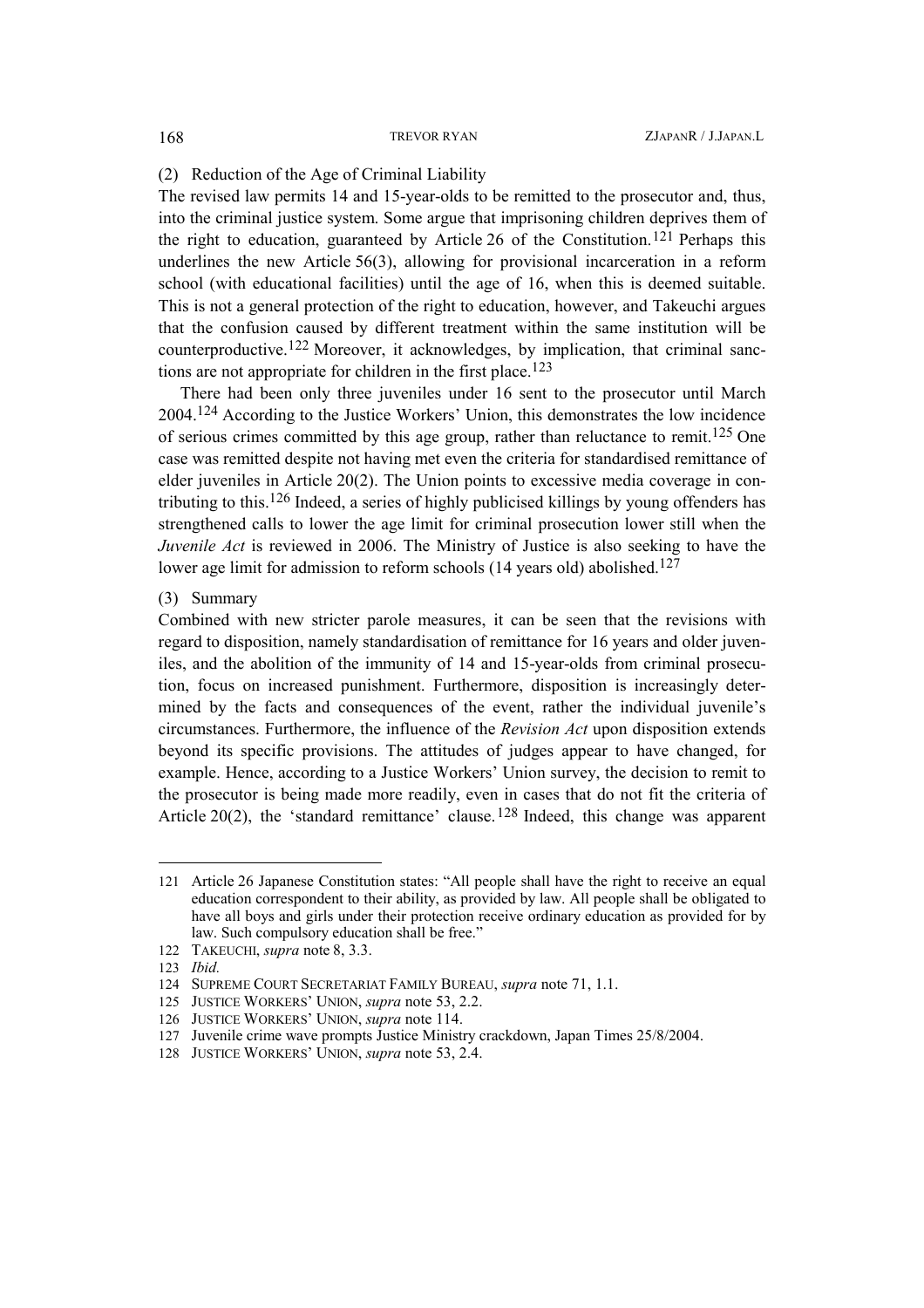<span id="page-16-8"></span>even when the revisions were merely being debated. [129](#page-16-0) Moreover, 'protective measures' dispositions, such as detention in reform schools, have increased<sup>130</sup> and lengthened.[131](#page-16-2) Diagnostic reports from Juvenile Detention and Classification Homes to the Family Court also appear to have been influenced by the revisions.[132](#page-16-3) Thus, the tenor of the new law has affected the administration of the juvenile justice system in a manner beyond the scope of its specific provisions.

## *b) Fact-finding*

Recall the Yamagata Mat case outlined above. Measures that were introduced in response to such procedural problems ostensibly seek to address concerns about the accuracy of fact-finding in juvenile justice. The elevation of 'accuracy' as a primary goal of a Family Court hearing is indicative of a deeper shift in juvenile justice. The procedural rigours and necessary time for attaining such accuracy would previously have been considered inconsistent with the purpose of the *Juvenile Act* (the sound upbringing of the juvenile). Recall that speed and informality of hearings were considered to be in the best interests of the juvenile's education and rehabilitation.

The concern with accuracy highlights what some see as the downside of the benevolent, paternalistic model that has characterised Japan's post-war criminal justice system. [133](#page-16-4) Namely, it is marked by discretion, and is prone to mistake and bias. Procedural safeguards such as due process (obliging the state to present its case 'accurately' and fairly) are not a primary feature of such a model.<sup>[134](#page-16-5)</sup> A confession's veracity is thus less crucial relative to its value as a token of acknowledgement for wrongdoing. This in turn evokes a paternalistic, benevolent response. [135](#page-16-6) Due process *does* become crucial, however, when reliability is regarded as a key feature of the criminal justice system. This is particularly true as sanctions for breach increase in severity. The Japan Federation of Bar Associations' increasing concern with the lack of due process in juvenile justice (the lack of the presumption of innocence, the hearsay rule, and double jeopardy; supplementary (mid-hearing) investigations, and little legal representation, as examples)[136](#page-16-7) corresponds to a general shift away from a paternalistic rehabilitation-focused model[.137](#page-16-8) 

<span id="page-16-0"></span><sup>129</sup> *Ibid*.

<span id="page-16-1"></span><sup>130</sup> *Ibid*, 2.4.

<span id="page-16-2"></span><sup>131</sup> *Ibid*, 5.4.

<span id="page-16-3"></span><sup>132</sup> JAPAN FEDERATION OF BAR ASSOCIATIONS, *supra* note 97, 185.

<span id="page-16-4"></span><sup>133</sup> D.H. FOOTE, *supra* note 87, 511.

<span id="page-16-5"></span><sup>134</sup> *Ibid*, 513.

<span id="page-16-6"></span><sup>135</sup> *Ibid*.

<span id="page-16-7"></span><sup>136</sup> JAPAN FEDERATION OF BAR ASSOCIATIONS, Shônen "kaisei" hôan ni hantai suru ketsugi, (resolution opposing the Juvenile Act 'Revision' bill) 15/10/99, *<[www.nichibenren.or.jp/jp/](http://www.nichibenren.or.jp/jp/ katsudo/sytyou/jinken/70/1975_1.html)  [katsudo/sytyou/jinken/70/1975\\_1.html](http://www.nichibenren.or.jp/jp/ katsudo/sytyou/jinken/70/1975_1.html)>.*

<sup>137</sup> The All Administration of Justice Workers' Union suggests, somewhat cynically, that there is also an element of self-interest at play here, perhaps reflecting some of the current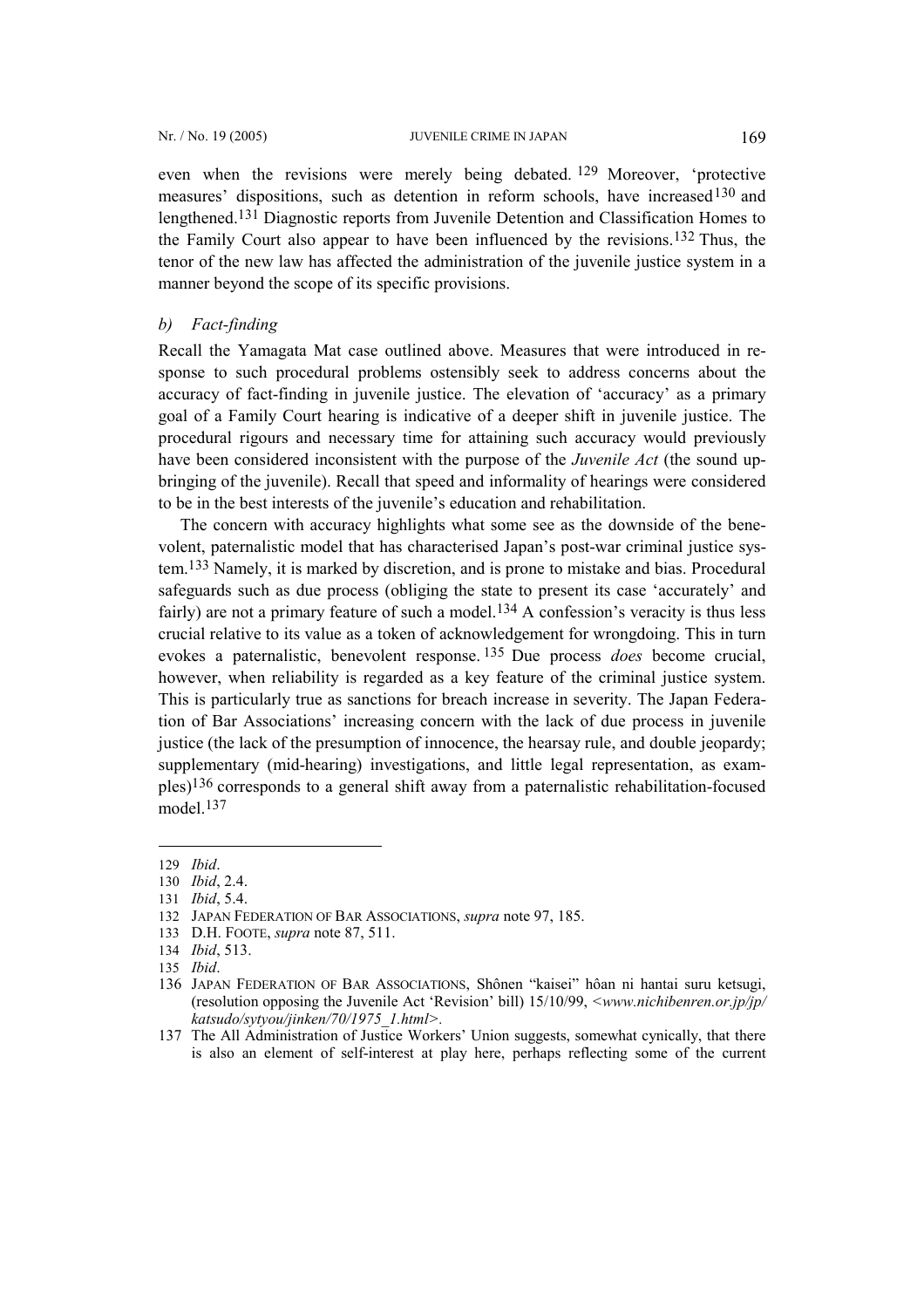The revisions to the process of fact-finding in the Family Court appear designed to complement harsher disposition rather than offset it with due process guarantees. This is disturbing considering that the stimulus for reform initially arose partly from concerns with a *lack* of due process. Moreover, the revisions have not addressed due process inadequacies at the investigation stage, such as undue reliance on (often dubious) confessions, the key problem in the Yamagata case[.138](#page-17-0) The three-judge court system and prosecutor's involvement therefore, may only reinforce the findings of a flawed investigation.<sup>139</sup>

(1) Three-judge Court

As of March 2004, there had been 100 juvenile cases in which a three-judge court has been assembled.[140](#page-17-2) However, it appears that courts are using the measure as a *disposition* choice rather than for fact-finding. This is illustrated by the decision to form a three-judge court in a case where the juvenile was accused merely of 'delinquent tendencies' (*guhan shônen*).<sup>[141](#page-17-3)</sup> That is, there was no offence for which to 'find' facts.<sup>[142](#page-17-4)</sup> On a practical level, the system may be interfering with the court's ability to interact with the juvenile, as it appears to affect juveniles' confidence to express themselves.<sup>[143](#page-17-5)</sup> The new measure alters the atmosphere of the court considerably. These factors may be inhibiting the rehabilitative function of the Court, not least because of the juvenile's confusion [144](#page-17-6) and lack of participation in the proceedings (guaranteed under the *Convention on the Rights of the Child*).[145](#page-17-7)

(2) Prosecutor's Involvement

The same criticisms may also be levelled at the prosecutor's involvement in juvenile hearings. As of March 2004, Courts had allowed prosecutor involvement in juvenile cases on 72 occasions.[146](#page-17-8) The decision to allow involvement seems to be being made for the *appearance* of fairness, rather than for fact-finding. This is demonstrated by permitted involvement even in cases where guilt is uncontested. [147](#page-17-9) Recall that contested cases such as the Yamagata Mat incident were the 'problem cases' that provided the stimulus for the new measure. Other reports also suggest that issues of fact

<span id="page-17-0"></span>tensions that exists between allied advocates for law reform in Japan.

<sup>138</sup> TAKEUCHI*, supra* note 37, 31.

<span id="page-17-1"></span><sup>139</sup> *Ibid*.

<span id="page-17-2"></span><sup>140</sup> SUPREME COURT SECRETARIAT FAMILY BUREAU, *supra* note 71, 2.1.

<span id="page-17-3"></span><sup>141</sup> *Juvenile Act* Art. 3(1)(3).

<span id="page-17-4"></span><sup>142</sup> Factors such as the undesirability of places frequented, and people associated with, are sufficient grounds to warrant remittance to the Family Court in Japan, constituting 'potential' delinquency: Art. 3(3) *Juvenile Act*.

<span id="page-17-5"></span><sup>143</sup> JUSTICE WORKERS' UNION, *supra* note 114.

<span id="page-17-6"></span><sup>144</sup> *Ibid*.

<span id="page-17-7"></span><sup>145</sup> Art. 40. United Nations Convention on the Rights of the Child (1989).

<span id="page-17-8"></span><sup>146</sup> SUPREME COURT SECRETARIAT FAMILY BUREAU, *supra* note 71, 2.2.

<span id="page-17-9"></span><sup>147</sup> JUSTICE WORKERS' UNION, *supra* note 113.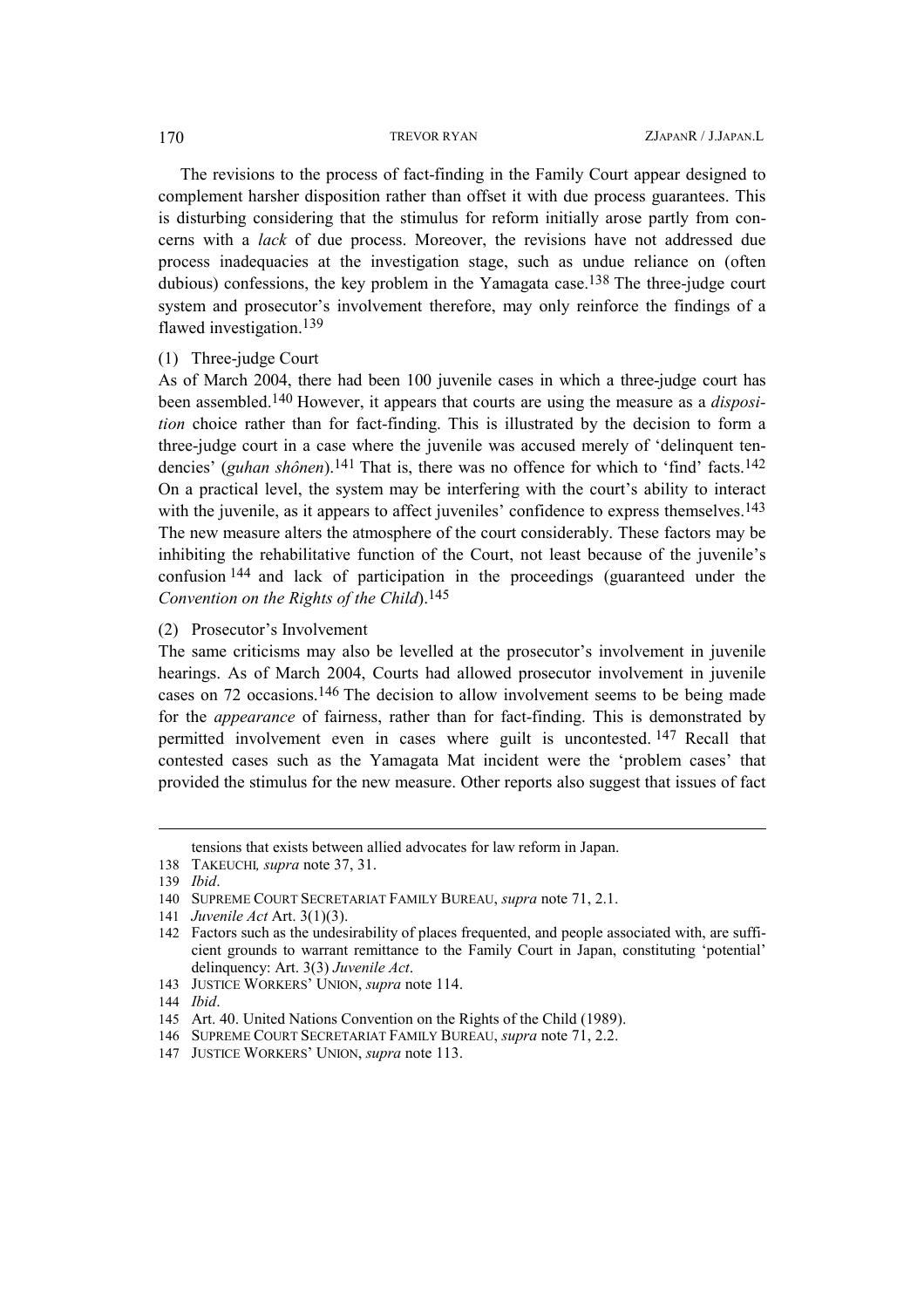had arisen that reflected a problem at the investigation stage.<sup>[148](#page-18-0)</sup> Note that in Japan prosecutors, rather than police, conduct criminal investigations in serious cases with wide-ranging powers.<sup>[149](#page-18-1)</sup> Thus, it is ironic that in effect, the revisions seek to remedy the problem (improper investigations held by prosecutors and police) with the problem itself (namely prosecutor involvement at the hearing stage). Moreover, cases of prosecutor involvement going beyond fact-finding, determining the 'protective needs' of the juvenile for example, have been reported.<sup>[150](#page-18-2)</sup> As have cases in which more than one prosecutor has been involved in the same hearing.[151](#page-18-3) This seemingly limitless involvement is inconsistent with the fact that the measure was a key reason for the failure of the original bill, and led to subsequent tightening of the conditions for its application.[152](#page-18-4)

(3) Detention

The bill tabled by the government also sought an extension to twelve weeks of the fourweek limit on pre-trial incarceration.<sup>153</sup> This was subsequently reduced to eight weeks and the relative ease with which courts are approving special extensions to incarceration periods (a total of 155 extensions as of March 2004) [154](#page-18-6) is inconsistent with the concerns that led to this reduction.[155](#page-18-7) From the perspective of rehabilitation, as reflected in the *Convention on the Rights of the Child*, it is beneficial that incarceration and isolation be imposed only as a last resort, and for the shortest possible period.[156](#page-18-8)  Moreover, long periods of incarceration interfere with schooling and employment.[157](#page-18-9) It seems that courts are making the decision for reasons of convenience,<sup>[158](#page-18-10)</sup> or lack of resources and personnel[.159](#page-18-11) In one case the child was incarcerated for 84 days because his/her legal counsel was "busy.["160](#page-18-12) 

There appears to be a general trend for police to extend periods of detention. The Justice Workers' Union reports that it is not uncommon for juveniles to be rearrested, leading to some incarceration periods totalling up to six months.[161](#page-18-13) Thus, the assertion in the Government's second report to the *Convention on the Rights of the Child* that

 $\overline{a}$ 

<span id="page-18-7"></span>155 TAKEUCHI, *supra* note 8, 1.2.

<span id="page-18-9"></span>157 TAKEUCHI, *supra* note 8, 1.2.

<span id="page-18-0"></span><sup>148</sup> JUSTICE WORKERS' UNION, *supra* note 114.

<span id="page-18-1"></span><sup>149</sup> See D.T. JOHNSON, The Japanese Way of Justice: Prosecuting Crime in Japan (New York 2002).

<span id="page-18-2"></span><sup>150</sup> *Ibid*.

<span id="page-18-3"></span><sup>151</sup> *Ibid*.

<span id="page-18-4"></span><sup>152</sup> TAKEUCHI, *supra* note 8, 1.2.

<span id="page-18-5"></span><sup>153</sup> *Ibid*.

<span id="page-18-6"></span><sup>154</sup> SUPREME COURT SECRETARIAT FAMILY BUREAU, *supra* note 71, 2.3.

<span id="page-18-8"></span><sup>156</sup> Convention on the Rights of the Child, Art. 40.

<span id="page-18-10"></span><sup>158</sup> JUSTICE WORKERS' UNION, *supra* note 114.

<span id="page-18-11"></span><sup>159</sup> JUSTICE WORKERS' UNION, *supra* note 54, 5.3.

<span id="page-18-12"></span><sup>160</sup> *Ibid*.

<span id="page-18-13"></span><sup>161</sup> JUSTICE WORKERS' UNION, *supra* note 114.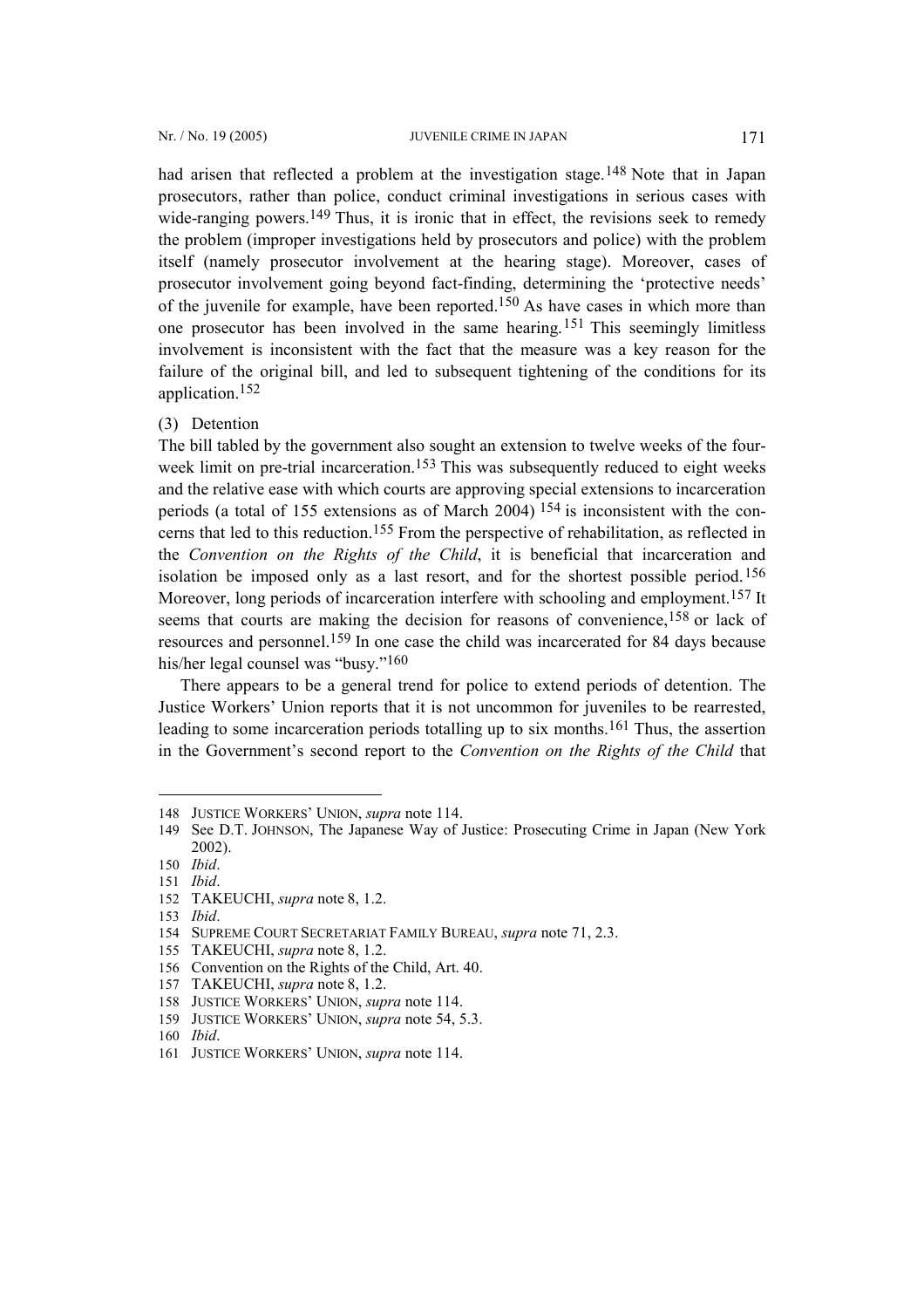"consideration is given to the character of the juveniles detained in the investigation stage, for instance no juvenile may be detained without unavoidable reason,"[162](#page-19-0) rings hollow. The Government report states, "The Juvenile Classification Home may be designated as a detention place."  $163$  This rarely occurs, however, as the majority of juveniles are sent to so-called 'substitute prison' (*daiyô kangoku*) facilities, often in the company of incarcerated adults.[164](#page-19-2) This is despite Article 26 of the *Beijing Rules*, urging that juveniles be detained separately from adults to prevent abuse and undesir-able influences.<sup>[165](#page-19-3)</sup> 'Substitute prison' is the name given to the practice of confining suspects in lock-ups administered by the police, as opposed to detention centres, or Juvenile Classification Homes in the case of juveniles. This is largely due to a lack of proper detention facilities, but prosecutors often express preference for such incarceration, as the lack of rules and poor conditions facilitate confessions, arguably often false, extracted through treatment that at times may amount to torture.<sup>166</sup> Such practices lie at the root of the procedural problems that gave rise to, but were not addressed by, the new revisions. Indeed, the Japan Federation of Bar Associations warns of an increased danger of false charges.<sup>[167](#page-19-5)</sup> The revisions have introduced fact-finding measures that in concept, and implementation, only complement the toughening of disposition.

(4) Summary

From this discussion of the new fact-finding measures, it can be seen that 'push' factors do not explain or justify their content. In other words, they have not been born of necessity. Rather, although on the surface they provide an *appearance* of fairness, their true aim appears to be penalising juvenile offenders as a means of disposition rather than procedure. This also explains why their implementation appears to be counterproductive. Furthermore, the extension to permitted periods of detention is further evidence of 'resource starvation', lack of appropriate facilities for example, contributing to tougher disposition.

<span id="page-19-0"></span><sup>162</sup> The government of Japan's second report to the Committee of the Convention for the Rights of the Child, *supra* note 82, 306.

<span id="page-19-1"></span><sup>163</sup> *Ibid*.

<span id="page-19-2"></span><sup>164</sup> JAPAN FEDERATION OF BAR ASSOCIATIONS, *supra* note 97, 472.

<span id="page-19-3"></span><sup>165</sup> *I.e.* United Nations Standard Minimum Rules for the Administration of Juvenile Justice (1985).

<span id="page-19-4"></span><sup>166</sup> T. SAITÔ, Substitute Prison: a Hot Bed of False Criminal Charges in Japan, in: Kenneth L. Port, Comparative Law, Law and the Legal Process in Japan (Durham 1996) 507; also, Childhood Deprived in Japan, The 2<sup>nd</sup> Uniform Report to CRC from Japanese NGOs and Citizens*, supra* note 38, 561.

<span id="page-19-5"></span><sup>167</sup> JAPAN FEDERATION OF BAR ASSOCIATIONS, *Shônen-hô "kaisei" hô seiritsu ni taisuru kaichô seimei* [President's declaration with respect to the enactment of the *Juvenile Act* 'Revision' bill], 28/11/2000, *<[www.nichibenren.or.jp/jp/katsudo/sytyou/kaityou/00/](http://www.nichibenren.or.jp/jp/katsudo/sytyou/kaityou/00/ 2000_14.html) [2000\\_14.html>](http://www.nichibenren.or.jp/jp/katsudo/sytyou/kaityou/00/ 2000_14.html)*.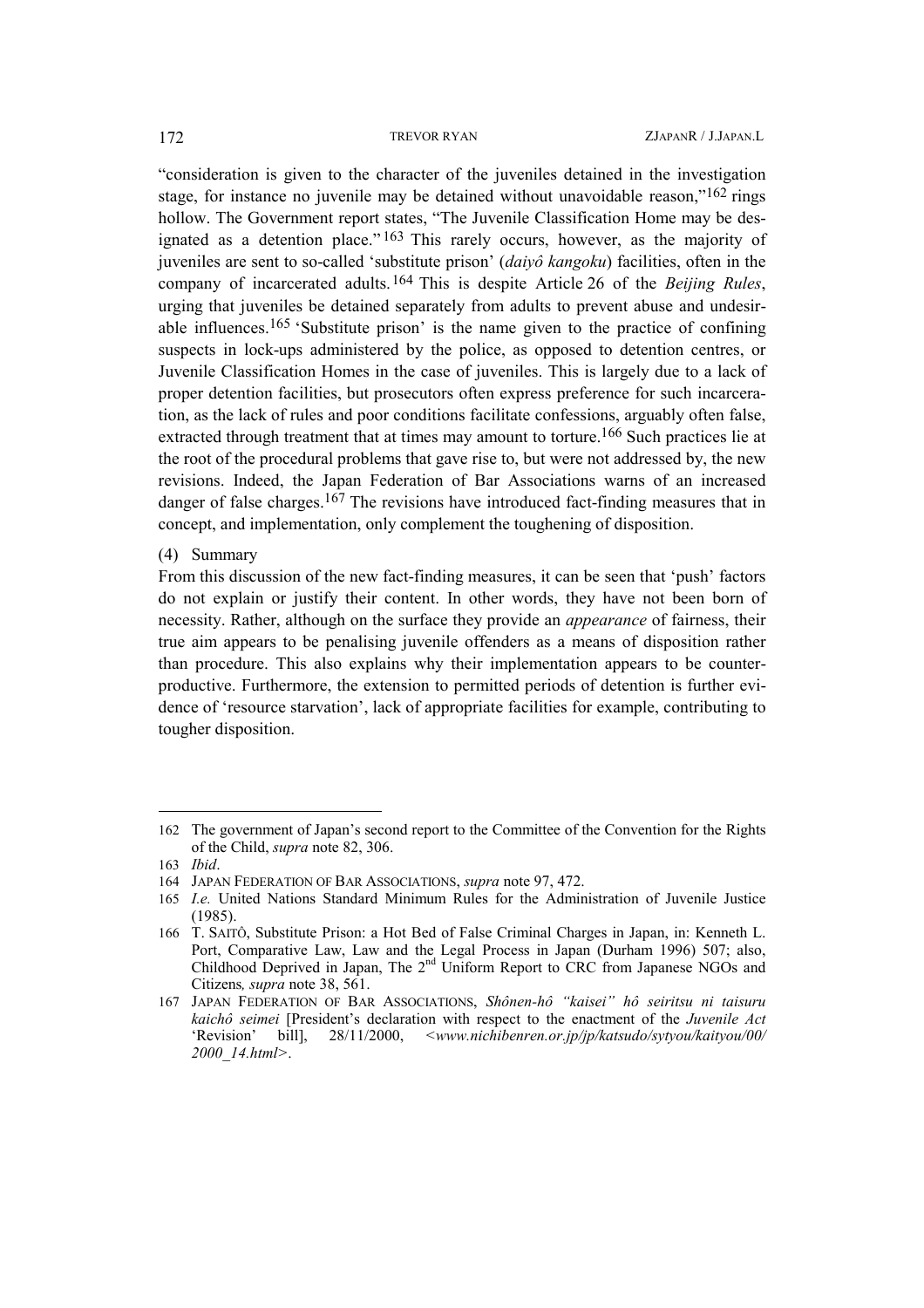### *c) Victims*

Dissatisfaction expressed by victims and the bereaved, and sympathy felt by the general public, strongly influenced new initiatives in both fact-finding and disposition.[168](#page-20-0) Thus, the opportunity given to victims to contribute to (but not participate in) the hearing appears to be influencing disposition and fact-finding.[169](#page-20-1) However, Takeuchi argues that the role of such involvement is not well explained by the legislation, nor is there any clear reason why it should influence disposition or fact-finding. [170](#page-20-2) He also cautions against the danger of victims disclosing sensitive information to the media.[171](#page-20-3) The Justice Workers' Union notes the reporting of such an incident.[172](#page-20-4) However, the law does not penalise such behaviour, only the *publication* of information.[173](#page-20-5)

The contribution of victims (and the involvement of the prosecutor and three-judge court system) may be seen as a means by which victims' concern with the subjectivity and discretion of judges and Family Court Investigators may be expressed.[174](#page-20-6)

More importantly though, victims require access to objective findings of fact that arise from the hearings to succeed in a civil claim for damages. This highlights a fundamental reason for victims' dissatisfaction and public sympathy. Namely, there has traditionally been very little support given to victims of crime from the state[.175](#page-20-7) On the other hand, in recent years, particularly following the Sarin gas attacks on the Tokyo subway in 1995 and also due to perceptions of increasing serious crime, certain NGOs have been successful in lobbying for the rights of victims.[176](#page-20-8) The *Basic Law for Victims of Crime Act* [177](#page-20-9) and the 'victim provisions' of the new *Juvenile Act* reflect this success.<sup>178</sup>

A lack of support for victims has given rise to the impression that the rights of the offender have been emphasised to the detriment of the rights of the victim. [179](#page-20-11) Even after the revisions, victim dissatisfaction remains high. Victims remain critical of the Family Court Investigation Officers' proximity to the juvenile.<sup>[180](#page-20-12)</sup> As examined above,

<span id="page-20-0"></span><sup>168</sup> KOBAYASHI, *supra* note 52, 211.

<span id="page-20-1"></span><sup>169</sup> TAKEUCHI, *supra* note 8, 3.1.

<span id="page-20-2"></span><sup>170</sup> *Ibid*.

<span id="page-20-3"></span><sup>171</sup> *Ibid*.

<span id="page-20-4"></span><sup>172</sup> JUSTICE WORKERS' UNION, Results summary of the survey of the implementation and situation of the revised *Juvenile Act*, No. 2, [<http://www.zenshiho.net/syotai20011214. html>](http://www.zenshiho.net/syotai20011214.html).

<span id="page-20-5"></span><sup>173</sup> Art. 61 *Juvenile Act*.

<span id="page-20-6"></span><sup>174</sup> GOTÔ, *supra* note 50, 12.

<span id="page-20-7"></span><sup>175</sup> KOBAYASHI, *supra* note 52, 209; also H. MOROSAWA, Three rights of the victim and efforts in Japan: the course of establishing victim's rights since 1990, paper submitted to the 11th International Symposium on Victimology 13-18 July 2003, Stellenbosch, South Africa, *<<http://www.victimology.co.za/papers.htm>>*, 1.

<span id="page-20-8"></span><sup>176</sup> MOROSAWA, *supra* note 175, 8.

<span id="page-20-9"></span><sup>177</sup> *Hanzai higaisha-tô kihon-hô*, Law No. 161/2004.

<span id="page-20-10"></span><sup>178</sup> KOBAYASHI, *supra* note 52, 209.

<span id="page-20-11"></span><sup>179</sup> JAPAN FEDERATION OF BAR ASSOCIATIONS, *supra* note 97, 423.

<span id="page-20-12"></span><sup>180</sup> SANKEI NEWSPAPER CORP., *supra* note 109, 215.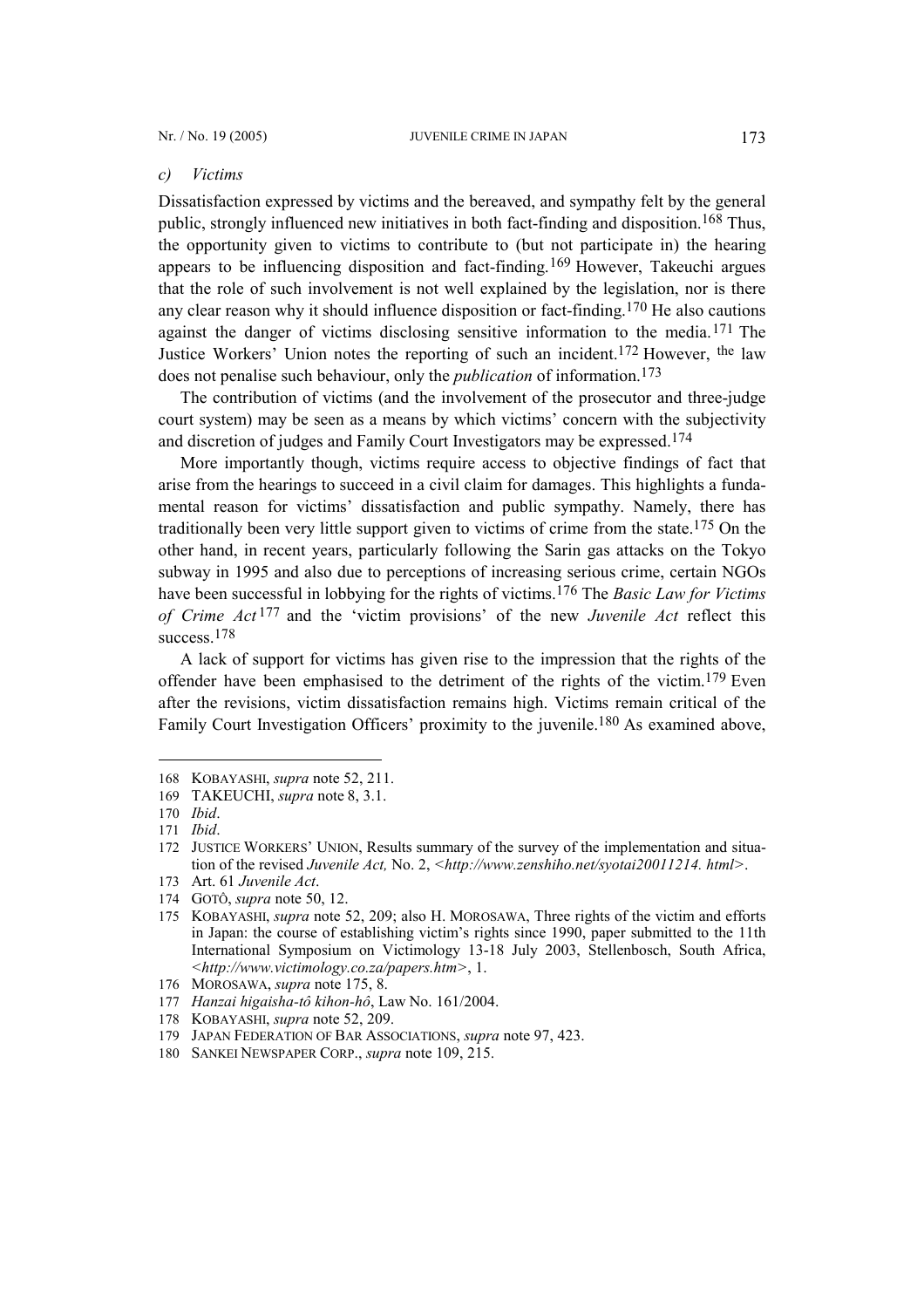the Investigation Officers operate in a controlled hierarchy. However, because this is internal and structural, from the victims' perspective they appear biased and unchecked.[181](#page-21-0) Furthermore, some Investigation Officers confess that even after the revisions, they have little scope to consider victims; it is not built into the system. Under the old model, their work is deliberately subjective:

"We are prosecutor and defence lawyer rolled up into one. It is not an easy task to make the juvenile appreciate the gravity of their crime and draw out their emotions. If we aren't on the same wavelength, we can't even listen to their stories.["182](#page-21-1)

Moreover, responsibility tends to land squarely on the shoulders of Investigation Officers as most reports are reflected verbatim in judge's opinions.[183](#page-21-2) Victims are disturbed by this lack of accountability, especially when some Investigation Officers confess that they are sometimes susceptible to manipulation by the juvenile,  $184$  perhaps an inevitable result of the 'involved' nature of their work. Victims are also critical of cases in which judges interpret the facts in ways that eschew application of the new provisions.[185](#page-21-4) For example, one judge emphasised the date of the *event* over the date of death, narrowly avoiding the date the revision came into force,  $186$  a legal argument unlikely to be well-received by the bereaved.

They also complain of unresolved issues of fact and of having civil action as their only recourse[.187](#page-21-6) The chairman of one victims' group in Osaka complains: "Only civil proceedings remain for us. This is the only way we have of knowing the truth."[188](#page-21-7) 

Gotô stresses that the rights of victims and offenders need not be balanced against each other in this manner. Rather, he argues, it is necessary to clarify the victim's status (and give support) to enable coexistence within the same system. [189](#page-21-8) The adversarial manner in which the revisions conceptualise victims and offenders is reflective of the shift away from the community and integration based principles of juvenile justice. Although there may be other reasons why victims groups have begun to demand retribution, such as a weakening of community values, Kobayashi's point that a lack of assistance and provision of information by the authorities has encouraged this should not be missed.

<span id="page-21-0"></span>181 *Ibid*.

- <span id="page-21-1"></span>182 *Ibid*, 215.
- <span id="page-21-2"></span>183 *Ibid*, 214.
- <span id="page-21-3"></span>184 *Ibid*.
- <span id="page-21-4"></span>185 *Ibid*.
- <span id="page-21-5"></span>186 *Ibid*.
- <span id="page-21-6"></span>187 *Ibid*, 216.
- <span id="page-21-7"></span>188 *Ibid*.
- <span id="page-21-8"></span>189 GOTÔ, *supra* note 50, 14.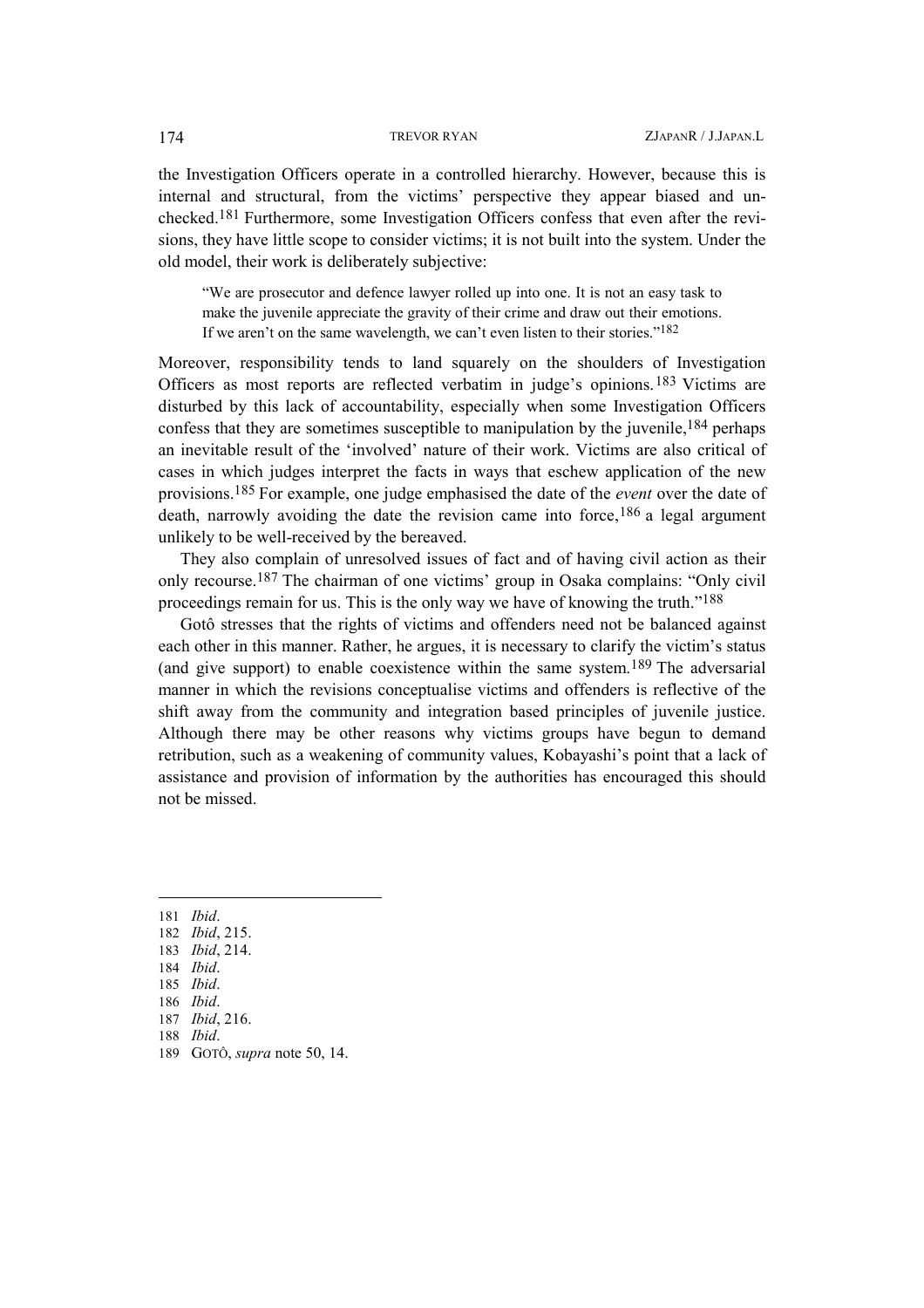## IV. ROLE OF MEDIA AND STATE IN DEBATE, REFORM, AND CONTEXT

## *1. Overlooked Causes of Crime*

In the debates leading to the revisions, there was also a perception that juveniles were deliberately taking advantage of their rights to commit crimes without fear of sanction.[190](#page-22-0) Indeed, in its July 1999 report to the Prime Minister, the Juvenile Problem Legislative Advisory Committee stated:

One of the causes of the increase in problem behaviour amongst juveniles is that only the perspective of the freedom and rights of the juvenile has been emphasised, and adults don't even have the confidence to deny it.[191](#page-22-1)

These views share a failure to recognise the widespread abuse and neglect that often lies at the root of serious juvenile crimes.[192](#page-22-2) A Japan Federation of Bar Associations' survey revealed that of 14 serious cases 60% of the offenders had been the victims of abuse.[193](#page-22-3) Child welfare officers confirm these findings.[194](#page-22-4) Teachers, often closest to the children, reject the image of children well versed in their rights, reporting the exact opposite. [195](#page-22-5) As do lawyers. [196](#page-22-6) The *Act with Respect to the Prevention of Child Abuse*[197](#page-22-7) enacted in 2000 represents lawmakers' recognition of, and attempts to deal with, such problems. However, some argue that abuse is not a new problem in Japan; rather, more cases are being reported as society becomes more open.[198](#page-22-8) On the other hand, others point to increasing economic pressure on families as a large contributing factor in the increasing incidences of abuse.<sup>[199](#page-22-9)</sup> Economic factors are also more directly related to crime. Indeed, Tamura suggests that the increase in crime is primarily a result

<span id="page-22-0"></span><sup>190</sup> S. WADA, *Gakkô no naka kara miete kuru mono* [Observations made from within schools], in: The Japan Federation of Bar Associations, *Kenshô shônen hanzai: kodomo oya tsukisoinin bengoshi ni taisuru jittai chôsa kara ukabiagaru mono* [A true examination of juvenile crime: the results of a factual survey of lawyers, the attendants of parents and children] (Tokyo 2002) 416.

<span id="page-22-1"></span><sup>191</sup> JAPAN FEDERATION OF BAR ASSOCIATIONS, *Kensho shônen hanzai: kodomo oya tsukisoi-nin bengoshi ni taisuru jittai chôsa kara ukabiagaru mono, supra* note 190, 423.

<span id="page-22-2"></span><sup>192</sup> H. KAWASAKI, *Hikô, gyakutai to jidô sôdansho* [Delinquency, abuse, and child counselling centres], in: Japan Federation of Bar Associations, *supra* note 191, 412.

<span id="page-22-3"></span><sup>193</sup> KAWASAKI, *supra* note 192, 423.

<span id="page-22-4"></span><sup>194</sup> JAPAN FEDERATION OF BAR ASSOCIATIONS, *supra* note 191, 412.

<span id="page-22-5"></span><sup>195</sup> WADA, *supra* note 190, 416.

<span id="page-22-6"></span><sup>196</sup> JAPAN FEDERATION OF BAR ASSOCIATIONS, *supra* note 191, 423.

<span id="page-22-7"></span><sup>197</sup> *Jidôgyakutai no bôshi nado ni kansuru hôritsu*, Law No. 82/2000 as amended by Law No. 153/2004.

<span id="page-22-8"></span><sup>198</sup> T. SAEGUSA, Child Abuse in the Context of Criminal Law in Japan, in: D. Myers / K. Ishido (eds.) Japan Today: Legal and Social Reform (Rockhampton 2003).

<span id="page-22-9"></span><sup>199</sup> See for example, JAPAN FEDERATION OF BAR ASSOCIATIONS, *Jidô fuyô teate no sakugen ni hantai shi, yôikuhi shiharai kakuhosaku no jitsugen wo motomeru kaichô seimei* [President's declaration opposing the reduction of child support allowance, and petitioning for the implementation of measures to guarantee payment of child maintenance)], 8/1/1998, *<[http://www.nichibenren.or.jp/jp/katsudo/sytyou/kaityou/00/2002\\_6.html>](http://www.nichibenren.or.jp/jp/katsudo/sytyou/kaityou/00/2002_6.html)*.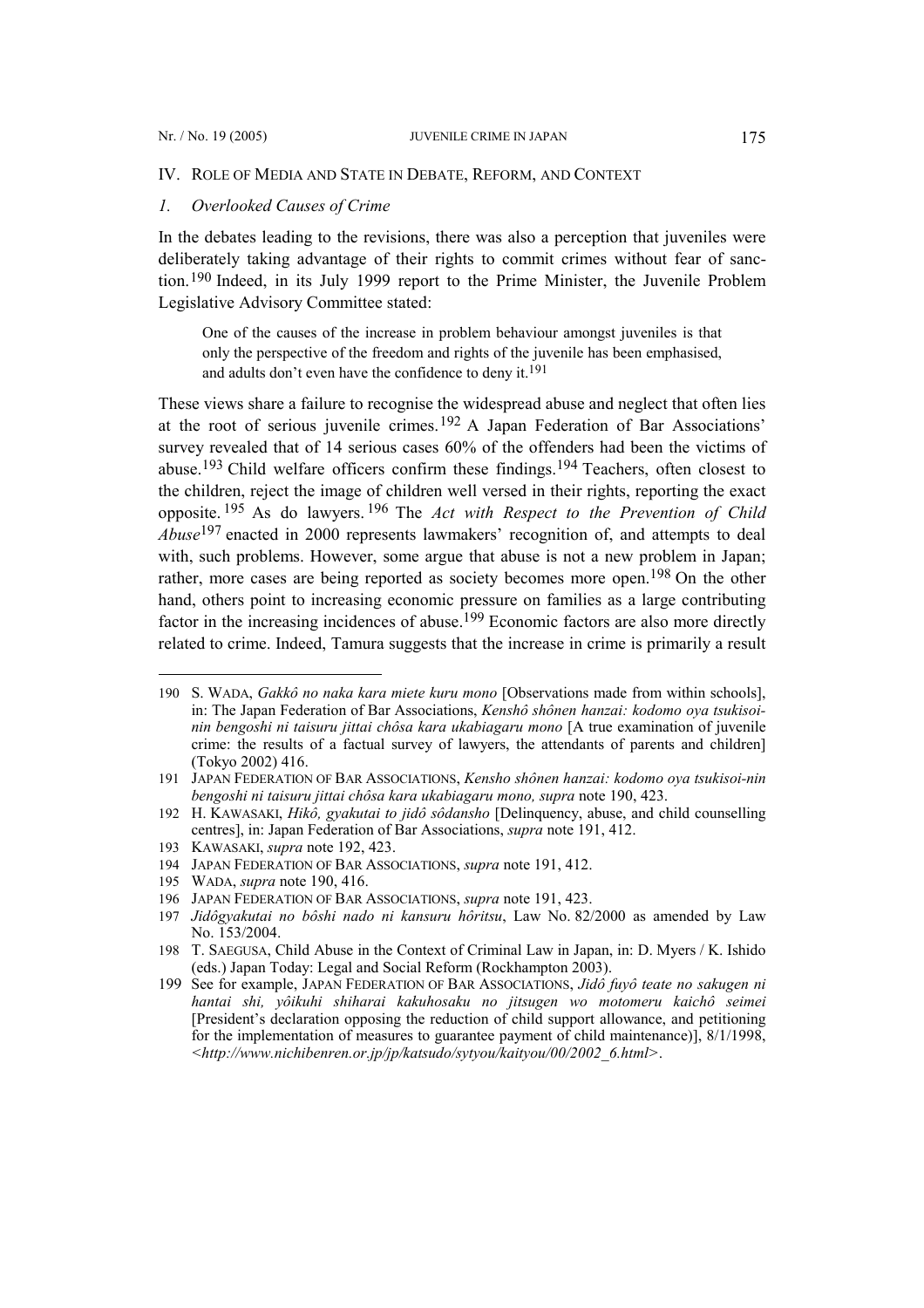of chronic recession and youth unemployment. [200](#page-23-0) Ôta confirms that most of the increase in crime (90%) is actually an increase in *theft*, 70% of which is petty theft.<sup>[201](#page-23-1)</sup> He also notes that 40% of homicide is committed within families, which further highlights endemic domestic violence and abuse.<sup>[202](#page-23-2)</sup> Also, almost certainly related to economic factors is an alarming increase in suicide.[203](#page-23-3) On this issue, however, the government has offered few initiatives,  $204$  perhaps as there are no easy targets to focus blame upon.

From the above it can be seen that responsibility for juvenile crime lies with society as a whole as well as the juveniles themselves. However, this responsibility is largely evaded in the media's preoccupation with the juveniles involved discussed below.

## *2. The Media*

There is a sense (a common measuring stick of public safety)<sup>[205](#page-23-5)</sup> that children are com-mitting more (and more brutal) crimes.<sup>[206](#page-23-6)</sup> They are on the news almost every day. Fierce debate about the harmful effects of violent entertainment media such as film and comics on impressionable minds has led to intermittent periods of censorship in Japan, particularly over the last 10 years.<sup>[207](#page-23-7)</sup> An often-cited example of extreme violence in film is Fukusaku Kinji's *Battle Royale* (2001), portraying a kind of gladiatorial death quest between schoolchildren[.208](#page-23-8) Indeed, the influence of this film was suggested in the recent killing of an elementary school student at the hands of her classmate in Nagasaki prefecture.[209](#page-23-9) The role of Internet chat rooms in provoking the killer was also given detailed attention, provoking calls for stricter regulation. However, such calls did not extend to other forms of media, such as television and print media, despite similar issues of content control.

 $\overline{a}$ 

<span id="page-23-0"></span><sup>200</sup> M. *TAMURA,* Changing Japanese Attitudes Toward Crime and Safety, in: Japan Echo 31 (2004) 14.

<span id="page-23-1"></span><sup>201</sup> T. ÔTA, Public Safety in Today's Japan, in: Japan Echo 31 (2004) 20.

<span id="page-23-2"></span><sup>202</sup> *Ibid*.

<span id="page-23-3"></span><sup>203</sup> D. CAMERON, Suicide chatrooms symptom of Japanese epidemic, Sydney Morning Herald, 14/10/2004.

<span id="page-23-4"></span><sup>204</sup> *Ibid*.

<span id="page-23-5"></span><sup>205</sup> See for example, D. BAYLEY, Forces of Order: police behaviour in Japan and the United States (Berkeley, 1976) ch. 2.

<span id="page-23-6"></span><sup>206</sup> Asahi Newspaper, *Hikô shônen, "miteminufuri" 5 wari kosu, naikakufu yôronchôsa* [Those who pretend not to see juvenile delinquents over 50%, Cabinet public opinion survey], 19/3/2005.

<span id="page-23-7"></span><sup>207</sup> F.L. SCHODT, Dreamland Japan: Writings on modern *manga* (Berkeley 2002) 57.

<span id="page-23-8"></span><sup>208</sup> A. FAIOLA, Youth violence has Japan struggling for answers, Washington Post 9/8/2004.

<span id="page-23-9"></span><sup>209</sup> *Ibid*.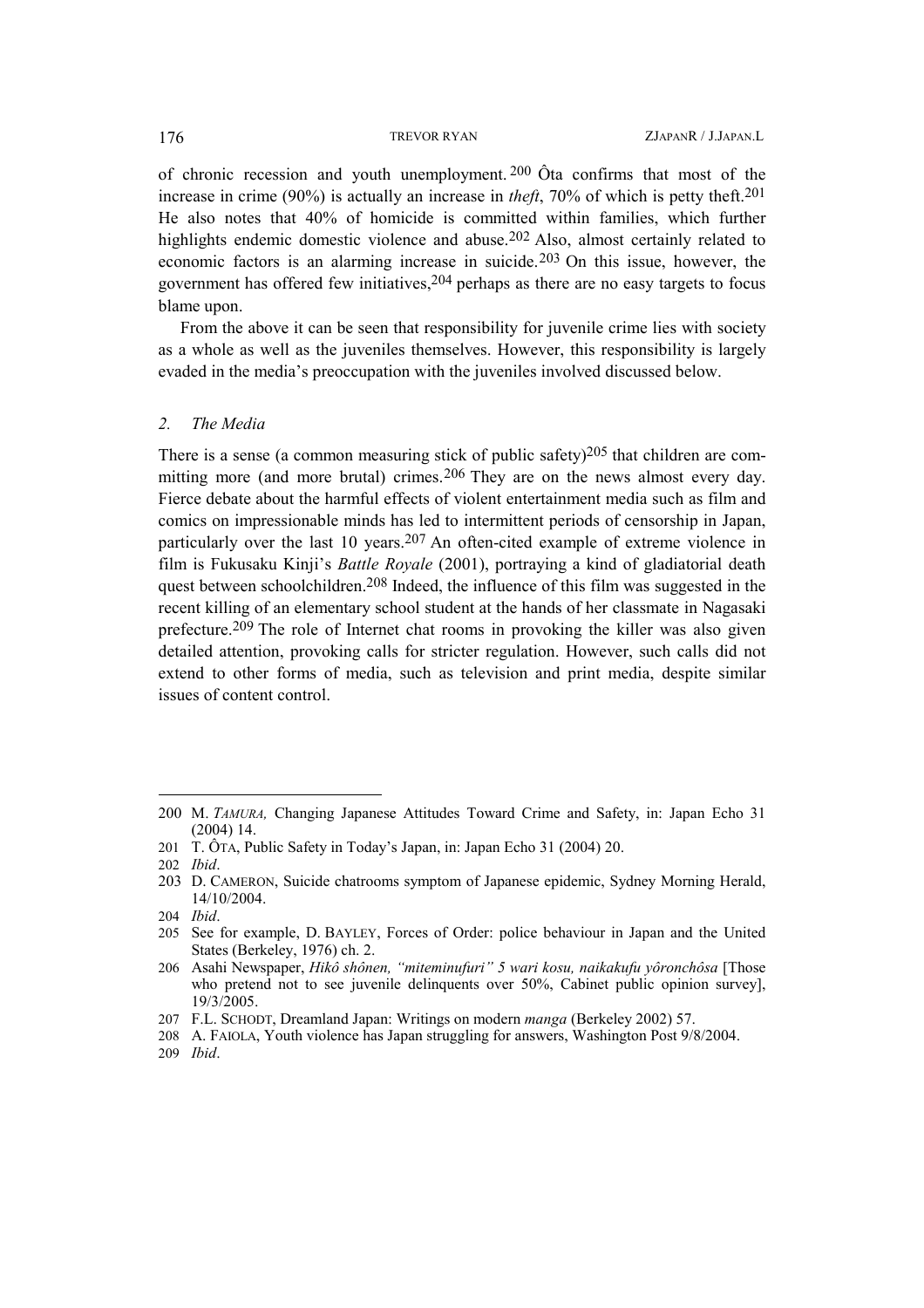Ayukawa argues that the media may create perceptions of issues that do not necessarily reflect reality.<sup>[210](#page-24-0)</sup> It relies on advertising for its profits. The value of advertising space depends on viewer/ readership, and the media thus has an incentive to provide fresh and sensational news that may not correspond to reality. [211](#page-24-1) The media thus 'creates' topics, which become 'current affairs'.[212](#page-24-2) The media is also often guilty of creating misleading first impressions that last in the public memory. Thus, in the 2003 murder of a 4-year old by a 12-year-old boy, also in Nagasaki, media reports suggested that the offender was "a normal child that could be found anywhere,"<sup>[213](#page-24-3)</sup> leading to suggestions that the causes of juvenile crime in Japan are uniquely random. [214](#page-24-4) Later examination of the juvenile, however, revealed problems in his family life.[215](#page-24-5) 

On the other hand, the media's actions can have unintended effects. For example, Ayukawa argues that some children see crime as a means of expressing their existence and of creating a feeling of self-importance and control (over the media, for example)[.216](#page-24-6) This is made possible precisely because of the excessive media attention given to juvenile crime. The juvenile convicted of the 1997 Kôbe killings displayed this in his manipulation of the media, particularly the Kôbe Newspaper, under the pseudonym 'Sakakibara Seito' ('wine, demon, rose, saint').[217](#page-24-7) The juvenile at the centre of the socalled 'bus-jacking' incident of 2000 confessed that he "wanted to stand out," and that he "wanted the world to take notice."[218](#page-24-8) In this case, a high school student with a history of mental illness hijacked a passenger bus with a knife in Saga prefecture and stabbed a female passenger to death.[219](#page-24-9) He reportedly felt resentment towards another juvenile, who had murdered an elderly woman the previous day, stating, "He beat me to it."[220](#page-24-10)

<span id="page-24-0"></span><sup>210</sup> J. AYUKAWA, *Shônen hanzai: hontô ni hatsu-ka, kyouaku-ka shite iru no ka*, [Juvenile crime: is it really increasing and becoming more brutal?] (Tokyo 2001) 157.

<span id="page-24-1"></span><sup>211</sup> *Ibid*.

<span id="page-24-2"></span><sup>212</sup> *Ibid*.

<span id="page-24-3"></span><sup>213</sup> Yomiuri Newspaper, *Doko ni demo iru futsû no ko* [A normal child that could be found anywhere], 10/7/2003.

<span id="page-24-4"></span><sup>214</sup> FAIOLA, *supra* note 208.

<span id="page-24-5"></span><sup>215</sup> Yomiuri Newspaper, *Kasai kettei no kosshi* [Main points of the Family Court's judgement], 12/7/2003.

<span id="page-24-6"></span><sup>216</sup> AYUKAWA, *supra* note 210, 158.

<span id="page-24-7"></span><sup>217</sup> Japan Times*,* Kôbe killer set free, 11/3/2004.

<span id="page-24-8"></span><sup>218</sup> AYUKAWA, *supra* note 210, 160.

<span id="page-24-9"></span><sup>219</sup> *Ibid*, 159.

<span id="page-24-10"></span><sup>220</sup> *Ibid*.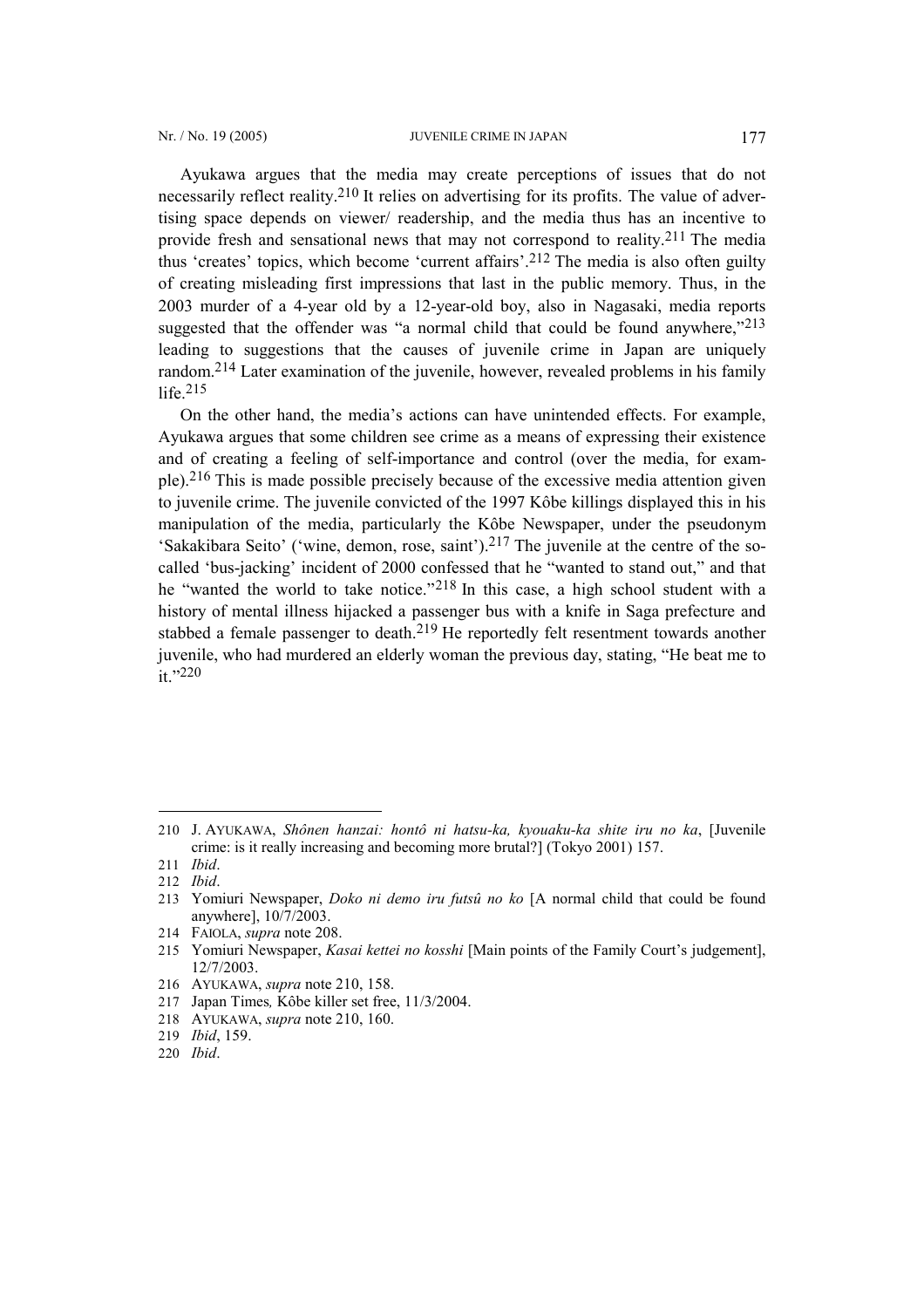Moreover, a copycat effect can be traced to the media. The juvenile who hijacked the bus in Saga confessed to admiring the Kôbe juvenile.[221](#page-25-0) Similar statements of admiration and empathy exist amongst other young offenders, and pseudonyms similar to 'Sakakibara' have been reported.[222](#page-25-1) Ayukawa detects the same copycat effect in *enjo kôsai*, or 'sponsored dating', a euphemism for teen prostitution, and teen suicide caused by bullying. [223](#page-25-2)

As can be seen from the above, the lack of responsibility taken by society as a whole towards juvenile crime extends to media. The media may be seen as irresponsible in its sensationalised reporting and short-term focus. Viewers are also irresponsible in their detached and uncritical acceptance of the issues that the media creates for them. Furthermore both are irresponsible in their ignorance of the harmful effects this sensationalism can have on impressionable young minds.

## *3. Police Data*

Young juveniles committing brutal crimes is not a new phenomenon in Japan, despite the media's tendency to portray it as such. [224](#page-25-3) Indeed, Ayukawa argues that the coincidence of a low level of norm awareness and the physical potential to cause harm makes juveniles an inherently high-risk group.[225](#page-25-4) Juvenile crime has fluctuated since the war, peaking in the early 1980s and dipping and rising again in the late nineties, according to police figures.[226](#page-25-5) According to these figures, the rate of arrests within the age group 14-19 increased by 50% from 1993 to 2003. [227](#page-25-6) Maeda concludes that statistics show an undeniable increase in the number and severity of crimes committed by juveniles.[228](#page-25-7) 

<span id="page-25-0"></span><sup>221</sup> *Ibid*, 160.

<span id="page-25-1"></span><sup>222</sup> *Ibid*, 161.

<span id="page-25-2"></span><sup>223</sup> *Ibid*.

<span id="page-25-3"></span><sup>224</sup> *Ibid*, 154.

<span id="page-25-4"></span><sup>225</sup> *Ibid*, 155.

<span id="page-25-5"></span><sup>226</sup> GOVERNMENT OF JAPAN, *Heisei 16 nen Shônen-hô hakusho* [2004 Juvenile Law White Paper], [<http://www8.cao.go.jp/youth/whitepaper/h16zenbun/pdf/ymp1\\_5\\_1.pdf>](http://www8.cao.go.jp/youth/whitepaper/h16zenbun/pdf/ymp1_5_1.pdf), pt 1, ch.5(1), 12.

<span id="page-25-6"></span><sup>227</sup> *Ibid*.

<span id="page-25-7"></span><sup>228</sup> M. MAEDA, *Shônen hanzai: tôkei kara mita sono jitsujô*, [Juvenile crime: the true picture based on statistics] (Tokyo 2000) 102.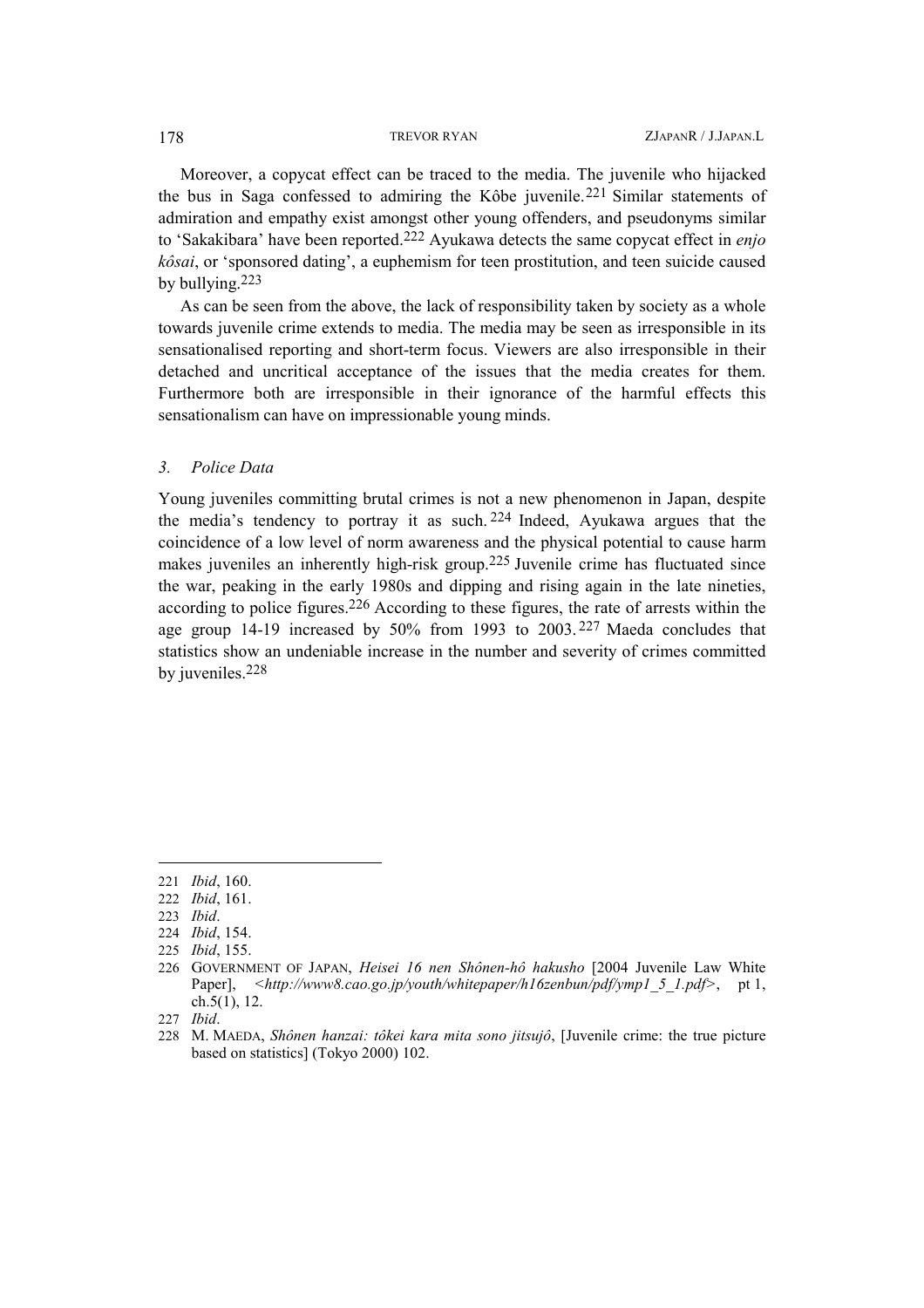## **FIGURE 1:**



 **Juvenile offenders (1949-2003). Total number of arrests, and proportion of juvenile offenders (14-19) to general population** [229](#page-26-0)

An Asahi Newspaper opinion poll taken in early 2004 found that 80% of respondents were in favour of an even tougher *Juvenile Act* due to a perceived threat to their security. [230](#page-26-1) However, a study conducted by the Justice Ministry's Legal Research and Training Institute found that such perceptions of crime do not reflect the reality. [231](#page-26-2) In absolute terms, juvenile crime actually hit a 20 year low in 2002, although this is largely due to a drop in the birthrate.[232](#page-26-3) For the same reason, there is a *more* conspicuous rise in crime amongst the elderly. [233](#page-26-4)

There has been an important policy shift in police work in recent years.<sup>234</sup> A zero tolerance approach is being taken to incidents previously regarded as 'minor' offences (such as sex offences, reflecting changes in social attitudes).[235](#page-26-6) But this has created more 'difficult' cases and the arrest rate generally has dropped from as high as 90% to

<span id="page-26-0"></span><sup>229</sup> Data from the National Police Agency homepage: *<[http://www.npa.go.jp/safetylife/](http://www.npa.go.jp/safetylife/ syonen20/syounen15.pdf)  [syonen20/syounen15.pdf](http://www.npa.go.jp/safetylife/ syonen20/syounen15.pdf)>*.

<span id="page-26-1"></span><sup>230</sup> TAMURA, supra note 200, 14.

<span id="page-26-2"></span><sup>231</sup> H. GOTÔ, Crime Anxieties Bred by Neglect, in: Japan Echo 31 (2004) 24.

<span id="page-26-3"></span><sup>232</sup> *Ibid*.

<span id="page-26-4"></span><sup>233</sup> *Ibid*.

<span id="page-26-5"></span><sup>234</sup> *Ibid*.

<span id="page-26-6"></span><sup>235</sup> *Ibid*.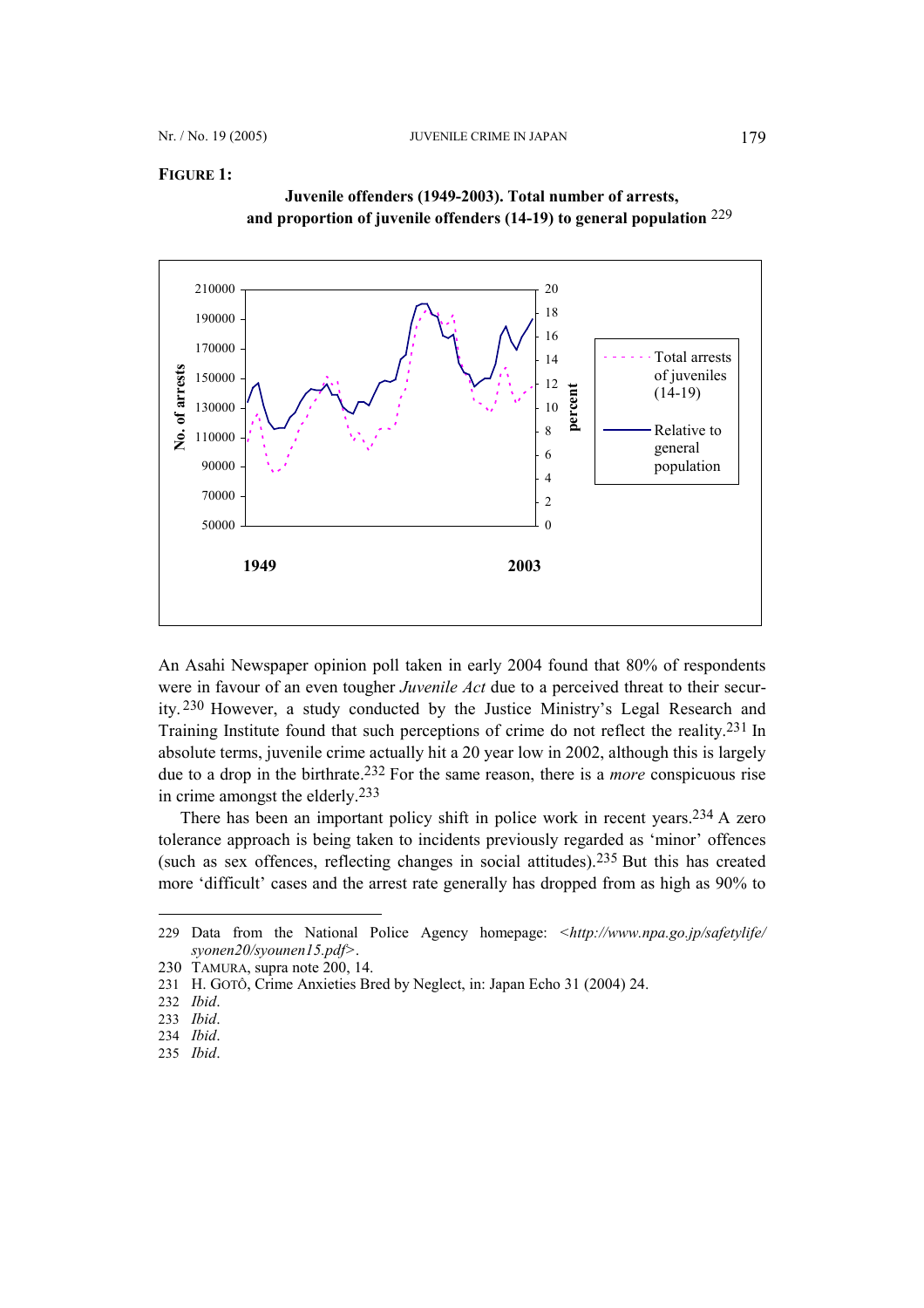under 40% in recent years.[236](#page-27-0) The ratio of youth apprehended is higher than adults due to the relative ease police have in tracking down juvenile suspects:

Minors accounted for around half of arrests for theft and embezzlement, reflecting the fact that they are easier to identify owing to their limited area of movement and to their tendency to commit offences on the street and other readily visible areas... The apprehension of minors, who are relatively easy to track down, does not necessarily signify that they alone are committing more crimes.[237](#page-27-1)

Thus, within the smaller percentage of arrests, juveniles may be over-represented. According to Ôta, there has been no marked rise in homicides committed by juveniles, and juvenile crime is *not* a major threat to public security. [238](#page-27-2) It is important to note that the National Police Agency is under the supervision of the National Public Safety Commission, whose members are appointed by the Prime Minister.[239](#page-27-3) This link makes the following warning by UNICEF salient:

Figures in this sphere are wide open to political manipulation. A government wishing to demonstrate the success of its 'fight against crime' may well find a different set of data to publish from that of a government seeking to arouse a feeling of public insecurity in order to secure support for repressive measures. [240](#page-27-4)

On the other hand, police activity in the informal sphere makes for a more complex picture. Perhaps reflecting a parallel trend towards a gradually strengthening civil society (for example the strengthening of NGO and information disclosure legislation), $241$  there has been some movement at a local level towards directing juveniles at an early stage of delinquency towards institutions beyond police control such as independent Juvenile Support Centres (*shônen sapôto sentâ*).[242](#page-27-6) These provide the space and privacy to allow juveniles, families, victims and others to work together to find solutions to prevent further delinguency, although most support centres are still run by local police.<sup>[243](#page-27-7)</sup> There is also recognition that it is essential to involve Japanese society as a whole, which entails better communication and exchange between government and civil institutions (through Juvenile Support teams (*shônen sapôto chîmu*), for example, composed of a teacher, a social worker, a police officer and others).[244](#page-27-8)

<span id="page-27-0"></span><sup>236</sup> *Ibid*.

<span id="page-27-1"></span><sup>237</sup> *Ibid*.

<span id="page-27-2"></span><sup>238</sup> T. ÔTA, Public Safety in Today's Japan, in: Japan Echo 31 (2004) 20.

<span id="page-27-3"></span><sup>239</sup> Editorial: 'Law Enforcement on Trial', in: Japan Echo 31 (2004).

<span id="page-27-4"></span><sup>240</sup> UNICEF, *supra* note 6, 7.

<span id="page-27-5"></span><sup>241</sup> See KINGSTON, *supra* note 3, but see comments attached.

<span id="page-27-6"></span><sup>242</sup> National Police Agency homepage: *[<http://www.npa.go.jp/seisaku\\_hyoka/houkokusho](http://www.npa.go.jp/seisaku_hyoka/houkokusho-h13jigyou/support.pdf)[h13jigyou/support.pdf](http://www.npa.go.jp/seisaku_hyoka/houkokusho-h13jigyou/support.pdf)>*.

<span id="page-27-7"></span><sup>243</sup> *Ibid*.

<span id="page-27-8"></span><sup>244</sup> *Ibid*.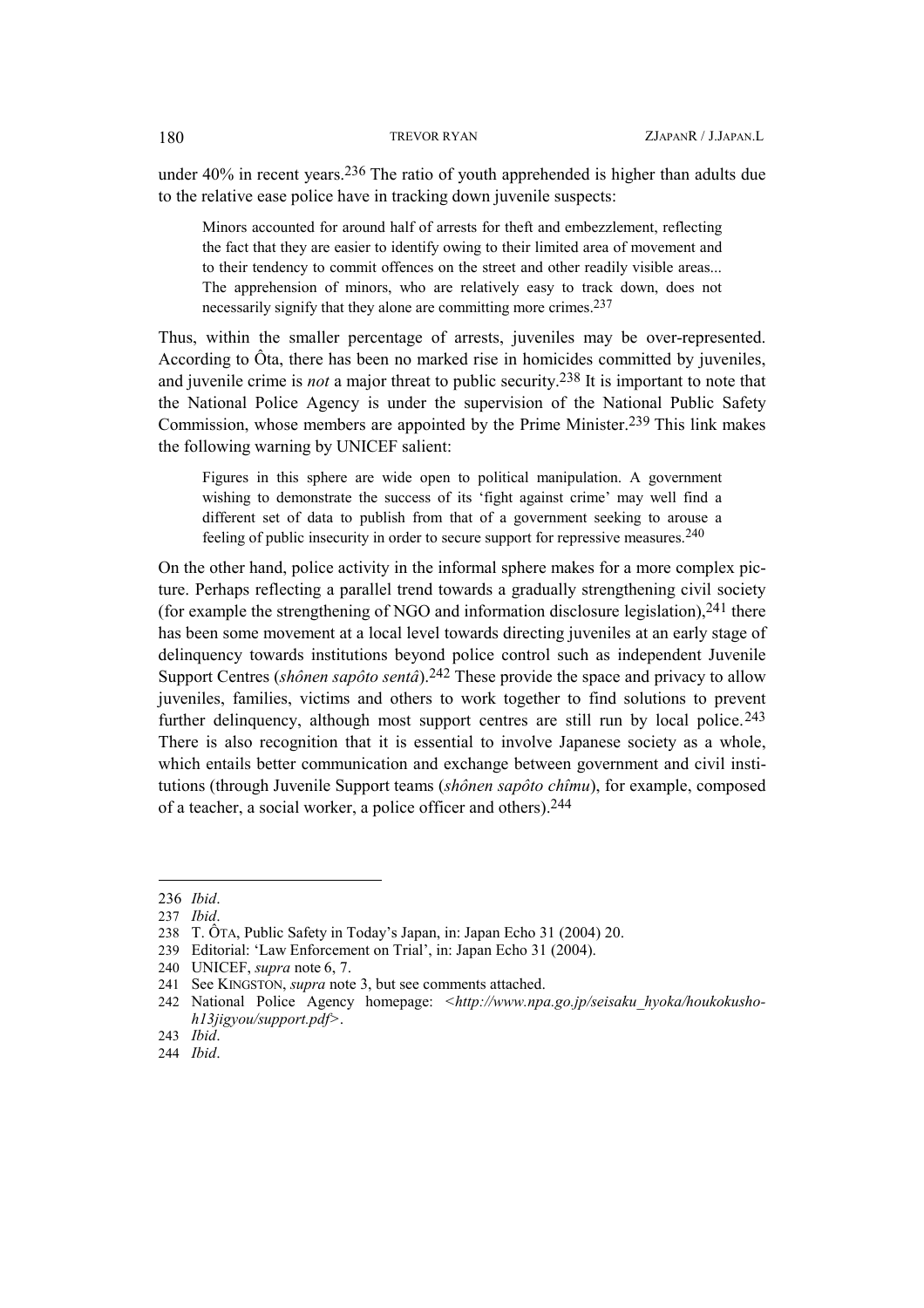### *4. The Involvement of the Bureaucracy and the Supreme Court*

Blame cannot be cast solely upon the media for contributing to misconceptions about juvenile crime. The state has also played a role in scapegoating juvenile offenders for problems with deeper causes. As early as the 1950s conservative forces attempted to roll back the democratic reforms to criminal justice system introduced by the US occupation.<sup>[245](#page-28-0)</sup> However, due to the low rate of crime, a stronger civil society,<sup>246</sup> and perhaps scepticism of state control in light of its abuses before and during the war,[247](#page-28-2) these attempts have largely been unsuccessful. Significantly, the consistently low rate of general crime, despite fluctuations in the juvenile rate, was seen as testament to the success of a rehabilitation-based juvenile justice system.<sup>[248](#page-28-3)</sup> That is, young offenders were being 'cured'. However, perceptions of crime created by the media have provided an opportunity to toughen criminal justice.

Of concern is the way in which the state seems to feed the media's fire. I argued above that the National Police Agency releases figures on juvenile crime selectively. But, there are other ways in which the police have given the media 'access' to the juvenile justice system, traditionally seen as closed in the interest of the sound upbringing of the juvenile. For example, the police frequently release details about juvenile incidents to the media, despite the prohibition on this contained in Article 209 of the *Criminal Investigation Guidelines*. [249](#page-28-4) Of more concern is the National Police Agency's notice of intent to conduct public investigations of juvenile accused in serious cases if there is a danger of reoccurrence.<sup>[250](#page-28-5)</sup> In such cases they are prepared to release the name and photo of the accused.[251](#page-28-6) 

Article 61 of the *Juvenile Act* states:

In cases where a juvenile is the subject of a hearing in the Family Court, or a person has been indicted for an offence committed while a juvenile, it is forbidden to publish articles or photos in a newspaper or other publication that enables an inference to be made of the identity of the person in question by name, age, occupation, address, appearance, and so forth.

 $\overline{\phantom{a}}$ 

<span id="page-28-6"></span>251 *Ibid*.

<span id="page-28-0"></span><sup>245</sup> ÔDA, *supra* note 4, 414.

<span id="page-28-1"></span><sup>246</sup> See for example, Norgren's discussion of interest groups and civil society in T. NORGREN, Abortion Before Birth Control (Princeton 2001).

<span id="page-28-2"></span><sup>247</sup> TAMURA, *supra* note 200, 14.

<span id="page-28-3"></span><sup>248</sup> JUSTICE WORKERS' UNION, *supra* note 53, 1.4.

<span id="page-28-4"></span><sup>249</sup> JAPAN FEDERATION OF BAR ASSOCIATIONS, *Shônen higisha no kôkai sôsa ni tsuite no keisatsuchô tsûtachi ni taisuru kai seimei*, [Statement regarding the National Police Agency's notification with respect to open investigations of juvenile accused], 12/12/2003, *<[http://www.nichibenren.or.jp/jp/katsudo/sytyou/kaityou/00/2003\\_34.html>](http://www.nichibenren.or.jp/jp/katsudo/sytyou/kaityou/00/2003_34.html)*; see Criminal Investigation Guidelines (National Public Safety Commission Regulations no. 2, 1957).

<span id="page-28-5"></span><sup>250</sup> *Ibid*.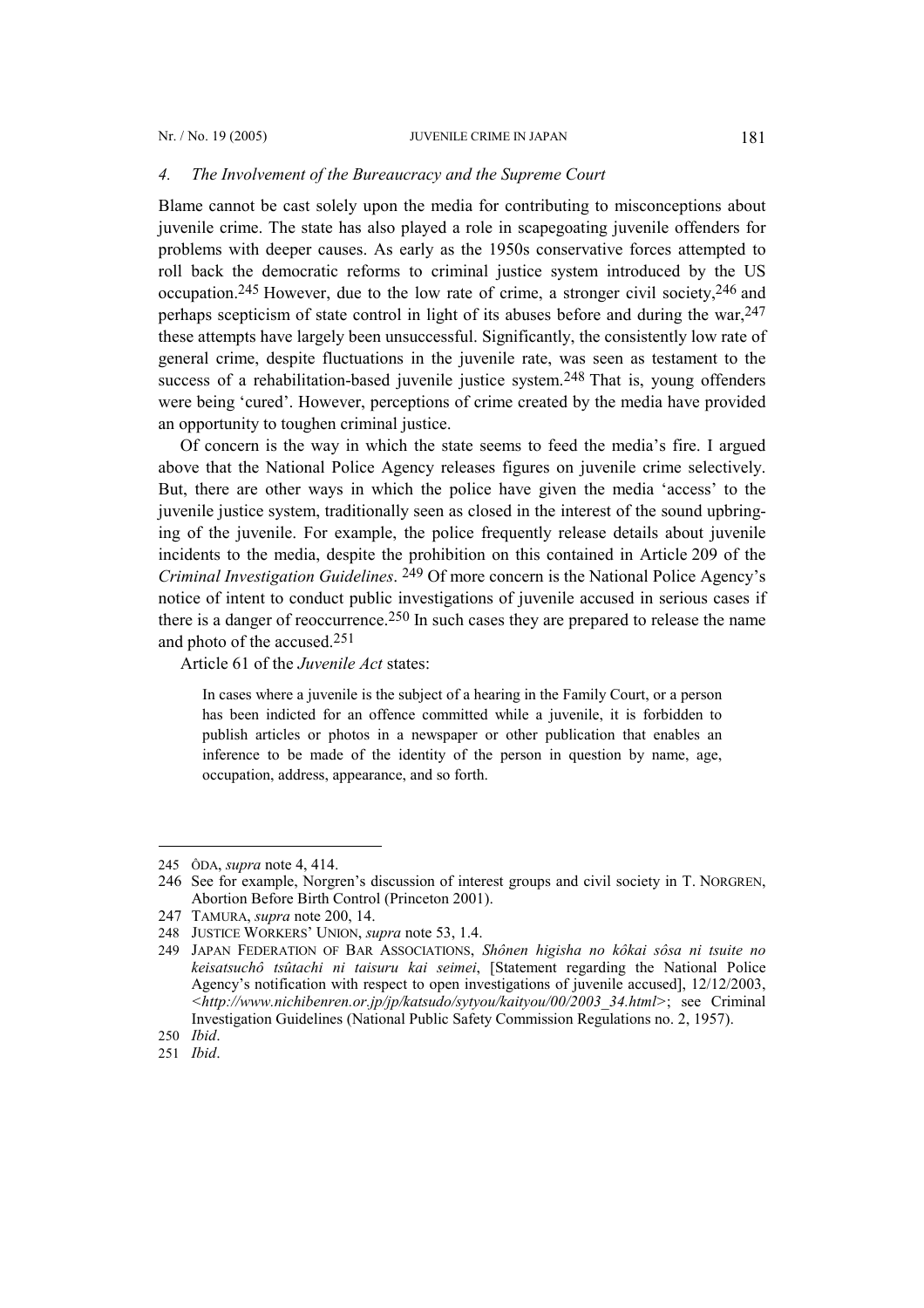The Japan Federation of Bar Associations argues that Article 61 of the *Juvenile Act* also applies to the investigation stage of juvenile proceedings.[252](#page-29-0) This argument seems reasonable. Firstly, it is the only reading consistent with the purpose of the *Juvenile Act*. Secondly, although not explicitly mentioned in Article 61, the police investigation is logically prior to the hearing. That is, if the article was not applied to investigations, it would be rendered meaningless. On the other hand, as will be discussed below, the Supreme Court has shown no willingness to champion the rights of juvenile offenders in relation to this issue, perhaps paving the way for the National Police Agency's new policy. It is thus difficult to predict how the Court will interpret Article 61 in relation to police investigations.

The Japan Federation of Bar Associations has made repeated criticisms of what it regards as serious violations of juvenile offenders rights by the media.[253](#page-29-1) Despite the existence of Article 61, there have been numerous examples of its breach in print media and on the Internet.[254](#page-29-2) In most cases the perpetrators of such breaches are merely given warnings. [255](#page-29-3) Although there have been examples of district and high courts ruling in favour of juvenile offenders who had initiated civil claims based on an illegal act amounting to tortious behaviour under Article 709 of the *Civil Code*, [256](#page-29-4) most of these cases were overruled on appeal.[257](#page-29-5)

The Supreme Court made its opinion clear on this matter in a decision handed down in March 2003.[258](#page-29-6) In this case, the appellee was accused of a murder that occurred in 1994 when he was 19 years old, still a minor in Japan. In 1997 the appellant's weekly magazine, *Shûkan Bunshun* reported in great detail on the trial, taking place in the Nagoya District Court. It printed a pseudonym of the accused that closely resembled his real name, his age, place of birth, record of delinquency and employment, and details about his personal history and connections[.259](#page-29-7)

<span id="page-29-0"></span><sup>252</sup> *Ibid*.

<span id="page-29-1"></span><sup>253</sup> JAPAN FEDERATION OF BAR ASSOCIATIONS, *Kôbe shôgaku-sei satsujin jiken ni kansuru hôdo no arikata ni tsuite no kaichô seimei*, [Statement regarding the state of reporting on the murder of an elementary school student in Kôbe], 2/7/97, *[<http://www.nichibenren.or.jp/](http://www.nichibenren.or.jp/ jp/katsudo/sytyou/kaityou/90/1997_17.html) [jp/katsudo/sytyou/kaityou/90/1997\\_17.html>](http://www.nichibenren.or.jp/ jp/katsudo/sytyou/kaityou/90/1997_17.html)*; also JAPAN FEDERATION OF BAR ASSOCIA-TIONS, *Nagasaki yôji yûkai jiken, 12 sai shônen no puraibashî shingai ni kansuru kaichô danwa*, [President's statement on the kidnapping of an infant in Nagasaki and the violation of the 12-year-old juveniles privacy], 16/7/2003, *<[http://www.nichibenren.or.jp/jp/katsudo/](http://www.nichibenren.or.jp/jp/katsudo/ sytyou/kaityou/00/2003_25.html) [sytyou/kaityou/00/2003\\_25.html](http://www.nichibenren.or.jp/jp/katsudo/ sytyou/kaityou/00/2003_25.html)>*.

<span id="page-29-2"></span><sup>254</sup> *Ibid*.

<span id="page-29-3"></span><sup>255</sup> JUSTICE WORKERS' UNION, *supra* note 53, 8.1.

<span id="page-29-4"></span><sup>256</sup> *Minpô*, Law No. 89/1896 and No.9/1898 as amended by Law No. 147/2004.

<span id="page-29-5"></span><sup>257</sup> JAPAN FEDERATION OF BAR ASSOCIATIONS, *supra* note 96, 188. For example, a case in the Osaka District Court (9/6/1999) was overruled by the Osaka High Court (29/2/2000), *<[http://www.kanto.npa.go.jp/contents/05contents/oshirase03.html>](http://www.kanto.npa.go.jp/contents/05contents/oshirase03.html)*.

<span id="page-29-6"></span><sup>258</sup> Supreme Court judgements, full text of judgements, 14/3/2003, 2nd Petty Court, re: case 1335 (2000) (claim for damages case) Vol. 57, no.3, 229.

<span id="page-29-7"></span><sup>259</sup> *Ibid*, 2.1.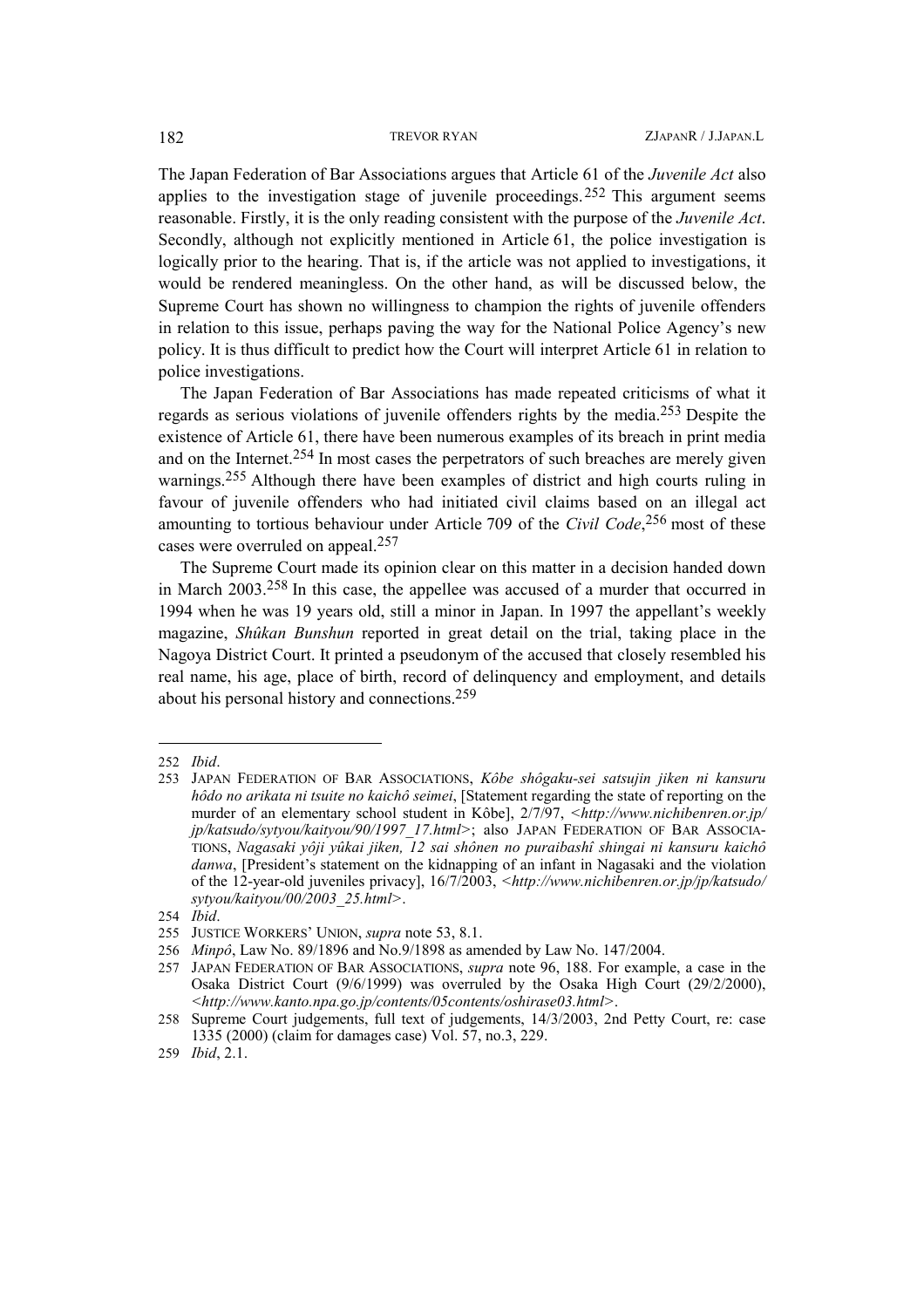The Nagoya High Court affirmed that Article 61 exists to protect the right of the sound upbringing of the juvenile, and also to protect the privacy and reputation of the juvenile. Therefore, a breach of the article would amount to a violation of rights justifying a tort claim. [260](#page-30-0) The standard required by Article 61 differed to the adult standard of limitations upon publishing facts relating to a crime. The adult test considers whether publishing the facts was (i) in the public interest and (ii) *solely* in the public interest. Broadcast of facts in juvenile cases only avoids illegality in special circumstances, *i.e.* if it was clear that it was *necessary* to protect the public interest[.261](#page-30-1) The Court held that such criteria were not met in this case.<sup>[262](#page-30-2)</sup>

However, the Supreme Court rejected this argument. It held that the High Court had failed to properly distinguish between defamation and the right to privacy on the one hand, and that of the sound upbringing of the juvenile on the other. The Supreme Court, therefore, proceeded on the assumption that the High Court had based its argument on the former. It then held that the magazine had indeed invaded the juvenile's right to privacy. However, the decision as to whether this was justified or not was remitted back to the District Court with instructions to apply the *standard* tests with respect to privacy and defamation.[263](#page-30-3)

The court commented on Article 61 incidentally. It stated that the inference of which the article speaks with regard to identifying the juvenile referred to an inference that could be made by an "ordinary member of the general public."[264](#page-30-4) Because such a person could not identify the juvenile, the magazine had not breached Article 61. The implication is that the article does *not* apply to members of the juvenile's community, or at least those likely to be in close proximity to him or her.

The decision appears flawed on two counts. Firstly, the High Court plainly based its decision on both defamation and privacy issues *and* the right to a sound upbringing. The confusion perceived by the Supreme Court is a natural result of the overlapping nature of these issues. The High Court merely considered it unnecessary to restate the common understanding of Article 61, reflected in Article 40 (2)(b)(vii) of the *Convention on the Rights of the Child*. That is, for a sound upbringing the juvenile must be allowed to avoid the stigma of criminality, and should thus be protected from public scrutiny. Privacy in such a case is the means by which this protection is achieved. The Supreme Court did not share this understanding. Nor did it mention Japan's obligations under international law.

<span id="page-30-0"></span>260 *Ibid*, 2.3.

- <span id="page-30-1"></span>261 *Ibid*.
- <span id="page-30-2"></span>262 *Ibid*, 2.4.
- <span id="page-30-3"></span>263 *Ibid*, 3.4.
- <span id="page-30-4"></span>264 *Ibid*, 3.1.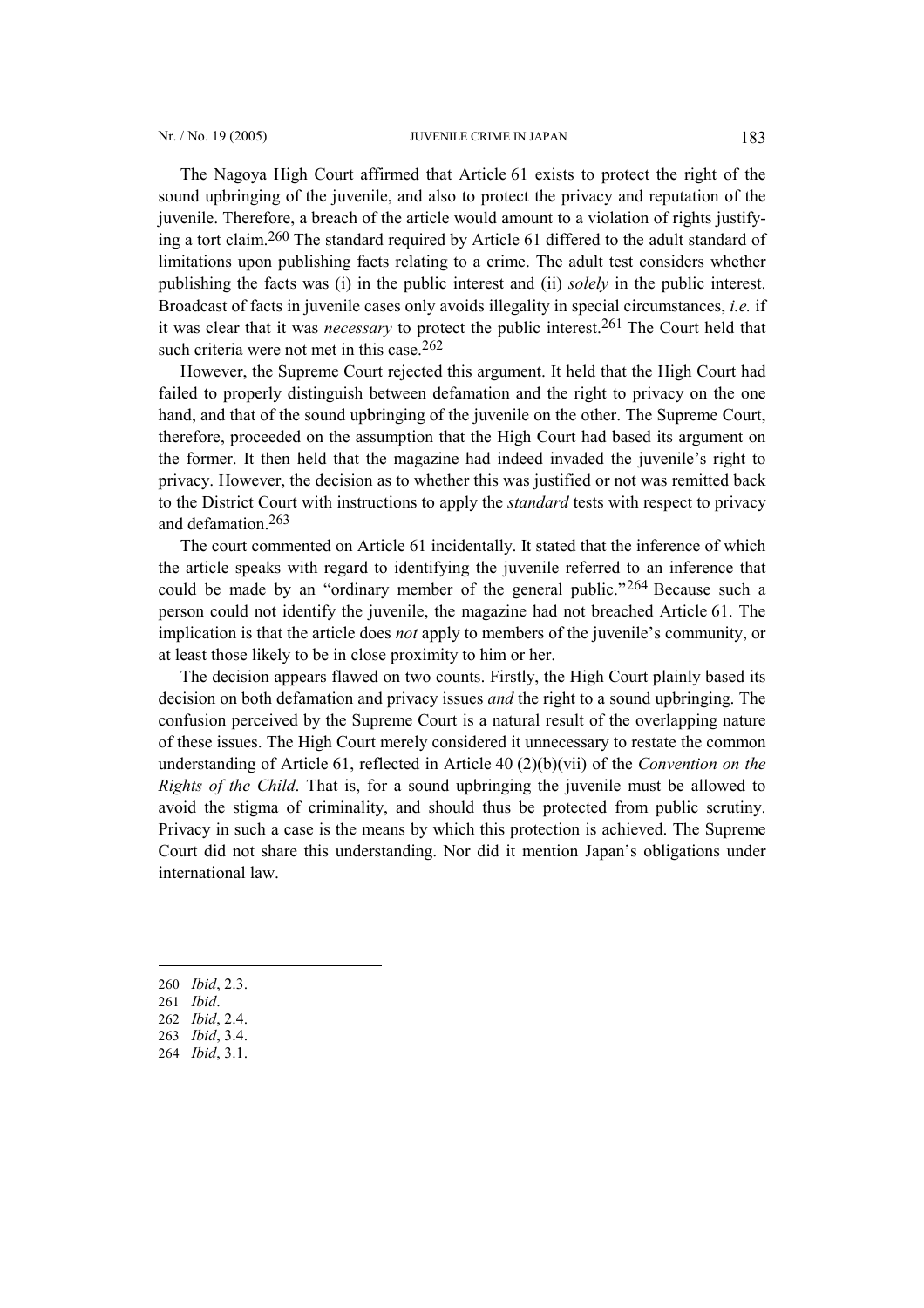Secondly, the Court's opinion that those in close proximity to the juvenile are not included in Article 61 is inconsistent with the rehabilitative understanding of 'sound upbringing'. Indeed, the community in the proximity of the juvenile is the only logical object of Article 61. These are the only people who can have any foreseeable impact on the upbringing of the individual juvenile, unless the juvenile leaves that community, which would be inconsistent with the rehabilitative notion of reintegration.

This case illustrates not only that the rehabilitation/ reintegration understanding of the purpose of the *Juvenile Act* is losing currency amongst the judiciary, but also that attempts to reconcile the trend towards tougher disposition with the explicit purpose of the *Juvenile Act* (sound upbringing of the juvenile) are unworkable. The case also demonstrates the drawbacks of relying on courts and legislation to rein in the excesses of the media. As Suzuki observes, for a healthy democracy, the media must be able to control *itself*.[265](#page-31-0) Some commentators have criticised the lack of industry-wide ethics committees and other forms of self-regulation in the Japanese media world.[266](#page-31-1) Tajima warns that irresponsible reporting is providing a pretext for the state to intensify its attempts to regulate information. He gives the *Basic Act on the Protection of Individual's Information*, [267](#page-31-2) and the *Basic Act for Measures to Address the Social Environment of Youths Bill*, as examples.<sup>[268](#page-31-3)</sup> On the other hand Kingston observes that the media has begun to respond to this threat:

Media organisations have adopted tougher rules of conduct and self-imposed restraints aimed at placating critics and warding off legislation they regard as placing unconstitutional and unwarranted restrictions on their activities[.269](#page-31-4)

However, state initiatives continue and the future of information regulation in Japan is still a highly contested area.[270](#page-31-5)

### *5. Summary*

 $\overline{\phantom{a}}$ 

From the above it can be seen that the Supreme Court has employed the penal standard in its decisions relating to juvenile crime. Recall that the Supreme Court had been active in the reform movement from the very beginning and its influence has been instrumental in the diffusion of the penal standard throughout the juvenile justice system.

<span id="page-31-0"></span><sup>265</sup> S. SUZUKI, What's wrong with the education system?, in: Japan Echo 10 (1983) 23.

<span id="page-31-1"></span><sup>266</sup> Y. TAJIMA, *Terebi ya zasshi no jinken shingai wa hidoi to omoimasu. masukomi wo kibishiku kisei subeki de wa nai desu ka* [I think that there are gross violations of human rights by television and magazines. Shouldn't we tightly regulate the mass media?], in: Sekai 687 (2001) 215.

<span id="page-31-2"></span><sup>267</sup> *Kojin-jôhô no hogo ni kansuru hôritsu,* Law No.57/2003 as amended by Law No. 119/2003.

<span id="page-31-3"></span><sup>268</sup> *Seishônen shakaikankyô taisaku kihon-hôan* (see *<[http://www.nichibenren.or.jp/jp/katsudo/](http://www.nichibenren.or.jp/jp/katsudo/ sytyou/kaityou/00/2001_3.html) [sytyou/kaityou/00/2001\\_3.html](http://www.nichibenren.or.jp/jp/katsudo/ sytyou/kaityou/00/2001_3.html)>*)

<span id="page-31-4"></span><sup>269</sup> KINGSTON, *supra* note 3, 58.

<span id="page-31-5"></span><sup>270</sup> *Ibid*, 67.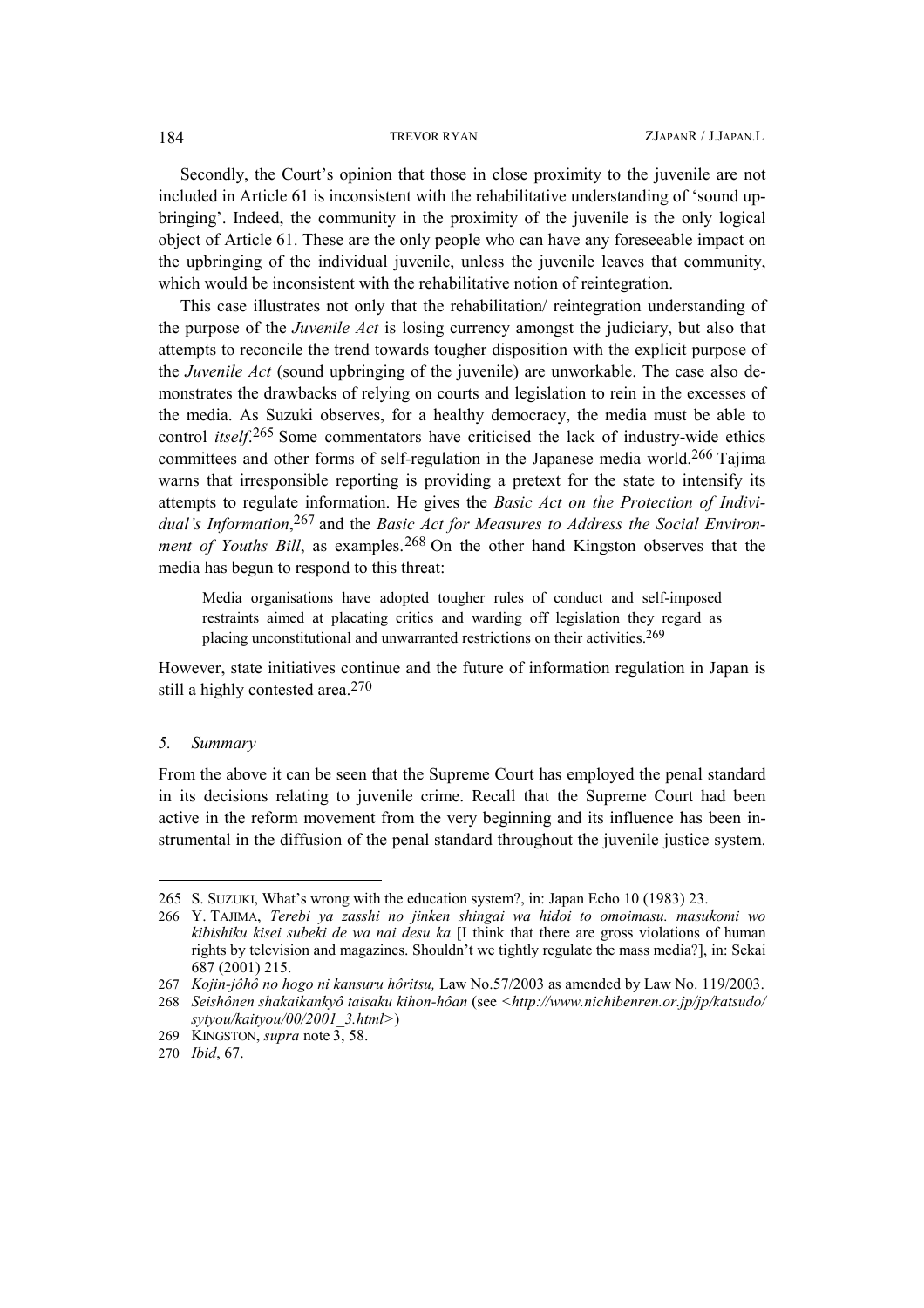It has also facilitated irresponsible reporting in the media, giving lawmakers a pretext to intensify attempts to control information. As can be seen from the police data above, however, the state cannot always be trusted to provide information that is accurate and objective.

## V. CONCLUSION

The changes affected by the 2000 *Revision Act* represent a significant departure from the original understanding of the purpose of the *Juvenile Act*, though this shift has not been explicit. This lack of clarity characterises the closed, hasty nature of the revision process, made possible by populist politics. An examination of the new measures and their implementation reveals that a tough-on-crime approach has begun to permeate the juvenile justice system. Kawasaki identifies a convergence of criminal procedure and juvenile justice, a development he regards as undesirable.[271](#page-32-0)

Disposition is becoming harsher, more standardised, and incident-focused. The new fact-finding measures, ostensibly introduced to increase accuracy (not hitherto regarded as a primary goal of rehabilitation), have in fact been conceived of and implemented to complement harsher disposition. Meanwhile, due process measures have not been introduced in counterbalance to remedy concerns about procedure, largely at the police investigation stage that initially stimulated the movement towards reform. Furthermore, 'victims' provisions have been designed to pacify dissatisfied victims' groups at the expense of the juvenile. The adversarial nature in which the revisions thus conceptualise victims and offenders is inconsistent with a reintegration, community-based approach to juvenile justice. It is also of doubtful value in addressing the real concerns of victims, who have largely been left to fend for themselves. Changes in disposition, fact-finding, and 'victims' provisions all share a background of 'resource starvation', which constitutes a structural factor that encourages and facilitates tougher disposition beyond the letter of the law.

It seems to have been regarded that a shift in the philosophy of the *Juvenile Act* would not undermine the structure of the *Juvenile Act* and the system based upon it. However, it is the very ambivalence towards the purpose of the *Juvenile Act* created by the revisions that makes the juvenile justice system problematic. This is because, without the protections of due process, and stripped of its rehabilitative function, the juvenile justice system can only be characterised as a 'paternalistic-benevolent' model without benevolence.

Of serious concern is the apparent unity on this issue between separate arms of government. The Ministry of Justice was instrumental in initiating the reform process.

<span id="page-32-0"></span><sup>271</sup> KAWASAKI, *supra* note 53, 93.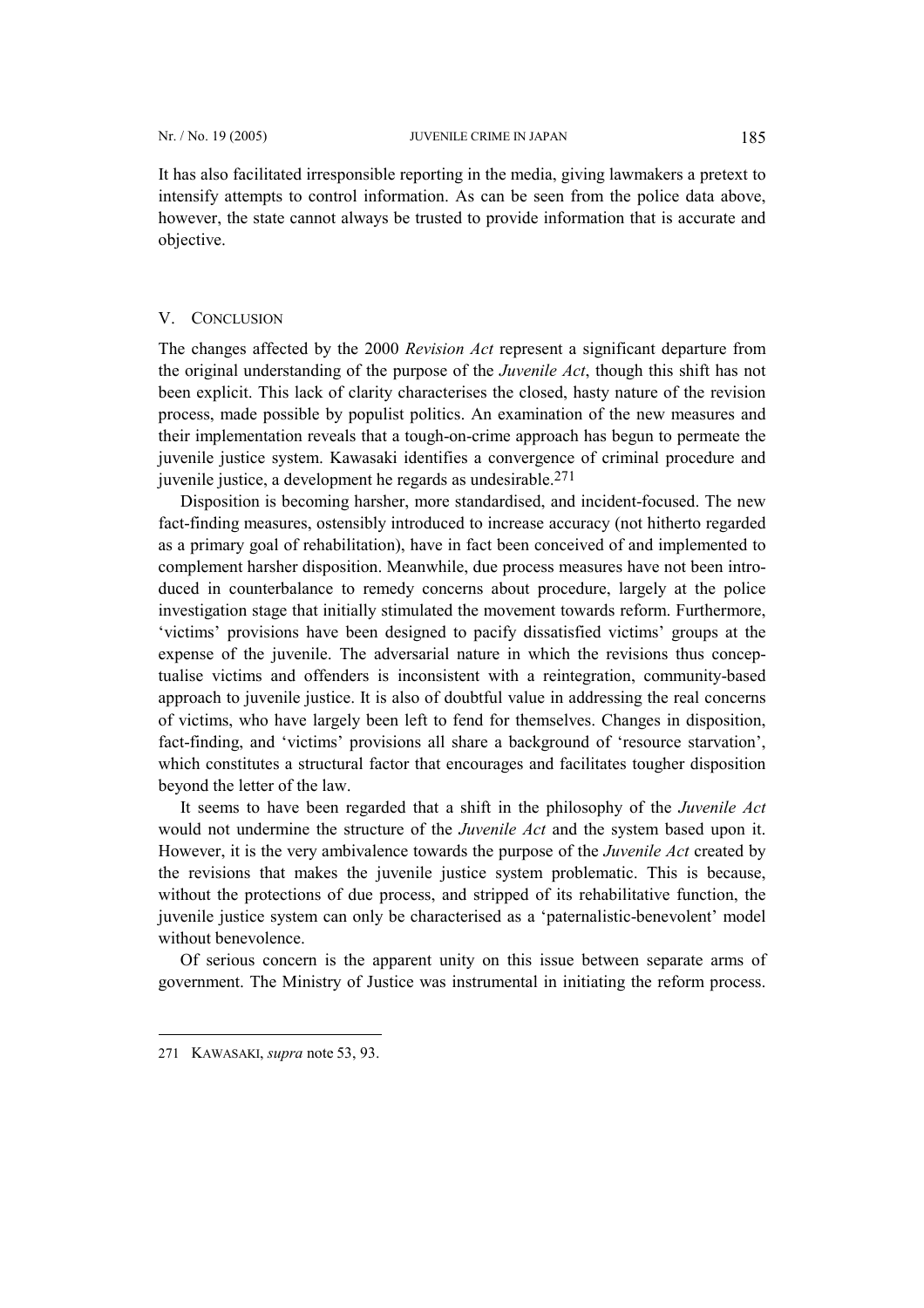The National Police Agency, with links to the Prime Minister's office, has encouraged sensationalism in the media by releasing selective figures and allowing excessive and intrusive coverage. The Supreme Court has been active from the outset, initially calling for reforms, pressuring lower court officials to act in ways contrary to the rehabilitative purpose of the *Juvenile Act*, and failing to rein in the media, whose failure to selfregulate is providing a pretext for intensifying state control over information, as well as juveniles. Irresponsible reporting in the media has also provided a means for juveniles to express themselves through crime, and influence other juveniles in the process. Finally, lawmakers have responded to voter panic and have played their part, through the revisions, to legitimise and reinforce the existence of a 'juvenile problem', continuously requiring new state initiatives.

Most disturbing is the deflection of the public's interest away from social problems that often lie at the heart of delinquent behaviour, that is, chronic economic recession and its social ramifications, such as an increase in domestic violence and child abuse. Furthermore, Takeuchi observes, in an age in which diversification and structural change are unavoidable realities, rehabilitation and reintegration are more important than ever to maintain social cohesion.[272](#page-33-0) The *Revision Act*, with its tenor of retribution, is likely to be counterproductive in this respect.

## ZUSAMMENFASSUNG

*Sowohl im In- als auch im Ausland herrscht derzeit der Eindruck vor, daß Japan von einer Welle der Jugendkriminalität überschwemmt wird. Die damit im Zusammenhang stehenden Befürchtungen haben im November zu den ersten umfassenden Reformen des Jugendstrafverfahrens- und Jugendstrafrechts in Japan seit über 50 Jahren geführt. Die Änderungen, die vor allem die Rolle und das Verfahren der Familiengerichte betreffen, lassen sich in drei Überschriften zusammenfassen.* 

*Erstens hat die Reform zu Veränderungen in den Möglichkeiten der Familiengerichte geführt, einzelne Fälle zu behandeln. Sofern an der Begehung von bestimmten schweren Straftaten Jugendliche im Alter von sechzehn Jahren und darüber beteiligt sind, werden die Ermittlungen im Strafverfahren nun automatisch in die Hand der Staatsanwaltschaft gelegt. Diese Fälle werden also regelmäßig der allgemeinen Strafjustiz zugeleitet. Zudem wurde nun die Möglichkeit eröffnet, in bestimmten Fällen auch Strafverfahren gegen Jugendliche unter sechzehn Jahren, das heißt gegen Vierzehnund Fünfzehnjährige, nach allgemeinen Strafverfahrensregeln durchzuführen. Diese werden dann ebenfalls vor allem auf Betreiben der Staatsanwaltschaft durchgeführt.* 

<span id="page-33-0"></span><sup>272</sup> TAKEUCHI, *supra* note 8, 6.4.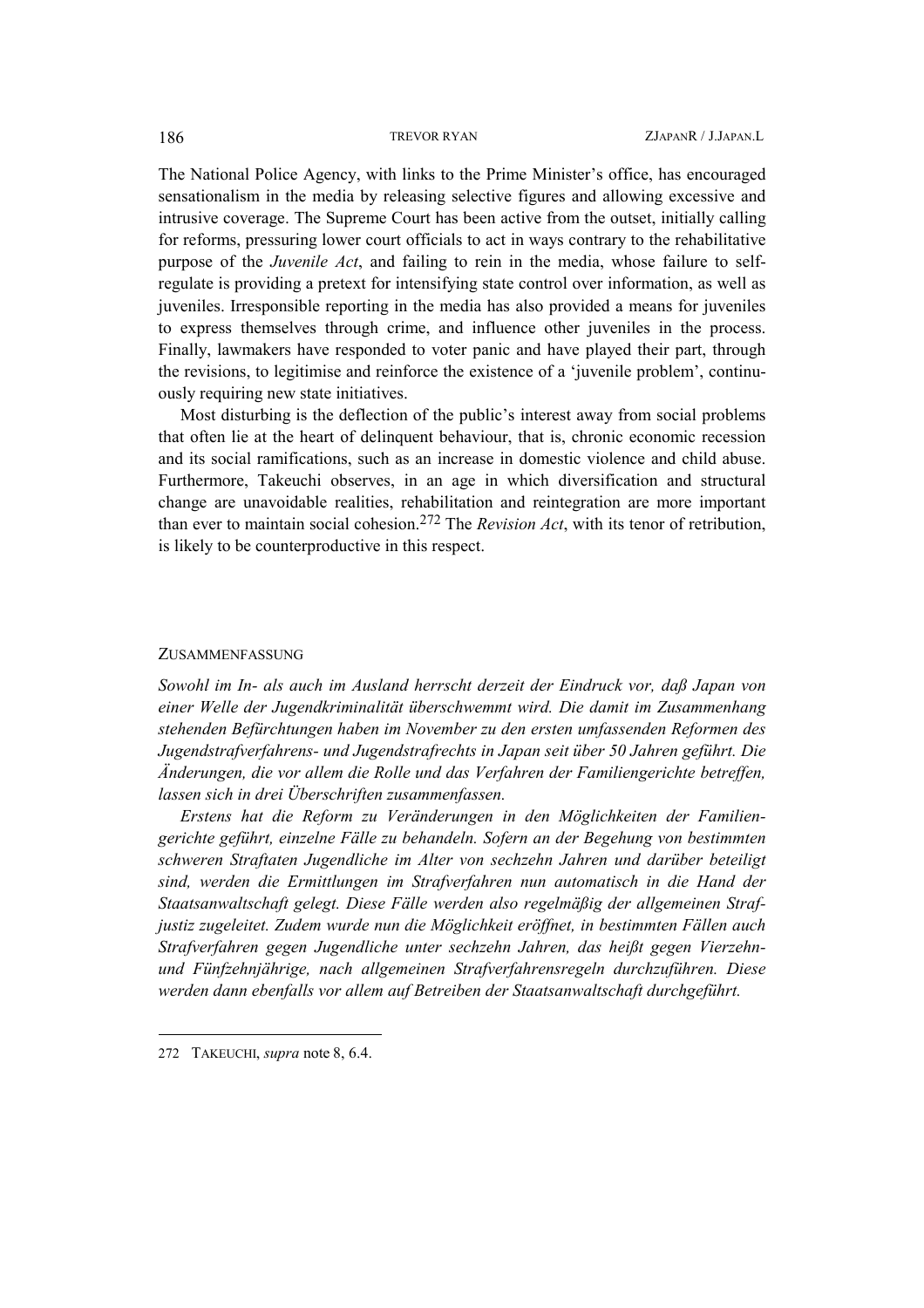## Nr. / No. 19 (2005) JUVENILE CRIME IN JAPAN 187

*Zweitens wurde das Verfahren der Tatsachenermittlung vor den Familiengerichten umgestaltet. Fortan können dem zuständigen Gericht in bestimmten Fällen drei Richtern statt wie bisher ein Richter vorstehen. Es wurden zudem Regelungen geschaffen, die die Beteiligung von Staatsanwälten in der Verhandlung vor den Familiengerichten zulassen, auch wenn diese dort nicht als Staatsanwälte im herkömmlichen Sinne auftreten. Diese sollen das Gericht in der Aufklärung des Falles unterstützen. Darüber hinaus wurde zum Zwecke der Ermittlung die mögliche Untersuchungshaftdauer von Jugendlichen, die einer Straftat verdächtig sind, verlängert.* 

*Schließlich soll die Einführung neuer Vorschriften dazu dienen, daß Interessen der Opfer von Straftaten stärker als bisher Berücksichtigung finden, indem etwa die Möglichkeit der Informationsgewinnung einschließlich der Akteneinsichtnahme zugunsten von Opfern erweitert wurde und die Opfer nun größere Befugnisse erhalten, an der Verhandlung aktiv teilzunehmen.* 

*Der Autor untersucht die Reformen unter Berücksichtigung der ursprünglich beabsichtigten Änderungen und der Auswirkungen, die diese in den ersten drei Jahren tatsächlich hatten. Er ist der Ansicht, daß alle Reformen, gleichwohl sie auf den ersten Blick "neutral" erschienen, eine Abkehr vom ursprünglichen Prinzip des Jugendstrafverfahrens im Sinne der besonderen Berücksichtigung der Interessen und der Rücksichtnahme auf die Entwicklung von Jugendlichen hin zur Einführung der Prinzipien des allgemeinen Strafverfahrens auch in Jugendstrafverfahren darstellten.* 

*Er meint, daß den Reformen populistische Motive zugrunde lägen, die eine allgemeine Zustimmung der Bevölkerung reflektierten, härter gegen Straftäter vorzugehen. Diese Philosophie habe einerseits die Absicht, Maßstäbe der Behandlung von Straftätern zu vereinheitlichen, und andererseits, das Hauptaugenmerk der Justizbehörden im Jugendstrafverfahren von der Berücksichtigung der individuellen Persönlichkeit und des sozialen Umfeldes des Jugendlichen hin zu den Umständen und dem Ausmaß der Folgen der Tat zu verschieben. Der Autor kritisiert unter anderem, daß die Reformen zu einem allgemeinen Übergreifen der Grundlagen des allgemeinen Strafverfahrens in das Jugendstrafverfahrens führten und daß das Jugendstrafverfahren nun in einem zu großen Maße die Gegnerschaft von Opfern und Angeklagten in den Vordergrund rücke. Diese Veränderungen reflektierten den Willen eines Großteils der japanischen Parlamentsabgeordneten, die Berücksichtigung der Opferinteressen in Strafverfahren im allgemeinen zu verstärken. Der Autor vermutet zudem, daß auch strukturelle und finanzielle Aspekte einen Ausschlag dafür gegeben hätten, daß den Familiengerichten und ihren Ermittlungsjustizangestellten nun größere Möglichkeiten eingeräumt worden seien, strengere Verfahrensmaßnahmen einzuleiten.* 

*Der Autor glaubt auch, daß wegen der scheinbaren politischen Dringlichkeit, mit der das Thema behandelt worden sei, die notwendige sorgfältige Diskussion über das Reformvorhaben zu kurz gekommen sei. Dies habe insgesamt eine tiefgreifende Ambivalenz innerhalb der Jugendstrafjustiz hervorgerufen. Während die wohlwollenden und auf die Entwicklung des Jugendlichen Rücksicht nehmenden Züge des Verfahrens vor*